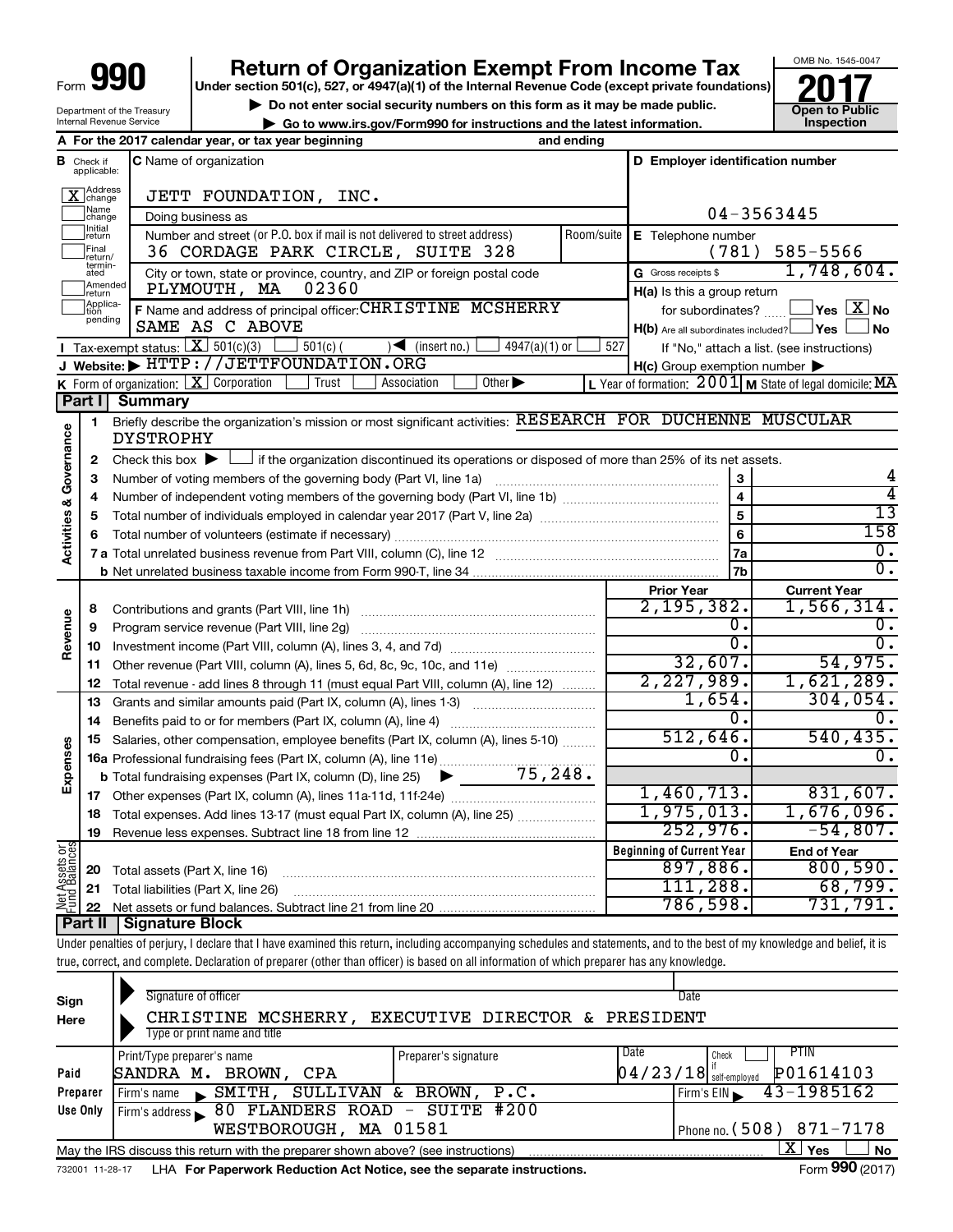|              | 04-3563445<br>JETT FOUNDATION, INC.<br>Form 990 (2017)<br>Part III   Statement of Program Service Accomplishments                                                                                   | Page 2          |
|--------------|-----------------------------------------------------------------------------------------------------------------------------------------------------------------------------------------------------|-----------------|
|              |                                                                                                                                                                                                     |                 |
| $\mathbf{1}$ | Briefly describe the organization's mission:<br>THE MISSION OF THE JETT FOUNDATION IS TO INCREASE WORLDWIDE AWARENESS                                                                               |                 |
|              | OF DUCHENNE MUSCULAR DYSTROPHY WITH THE PURPOSE OR RAISING AND                                                                                                                                      |                 |
|              | APPROPRIATING FUNDS FOR PROGRAMS, EDUCATION, RESEARCH AND ADVOCACY                                                                                                                                  |                 |
|              | THAT WILL FIND TREATMENTS, REALIZE A CURE FOR THIS FATAL DISEASE AND                                                                                                                                |                 |
| $\mathbf{2}$ | Did the organization undertake any significant program services during the year which were not listed on the                                                                                        |                 |
|              | $\overline{\mathsf{Yes} \mathbb{X}}$ No<br>prior Form 990 or 990-EZ?                                                                                                                                |                 |
|              | If "Yes," describe these new services on Schedule O.                                                                                                                                                |                 |
| 3            | $Yes \quad X \overline{X}$ No<br>Did the organization cease conducting, or make significant changes in how it conducts, any program services?                                                       |                 |
|              | If "Yes," describe these changes on Schedule O.                                                                                                                                                     |                 |
| 4            | Describe the organization's program service accomplishments for each of its three largest program services, as measured by expenses.                                                                |                 |
|              | Section 501(c)(3) and 501(c)(4) organizations are required to report the amount of grants and allocations to others, the total expenses, and<br>revenue, if any, for each program service reported. |                 |
| 4a           | 304,054. ) (Revenue \$<br>$758$ , $250$ $\cdot$ including grants of \$<br>(Expenses \$<br>(Code:                                                                                                    | $\overline{0.}$ |
|              | DIRECT SERVICE:                                                                                                                                                                                     |                 |
|              |                                                                                                                                                                                                     |                 |
|              | CAMP PROMISE - JETT FOUNDATION'S SUMMER CAMP, CAMP PROMISE, HAS<br>(A)                                                                                                                              |                 |
|              | BEEN THE ONLY CAMP IN THE COUNTRY FOR KIDS, TEENS, AND ADULTS WITH                                                                                                                                  |                 |
|              | MUSCULAR DYSTROPHY AND NEUROMUSCULAR DISEASES SINCE 2009. WITH NO UPPER                                                                                                                             |                 |
|              | AGE LIMIT AND A COMPLETE ON-SITE, 24-HOUR MEDICAL TEAM, JETT PROVIDES A                                                                                                                             |                 |
|              | FREE AND UNIQUE OPPORTUNITY FOR CAMPERS TO EXPERIENCE A WEEK OF<br>INDEPENDENCE, FREEDOM AND NEW OPPORTUNITIES AWAY FROM THE ROUTINE OF                                                             |                 |
|              | DAILY LIFE.                                                                                                                                                                                         |                 |
|              |                                                                                                                                                                                                     |                 |
|              | CAMP PROMISE PROVIDES CAMPER-FOCUSED PROGRAMMING THAT BUILDS                                                                                                                                        |                 |
|              | INDEPENDENCE, CONFIDENCE AND LIFE SKILLS THROUGH TRADITIONAL CAMP                                                                                                                                   |                 |
| 4b           | 591,016.<br>$0 \cdot$ ) (Revenue \$<br>including grants of \$<br>) (Expenses \$<br>(Code:                                                                                                           | $\overline{0.}$ |
|              | READY. SET. JETT. EDUCATIONAL PROGRAMMING:                                                                                                                                                          |                 |
|              |                                                                                                                                                                                                     |                 |
|              | <b>FAMILY WORKSHOPS</b>                                                                                                                                                                             |                 |
|              | JETT FOUNDATION FAMILY WORKSHOPS ARE A NATIONAL EDUCATIONAL PROGRAM                                                                                                                                 |                 |
|              | THAT BRINGS CLINICIANS, RESEARCHERS, AND FAMILIES AFFECTED BY DUCHENNE                                                                                                                              |                 |
|              | TOGETHER TO LEARN ABOUT CARE, CRUCIAL INFORMATION AND RESOURCES IN MANY                                                                                                                             |                 |
|              | CITIES EACH YEAR. THE MISSION OF THIS PROGRAM IS TO EMPOWER PATIENTS                                                                                                                                |                 |
|              | AND FAMILIES WITH THE KNOWLEDGE NEEDED TO BE THEIR OWN BEST ADVOCATES,                                                                                                                              |                 |
|              | SPREAD AWARENESS ABOUT DUCHENNE IN THE MEDICAL FIELD, AND HELP                                                                                                                                      |                 |
|              | ACCELERATE RESEARCH AND DEVELOPMENT.                                                                                                                                                                |                 |
|              |                                                                                                                                                                                                     |                 |
|              | $4c$ (Code:                                                                                                                                                                                         | $\overline{0.}$ |
|              | ADVOCACY:                                                                                                                                                                                           |                 |
|              | THE JETT FOUNDATION'S WORK IN PATIENT ADVOCACY HAS BEEN FOCUSED ON                                                                                                                                  |                 |
|              |                                                                                                                                                                                                     |                 |
|              |                                                                                                                                                                                                     |                 |
|              | EDUCATING REGULATORY AGENCIES AND INDUSTRY PARTNERS ON THE NEEDS AND                                                                                                                                |                 |
|              | PRIORITIES OF PATIENTS WITH DUCHENNE MUSCULAR DYSTROPHY IN HOPES TO<br>ACCELERATE THE PATHWAYS TO FINDING TREATMENTS FOR THIS FATAL DISEASE.                                                        |                 |
|              | IN 2017, JETT FOUNDATION ALSO BEGAN ADVOCACY EFFORTS SURROUNDING                                                                                                                                    |                 |
|              | REIMBURSEMENT TO ENSURE THAT PATIENTS LIVING WITH DUCHENNE HAVE ACCESS                                                                                                                              |                 |
|              | TO ALL FDA APPROVED THERAPIES THAT MIGHT HELP EXTEND OR IMPROVE THEIR                                                                                                                               |                 |
|              | LIVES.                                                                                                                                                                                              |                 |
|              |                                                                                                                                                                                                     |                 |
|              |                                                                                                                                                                                                     |                 |
|              | 4d Other program services (Describe in Schedule O.)                                                                                                                                                 |                 |
|              | 0.<br>$11$ , $927$ $\cdot$ including grants of \$<br>$0 \cdot$ ) (Revenue \$<br>(Expenses \$                                                                                                        |                 |
|              | $1,466,545$ .<br>4e Total program service expenses                                                                                                                                                  |                 |
|              | Form 990 (2017)<br>SEE SCHEDULE O FOR CONTINUATION(S)<br>732002 11-28-17                                                                                                                            |                 |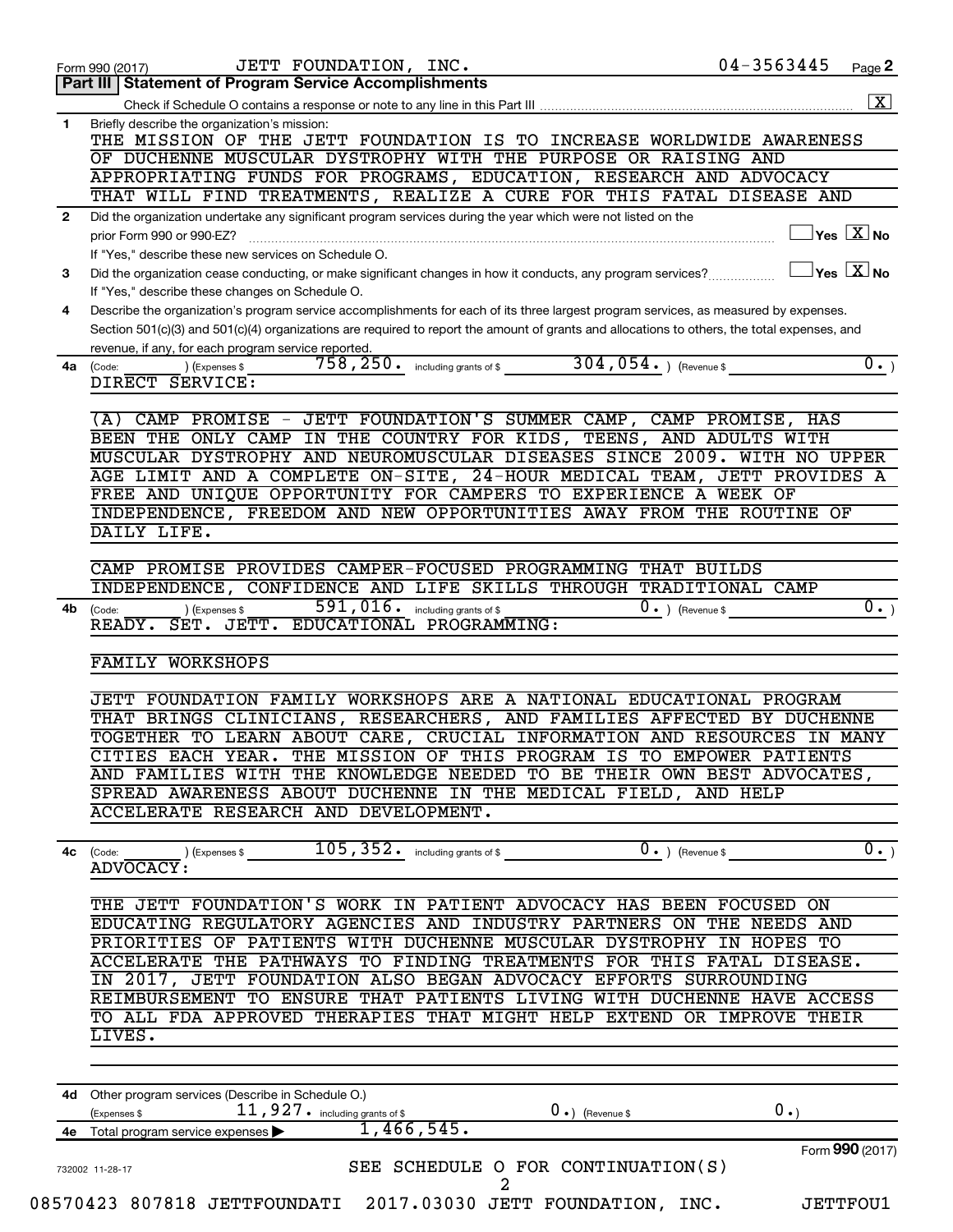Form 990 (2017)  $JETT$   $FOUNDATION$ ,  $INC.$   $04-3563445$   $Page$ **Part IV Checklist of Required Schedules**

|    |                                                                                                                                                                                                                                                                                                                                                                     |                               | Yes                     | No                      |
|----|---------------------------------------------------------------------------------------------------------------------------------------------------------------------------------------------------------------------------------------------------------------------------------------------------------------------------------------------------------------------|-------------------------------|-------------------------|-------------------------|
| 1  | Is the organization described in section $501(c)(3)$ or $4947(a)(1)$ (other than a private foundation)?                                                                                                                                                                                                                                                             | 1.                            | X                       |                         |
| 2  |                                                                                                                                                                                                                                                                                                                                                                     | $\overline{2}$                | $\overline{\textbf{x}}$ |                         |
| 3  | Did the organization engage in direct or indirect political campaign activities on behalf of or in opposition to candidates for                                                                                                                                                                                                                                     | 3                             |                         | x                       |
| 4  | Section 501(c)(3) organizations. Did the organization engage in lobbying activities, or have a section 501(h) election in effect                                                                                                                                                                                                                                    |                               |                         |                         |
|    |                                                                                                                                                                                                                                                                                                                                                                     | 4                             | х                       |                         |
| 5  | Is the organization a section 501(c)(4), 501(c)(5), or 501(c)(6) organization that receives membership dues, assessments, or                                                                                                                                                                                                                                        |                               |                         |                         |
|    |                                                                                                                                                                                                                                                                                                                                                                     | 5                             |                         | х                       |
| 6  | Did the organization maintain any donor advised funds or any similar funds or accounts for which donors have the right to                                                                                                                                                                                                                                           |                               |                         |                         |
|    | provide advice on the distribution or investment of amounts in such funds or accounts? If "Yes," complete Schedule D, Part I                                                                                                                                                                                                                                        | 6                             |                         | x                       |
| 7  | Did the organization receive or hold a conservation easement, including easements to preserve open space,                                                                                                                                                                                                                                                           |                               |                         |                         |
|    |                                                                                                                                                                                                                                                                                                                                                                     | $\overline{7}$                |                         | х                       |
| 8  | Did the organization maintain collections of works of art, historical treasures, or other similar assets? If "Yes," complete<br>Schedule D, Part III <b>Marting Communities</b> and the contract of the contract of the contract of the contract of the contract of the contract of the contract of the contract of the contract of the contract of the contract of | 8                             |                         | х                       |
| 9  | Did the organization report an amount in Part X, line 21, for escrow or custodial account liability, serve as a custodian for                                                                                                                                                                                                                                       |                               |                         |                         |
|    | amounts not listed in Part X; or provide credit counseling, debt management, credit repair, or debt negotiation services?                                                                                                                                                                                                                                           |                               |                         |                         |
|    | If "Yes," complete Schedule D, Part IV                                                                                                                                                                                                                                                                                                                              | 9                             |                         | х                       |
| 10 | Did the organization, directly or through a related organization, hold assets in temporarily restricted endowments, permanent                                                                                                                                                                                                                                       |                               |                         |                         |
|    |                                                                                                                                                                                                                                                                                                                                                                     | 10                            |                         | x                       |
| 11 | If the organization's answer to any of the following questions is "Yes," then complete Schedule D, Parts VI, VII, VIII, IX, or X                                                                                                                                                                                                                                    |                               |                         |                         |
|    | as applicable.                                                                                                                                                                                                                                                                                                                                                      |                               |                         |                         |
|    | a Did the organization report an amount for land, buildings, and equipment in Part X, line 10? If "Yes," complete Schedule D,<br>Part VI                                                                                                                                                                                                                            | 11a                           | X                       |                         |
|    | <b>b</b> Did the organization report an amount for investments - other securities in Part X, line 12 that is 5% or more of its total                                                                                                                                                                                                                                |                               |                         |                         |
|    |                                                                                                                                                                                                                                                                                                                                                                     | 11b                           |                         | х                       |
|    | c Did the organization report an amount for investments - program related in Part X, line 13 that is 5% or more of its total                                                                                                                                                                                                                                        |                               |                         |                         |
|    |                                                                                                                                                                                                                                                                                                                                                                     | 11c                           |                         | х                       |
|    | d Did the organization report an amount for other assets in Part X, line 15 that is 5% or more of its total assets reported in                                                                                                                                                                                                                                      |                               |                         | х                       |
|    | e Did the organization report an amount for other liabilities in Part X, line 25? If "Yes," complete Schedule D, Part X                                                                                                                                                                                                                                             | <b>11d</b><br>11 <sub>c</sub> |                         | х                       |
|    | Did the organization's separate or consolidated financial statements for the tax year include a footnote that addresses                                                                                                                                                                                                                                             |                               |                         |                         |
| f. | the organization's liability for uncertain tax positions under FIN 48 (ASC 740)? If "Yes," complete Schedule D, Part X                                                                                                                                                                                                                                              | 11f                           |                         | x                       |
|    | 12a Did the organization obtain separate, independent audited financial statements for the tax year? If "Yes," complete                                                                                                                                                                                                                                             |                               |                         |                         |
|    | Schedule D, Parts XI and XII                                                                                                                                                                                                                                                                                                                                        | 12a                           | х                       |                         |
|    | <b>b</b> Was the organization included in consolidated, independent audited financial statements for the tax year?                                                                                                                                                                                                                                                  |                               |                         |                         |
|    | If "Yes," and if the organization answered "No" to line 12a, then completing Schedule D, Parts XI and XII is optional                                                                                                                                                                                                                                               | 12b                           |                         | х                       |
| 13 |                                                                                                                                                                                                                                                                                                                                                                     | 13                            |                         | $\overline{\mathbf{x}}$ |
|    | 14a Did the organization maintain an office, employees, or agents outside of the United States?                                                                                                                                                                                                                                                                     | 14a                           |                         | х                       |
|    | <b>b</b> Did the organization have aggregate revenues or expenses of more than \$10,000 from grantmaking, fundraising, business,                                                                                                                                                                                                                                    |                               |                         |                         |
|    | investment, and program service activities outside the United States, or aggregate foreign investments valued at \$100,000                                                                                                                                                                                                                                          |                               |                         |                         |
|    |                                                                                                                                                                                                                                                                                                                                                                     | 14b                           |                         | x                       |
| 15 | Did the organization report on Part IX, column (A), line 3, more than \$5,000 of grants or other assistance to or for any                                                                                                                                                                                                                                           |                               |                         |                         |
|    |                                                                                                                                                                                                                                                                                                                                                                     | 15                            |                         | х                       |
| 16 | Did the organization report on Part IX, column (A), line 3, more than \$5,000 of aggregate grants or other assistance to                                                                                                                                                                                                                                            | 16                            |                         | х                       |
| 17 | Did the organization report a total of more than \$15,000 of expenses for professional fundraising services on Part IX,                                                                                                                                                                                                                                             |                               |                         |                         |
|    |                                                                                                                                                                                                                                                                                                                                                                     | 17                            |                         | x                       |
| 18 | Did the organization report more than \$15,000 total of fundraising event gross income and contributions on Part VIII, lines                                                                                                                                                                                                                                        |                               |                         |                         |
|    |                                                                                                                                                                                                                                                                                                                                                                     | 18                            | х                       |                         |
| 19 | Did the organization report more than \$15,000 of gross income from gaming activities on Part VIII, line 9a? If "Yes,"                                                                                                                                                                                                                                              |                               |                         |                         |
|    |                                                                                                                                                                                                                                                                                                                                                                     | 19                            |                         | x                       |

Form (2017) **990**

732003 11-28-17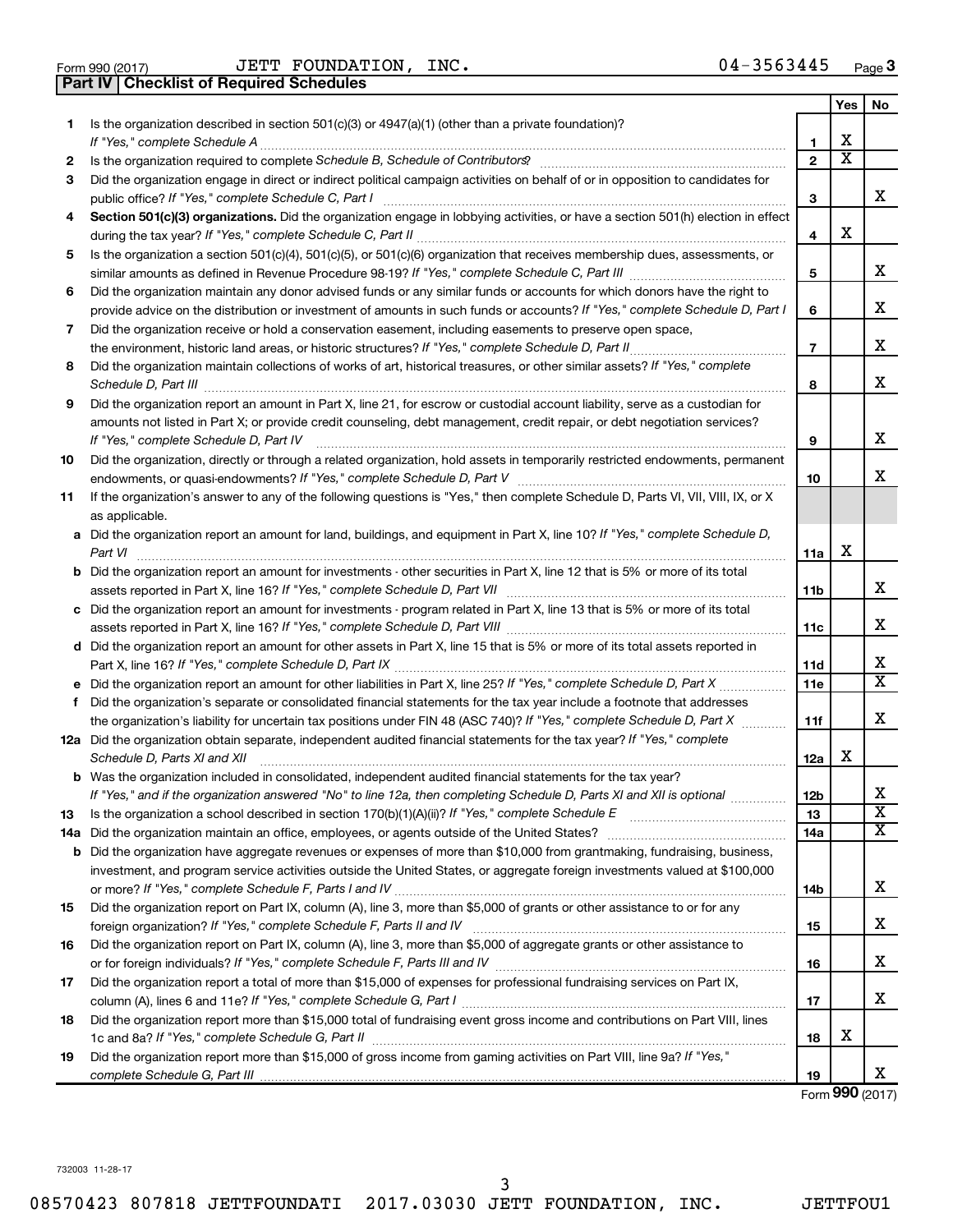Form 990 (2017)  $JETT$   $FOUNDATION$ ,  $INC.$   $04-3563445$   $Page$ 

*(continued)* **Part IV Checklist of Required Schedules**

|    |                                                                                                                                                                                                                                              |                 | Yes                     | No                      |
|----|----------------------------------------------------------------------------------------------------------------------------------------------------------------------------------------------------------------------------------------------|-----------------|-------------------------|-------------------------|
|    | 20a Did the organization operate one or more hospital facilities? If "Yes," complete Schedule H                                                                                                                                              | 20a             |                         | x                       |
|    | <b>b</b> If "Yes" to line 20a, did the organization attach a copy of its audited financial statements to this return? <i>manumer</i>                                                                                                         | 20 <sub>b</sub> |                         |                         |
| 21 | Did the organization report more than \$5,000 of grants or other assistance to any domestic organization or                                                                                                                                  |                 |                         |                         |
|    |                                                                                                                                                                                                                                              | 21              |                         | x                       |
| 22 | Did the organization report more than \$5,000 of grants or other assistance to or for domestic individuals on                                                                                                                                |                 | X                       |                         |
|    |                                                                                                                                                                                                                                              | 22              |                         |                         |
| 23 | Did the organization answer "Yes" to Part VII, Section A, line 3, 4, or 5 about compensation of the organization's current<br>and former officers, directors, trustees, key employees, and highest compensated employees? If "Yes," complete |                 |                         |                         |
|    | Schedule J                                                                                                                                                                                                                                   | 23              |                         | x                       |
|    | 24a Did the organization have a tax-exempt bond issue with an outstanding principal amount of more than \$100,000 as of the                                                                                                                  |                 |                         |                         |
|    | last day of the year, that was issued after December 31, 2002? If "Yes," answer lines 24b through 24d and complete                                                                                                                           |                 |                         |                         |
|    | Schedule K. If "No", go to line 25a                                                                                                                                                                                                          | 24a             |                         | x                       |
| b  | Did the organization invest any proceeds of tax-exempt bonds beyond a temporary period exception?                                                                                                                                            | 24 <sub>b</sub> |                         |                         |
| с  | Did the organization maintain an escrow account other than a refunding escrow at any time during the year to defease                                                                                                                         |                 |                         |                         |
|    |                                                                                                                                                                                                                                              | 24c             |                         |                         |
|    |                                                                                                                                                                                                                                              | 24d             |                         |                         |
|    | 25a Section 501(c)(3), 501(c)(4), and 501(c)(29) organizations. Did the organization engage in an excess benefit                                                                                                                             |                 |                         |                         |
|    |                                                                                                                                                                                                                                              | 25a             |                         | x                       |
|    | <b>b</b> Is the organization aware that it engaged in an excess benefit transaction with a disqualified person in a prior year, and                                                                                                          |                 |                         |                         |
|    | that the transaction has not been reported on any of the organization's prior Forms 990 or 990-EZ? If "Yes," complete                                                                                                                        |                 |                         | X                       |
| 26 | Schedule L, Part I<br>Did the organization report any amount on Part X, line 5, 6, or 22 for receivables from or payables to any current or                                                                                                  | 25b             |                         |                         |
|    | former officers, directors, trustees, key employees, highest compensated employees, or disqualified persons? If "Yes,"                                                                                                                       |                 |                         |                         |
|    | complete Schedule L, Part II                                                                                                                                                                                                                 | 26              | X                       |                         |
| 27 | Did the organization provide a grant or other assistance to an officer, director, trustee, key employee, substantial                                                                                                                         |                 |                         |                         |
|    | contributor or employee thereof, a grant selection committee member, or to a 35% controlled entity or family member                                                                                                                          |                 |                         |                         |
|    |                                                                                                                                                                                                                                              | 27              |                         | х                       |
| 28 | Was the organization a party to a business transaction with one of the following parties (see Schedule L, Part IV                                                                                                                            |                 |                         |                         |
|    | instructions for applicable filing thresholds, conditions, and exceptions):                                                                                                                                                                  |                 |                         |                         |
| а  | A current or former officer, director, trustee, or key employee? If "Yes," complete Schedule L, Part IV                                                                                                                                      | 28a             |                         | х                       |
| b  | A family member of a current or former officer, director, trustee, or key employee? If "Yes," complete Schedule L, Part IV                                                                                                                   | 28 <sub>b</sub> | $\overline{\textbf{x}}$ |                         |
|    | c An entity of which a current or former officer, director, trustee, or key employee (or a family member thereof) was an officer,<br>director, trustee, or direct or indirect owner? If "Yes," complete Schedule L, Part IV                  | 28c             |                         | х                       |
| 29 |                                                                                                                                                                                                                                              | 29              |                         | $\overline{\mathtt{x}}$ |
| 30 | Did the organization receive contributions of art, historical treasures, or other similar assets, or qualified conservation                                                                                                                  |                 |                         |                         |
|    |                                                                                                                                                                                                                                              | 30              |                         | x                       |
| 31 | Did the organization liquidate, terminate, or dissolve and cease operations?                                                                                                                                                                 |                 |                         |                         |
|    |                                                                                                                                                                                                                                              | 31              |                         | х                       |
| 32 | Did the organization sell, exchange, dispose of, or transfer more than 25% of its net assets? If "Yes," complete                                                                                                                             |                 |                         |                         |
|    | Schedule N, Part II                                                                                                                                                                                                                          | 32              |                         | x                       |
| 33 | Did the organization own 100% of an entity disregarded as separate from the organization under Regulations                                                                                                                                   |                 |                         | х                       |
|    |                                                                                                                                                                                                                                              | 33              |                         |                         |
| 34 | Was the organization related to any tax-exempt or taxable entity? If "Yes," complete Schedule R, Part II, III, or IV, and<br>Part V, line 1                                                                                                  | 34              |                         | х                       |
|    |                                                                                                                                                                                                                                              | 35a             |                         | $\overline{\mathtt{x}}$ |
|    | b If "Yes" to line 35a, did the organization receive any payment from or engage in any transaction with a controlled entity                                                                                                                  |                 |                         |                         |
|    |                                                                                                                                                                                                                                              | 35 <sub>b</sub> |                         |                         |
| 36 | Section 501(c)(3) organizations. Did the organization make any transfers to an exempt non-charitable related organization?                                                                                                                   |                 |                         |                         |
|    |                                                                                                                                                                                                                                              | 36              |                         | x                       |
| 37 | Did the organization conduct more than 5% of its activities through an entity that is not a related organization                                                                                                                             |                 |                         |                         |
|    |                                                                                                                                                                                                                                              | 37              |                         | x                       |
| 38 | Did the organization complete Schedule O and provide explanations in Schedule O for Part VI, lines 11b and 19?                                                                                                                               |                 |                         |                         |
|    |                                                                                                                                                                                                                                              | 38              | х                       |                         |

Form (2017) **990**

732004 11-28-17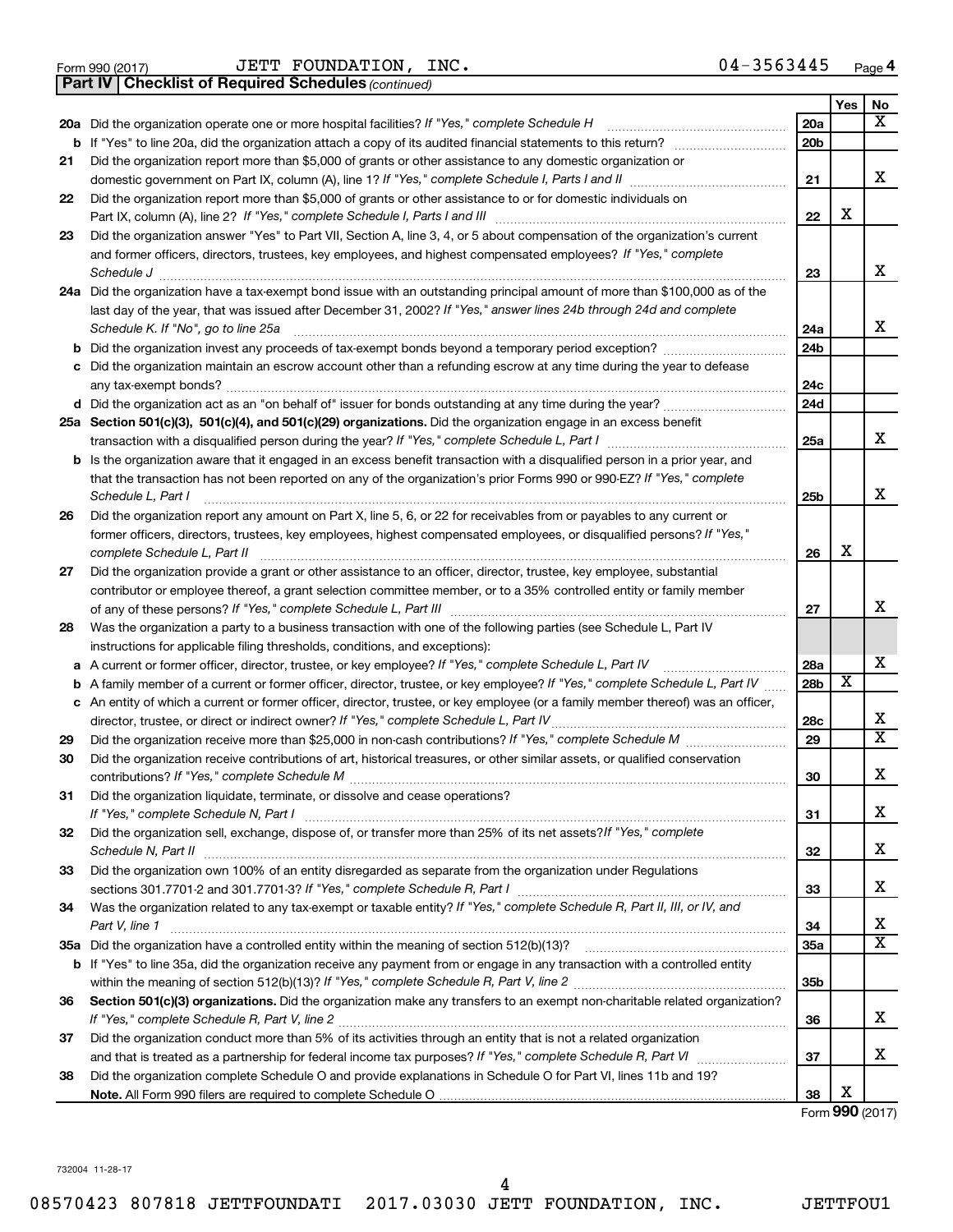|    | 04-3563445<br>JETT FOUNDATION, INC.<br>Form 990 (2017)                                                                                          |                 |     | Page 5          |
|----|-------------------------------------------------------------------------------------------------------------------------------------------------|-----------------|-----|-----------------|
|    | <b>Statements Regarding Other IRS Filings and Tax Compliance</b><br><b>Part V</b>                                                               |                 |     |                 |
|    | Check if Schedule O contains a response or note to any line in this Part V                                                                      |                 |     |                 |
|    |                                                                                                                                                 |                 | Yes | No              |
|    | 9<br>1a                                                                                                                                         |                 |     |                 |
| b  | U<br>1 <sub>b</sub><br>Enter the number of Forms W-2G included in line 1a. Enter -0- if not applicable                                          |                 |     |                 |
|    | c Did the organization comply with backup withholding rules for reportable payments to vendors and reportable gaming                            |                 |     |                 |
|    |                                                                                                                                                 | 1c              |     |                 |
|    | 2a Enter the number of employees reported on Form W-3, Transmittal of Wage and Tax Statements,                                                  |                 |     |                 |
|    | 13<br>filed for the calendar year ending with or within the year covered by this return<br>2a                                                   |                 |     |                 |
|    |                                                                                                                                                 | 2 <sub>b</sub>  | х   |                 |
|    |                                                                                                                                                 |                 |     |                 |
|    | 3a Did the organization have unrelated business gross income of \$1,000 or more during the year?                                                | За              |     | х               |
|    |                                                                                                                                                 | 3 <sub>b</sub>  |     |                 |
|    | 4a At any time during the calendar year, did the organization have an interest in, or a signature or other authority over, a                    |                 |     |                 |
|    | financial account in a foreign country (such as a bank account, securities account, or other financial account)?                                | 4a              |     | х               |
|    | <b>b</b> If "Yes," enter the name of the foreign country: $\blacktriangleright$                                                                 |                 |     |                 |
|    | See instructions for filing requirements for FinCEN Form 114, Report of Foreign Bank and Financial Accounts (FBAR).                             |                 |     |                 |
|    |                                                                                                                                                 | 5a              |     | х               |
|    |                                                                                                                                                 | 5 <sub>b</sub>  |     | X               |
|    |                                                                                                                                                 | 5 <sub>c</sub>  |     |                 |
|    | 6a Does the organization have annual gross receipts that are normally greater than \$100,000, and did the organization solicit                  |                 |     |                 |
|    |                                                                                                                                                 | 6a              |     | х               |
|    | <b>b</b> If "Yes," did the organization include with every solicitation an express statement that such contributions or gifts                   |                 |     |                 |
|    |                                                                                                                                                 | 6b              |     |                 |
| 7  | Organizations that may receive deductible contributions under section 170(c).                                                                   |                 |     |                 |
| a  | Did the organization receive a payment in excess of \$75 made partly as a contribution and partly for goods and services provided to the payor? | 7a              | х   |                 |
|    |                                                                                                                                                 | 7b              | X   |                 |
|    | c Did the organization sell, exchange, or otherwise dispose of tangible personal property for which it was required                             |                 |     |                 |
|    |                                                                                                                                                 | 7с              |     | x               |
|    | 7d                                                                                                                                              |                 |     |                 |
|    | e Did the organization receive any funds, directly or indirectly, to pay premiums on a personal benefit contract?                               | 7e              |     | х               |
| f. | Did the organization, during the year, pay premiums, directly or indirectly, on a personal benefit contract?                                    | 7f              |     | X               |
|    | If the organization received a contribution of qualified intellectual property, did the organization file Form 8899 as required?                | 7g              |     |                 |
|    | h If the organization received a contribution of cars, boats, airplanes, or other vehicles, did the organization file a Form 1098-C?            | 7h              |     |                 |
| 8  | Sponsoring organizations maintaining donor advised funds. Did a donor advised fund maintained by the                                            |                 |     |                 |
|    |                                                                                                                                                 | 8               |     |                 |
|    | Sponsoring organizations maintaining donor advised funds.                                                                                       |                 |     |                 |
| а  | Did the sponsoring organization make any taxable distributions under section 4966?                                                              | 9а              |     |                 |
| b  |                                                                                                                                                 | 9b              |     |                 |
| 10 | Section 501(c)(7) organizations. Enter:                                                                                                         |                 |     |                 |
| a  | 10a                                                                                                                                             |                 |     |                 |
| b  | 10 <sub>b</sub><br>Gross receipts, included on Form 990, Part VIII, line 12, for public use of club facilities                                  |                 |     |                 |
| 11 | Section 501(c)(12) organizations. Enter:                                                                                                        |                 |     |                 |
| а  | 11a                                                                                                                                             |                 |     |                 |
|    | <b>b</b> Gross income from other sources (Do not net amounts due or paid to other sources against                                               |                 |     |                 |
|    | 11b                                                                                                                                             |                 |     |                 |
|    | 12a Section 4947(a)(1) non-exempt charitable trusts. Is the organization filing Form 990 in lieu of Form 1041?                                  | 12a             |     |                 |
|    | 12b<br><b>b</b> If "Yes," enter the amount of tax-exempt interest received or accrued during the year                                           |                 |     |                 |
| 13 | Section 501(c)(29) qualified nonprofit health insurance issuers.                                                                                |                 |     |                 |
|    | a Is the organization licensed to issue qualified health plans in more than one state?                                                          | 13a             |     |                 |
|    | Note. See the instructions for additional information the organization must report on Schedule O.                                               |                 |     |                 |
|    | <b>b</b> Enter the amount of reserves the organization is required to maintain by the states in which the                                       |                 |     |                 |
|    | 13b                                                                                                                                             |                 |     |                 |
|    | 13 <sub>c</sub>                                                                                                                                 |                 |     |                 |
|    | 14a Did the organization receive any payments for indoor tanning services during the tax year?                                                  | 14a             |     | x               |
|    |                                                                                                                                                 | 14 <sub>b</sub> |     |                 |
|    |                                                                                                                                                 |                 |     | Form 990 (2017) |

732005 11-28-17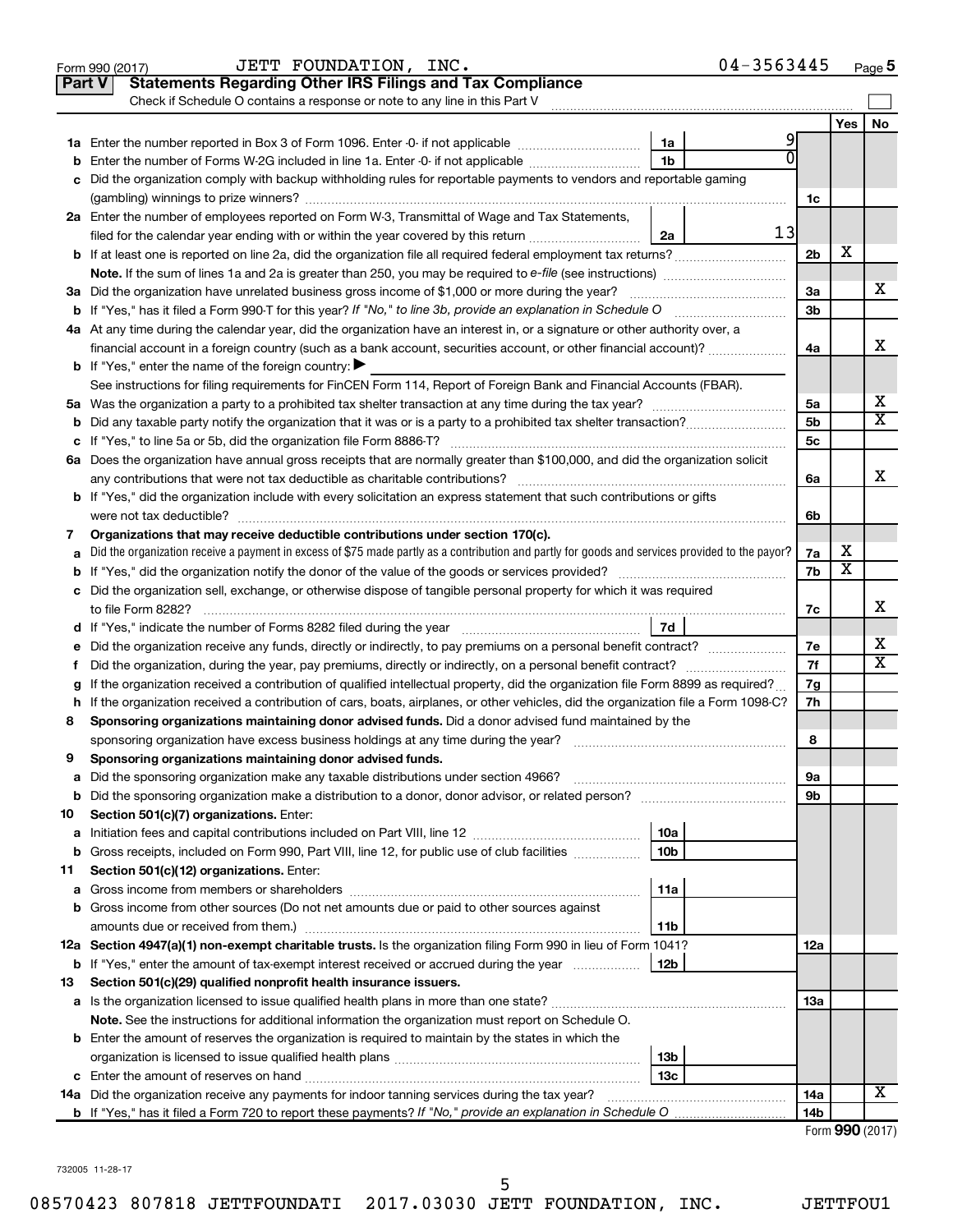| Form 990 (2017) |  |
|-----------------|--|
|-----------------|--|

#### Form 990 (2017)  $JETT$   $FOUNDATION$ ,  $INC.$   $04-3563445$   $Page$

| 04-3563445<br>Page $6$ |  |
|------------------------|--|
|------------------------|--|

**Part VI** Governance, Management, and Disclosure For each "Yes" response to lines 2 through 7b below, and for a "No" response *to line 8a, 8b, or 10b below, describe the circumstances, processes, or changes in Schedule O. See instructions.*

|     | Check if Schedule O contains a response or note to any line in this Part VI                                                                                                                                                    |                               |                 |                         | X                            |  |  |  |  |  |
|-----|--------------------------------------------------------------------------------------------------------------------------------------------------------------------------------------------------------------------------------|-------------------------------|-----------------|-------------------------|------------------------------|--|--|--|--|--|
|     | <b>Section A. Governing Body and Management</b>                                                                                                                                                                                |                               |                 |                         |                              |  |  |  |  |  |
|     |                                                                                                                                                                                                                                |                               |                 | Yes                     | No                           |  |  |  |  |  |
|     | 1a Enter the number of voting members of the governing body at the end of the tax year                                                                                                                                         | 1a                            |                 |                         |                              |  |  |  |  |  |
|     | If there are material differences in voting rights among members of the governing body, or if the governing                                                                                                                    |                               |                 |                         |                              |  |  |  |  |  |
|     | body delegated broad authority to an executive committee or similar committee, explain in Schedule O.                                                                                                                          |                               |                 |                         |                              |  |  |  |  |  |
| b   | Enter the number of voting members included in line 1a, above, who are independent<br>1b                                                                                                                                       |                               |                 |                         |                              |  |  |  |  |  |
| 2   | Did any officer, director, trustee, or key employee have a family relationship or a business relationship with any other                                                                                                       |                               |                 |                         |                              |  |  |  |  |  |
|     |                                                                                                                                                                                                                                |                               |                 |                         |                              |  |  |  |  |  |
| 3   | Did the organization delegate control over management duties customarily performed by or under the direct supervision                                                                                                          |                               |                 |                         |                              |  |  |  |  |  |
|     |                                                                                                                                                                                                                                |                               | 3               |                         | Х<br>$\overline{\mathbf{x}}$ |  |  |  |  |  |
| 4   | Did the organization make any significant changes to its governing documents since the prior Form 990 was filed?                                                                                                               |                               |                 |                         |                              |  |  |  |  |  |
| 5   |                                                                                                                                                                                                                                |                               | 5               |                         | х                            |  |  |  |  |  |
| 6   |                                                                                                                                                                                                                                |                               | 6               |                         | х                            |  |  |  |  |  |
| 7a  | Did the organization have members, stockholders, or other persons who had the power to elect or appoint one or                                                                                                                 |                               |                 |                         |                              |  |  |  |  |  |
|     |                                                                                                                                                                                                                                |                               | 7a              |                         | х                            |  |  |  |  |  |
|     | <b>b</b> Are any governance decisions of the organization reserved to (or subject to approval by) members, stockholders, or                                                                                                    |                               |                 |                         |                              |  |  |  |  |  |
|     | persons other than the governing body?                                                                                                                                                                                         |                               | 7b              |                         | x                            |  |  |  |  |  |
| 8   | Did the organization contemporaneously document the meetings held or written actions undertaken during the year by the following:                                                                                              |                               |                 |                         |                              |  |  |  |  |  |
| a   |                                                                                                                                                                                                                                |                               | 8a              | х                       |                              |  |  |  |  |  |
|     |                                                                                                                                                                                                                                |                               | 8b              | $\overline{\textbf{x}}$ |                              |  |  |  |  |  |
| 9   | Is there any officer, director, trustee, or key employee listed in Part VII, Section A, who cannot be reached at the                                                                                                           |                               |                 |                         |                              |  |  |  |  |  |
|     | organization's mailing address? If "Yes," provide the names and addresses in Schedule O                                                                                                                                        |                               | 9               |                         | х                            |  |  |  |  |  |
|     | Section B. Policies (This Section B requests information about policies not required by the Internal Revenue Code.)                                                                                                            |                               |                 |                         |                              |  |  |  |  |  |
|     |                                                                                                                                                                                                                                |                               |                 | Yes                     | No                           |  |  |  |  |  |
|     |                                                                                                                                                                                                                                |                               | 10a             |                         | х                            |  |  |  |  |  |
|     | b If "Yes," did the organization have written policies and procedures governing the activities of such chapters, affiliates,                                                                                                   |                               |                 |                         |                              |  |  |  |  |  |
|     |                                                                                                                                                                                                                                |                               | 10 <sub>b</sub> |                         |                              |  |  |  |  |  |
|     | 11a Has the organization provided a complete copy of this Form 990 to all members of its governing body before filing the form?                                                                                                |                               | 11a             | x                       |                              |  |  |  |  |  |
|     | <b>b</b> Describe in Schedule O the process, if any, used by the organization to review this Form 990.                                                                                                                         |                               |                 |                         |                              |  |  |  |  |  |
| 12a | Did the organization have a written conflict of interest policy? If "No," go to line 13                                                                                                                                        |                               |                 |                         |                              |  |  |  |  |  |
| b   | Were officers, directors, or trustees, and key employees required to disclose annually interests that could give rise to conflicts?                                                                                            |                               | 12 <sub>b</sub> | $\overline{\textbf{x}}$ |                              |  |  |  |  |  |
| с   | Did the organization regularly and consistently monitor and enforce compliance with the policy? If "Yes," describe                                                                                                             |                               |                 |                         |                              |  |  |  |  |  |
|     | in Schedule O how this was done                                                                                                                                                                                                |                               | 12c             | х                       |                              |  |  |  |  |  |
| 13  |                                                                                                                                                                                                                                |                               | 13              | $\overline{\textbf{X}}$ |                              |  |  |  |  |  |
| 14  |                                                                                                                                                                                                                                |                               | 14              | $\overline{\textbf{x}}$ |                              |  |  |  |  |  |
| 15  | Did the process for determining compensation of the following persons include a review and approval by independent                                                                                                             |                               |                 |                         |                              |  |  |  |  |  |
|     | persons, comparability data, and contemporaneous substantiation of the deliberation and decision?                                                                                                                              |                               |                 |                         |                              |  |  |  |  |  |
| а   | The organization's CEO, Executive Director, or top management official manufactured content of the organization's CEO, Executive Director, or top management official manufactured content of the state of the state of the st |                               | 15a             | х                       |                              |  |  |  |  |  |
|     |                                                                                                                                                                                                                                |                               | 15 <sub>b</sub> | х                       |                              |  |  |  |  |  |
|     | If "Yes" to line 15a or 15b, describe the process in Schedule O (see instructions).                                                                                                                                            |                               |                 |                         |                              |  |  |  |  |  |
|     | 16a Did the organization invest in, contribute assets to, or participate in a joint venture or similar arrangement with a                                                                                                      |                               |                 |                         |                              |  |  |  |  |  |
|     | taxable entity during the year?                                                                                                                                                                                                |                               | <b>16a</b>      |                         | х                            |  |  |  |  |  |
|     | b If "Yes," did the organization follow a written policy or procedure requiring the organization to evaluate its participation                                                                                                 |                               |                 |                         |                              |  |  |  |  |  |
|     | in joint venture arrangements under applicable federal tax law, and take steps to safeguard the organization's                                                                                                                 |                               |                 |                         |                              |  |  |  |  |  |
|     | exempt status with respect to such arrangements?                                                                                                                                                                               |                               | 16b             |                         |                              |  |  |  |  |  |
|     | <b>Section C. Disclosure</b>                                                                                                                                                                                                   |                               |                 |                         |                              |  |  |  |  |  |
| 17  | List the states with which a copy of this Form 990 is required to be filed MA, AL, AR, CA, CT, FL, GA, HI, IL, KS, KY, MD                                                                                                      |                               |                 |                         |                              |  |  |  |  |  |
| 18  | Section 6104 requires an organization to make its Forms 1023 (or 1024 if applicable), 990, and 990-T (Section 501(c)(3)s only) available                                                                                       |                               |                 |                         |                              |  |  |  |  |  |
|     | for public inspection. Indicate how you made these available. Check all that apply.                                                                                                                                            |                               |                 |                         |                              |  |  |  |  |  |
|     | $\lfloor x \rfloor$ Upon request<br>Own website<br>Another's website                                                                                                                                                           | Other (explain in Schedule O) |                 |                         |                              |  |  |  |  |  |
| 19  | Describe in Schedule O whether (and if so, how) the organization made its governing documents, conflict of interest policy, and financial                                                                                      |                               |                 |                         |                              |  |  |  |  |  |
|     | statements available to the public during the tax year.                                                                                                                                                                        |                               |                 |                         |                              |  |  |  |  |  |
| 20  | State the name, address, and telephone number of the person who possesses the organization's books and records:                                                                                                                |                               |                 |                         |                              |  |  |  |  |  |
|     | CHRISTINE MCSHERRY - (781) 585-5566                                                                                                                                                                                            |                               |                 |                         |                              |  |  |  |  |  |
|     | 36 CORDAGE PARK CIRCLE, SUITE 328, PLYMOUTH, MA                                                                                                                                                                                | 02360                         |                 |                         |                              |  |  |  |  |  |
|     | SEE SCHEDULE O FOR FULL LIST OF STATES<br>732006 11-28-17                                                                                                                                                                      |                               |                 | Form 990 (2017)         |                              |  |  |  |  |  |
|     | 6                                                                                                                                                                                                                              |                               |                 |                         |                              |  |  |  |  |  |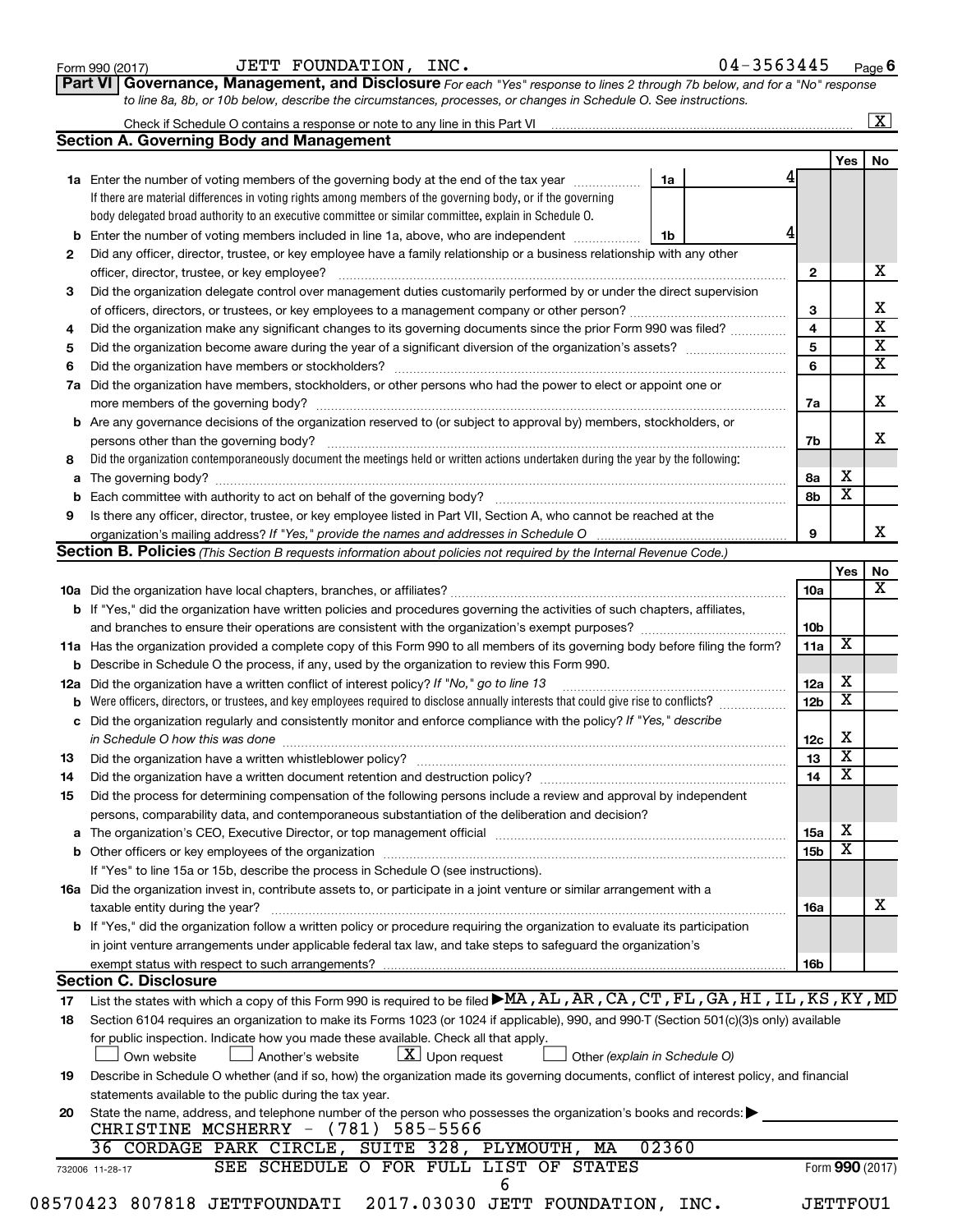$\Box$ 

| Part VII Compensation of Officers, Directors, Trustees, Key Employees, Highest Compensated |  |
|--------------------------------------------------------------------------------------------|--|
| <b>Employees, and Independent Contractors</b>                                              |  |

Check if Schedule O contains a response or note to any line in this Part VII

**Section A. Officers, Directors, Trustees, Key Employees, and Highest Compensated Employees**

**1a**  Complete this table for all persons required to be listed. Report compensation for the calendar year ending with or within the organization's tax year.

**•** List all of the organization's current officers, directors, trustees (whether individuals or organizations), regardless of amount of compensation. Enter -0- in columns  $(D)$ ,  $(E)$ , and  $(F)$  if no compensation was paid.

**•** List all of the organization's **current** key employees, if any. See instructions for definition of "key employee."

**•** List the organization's five current highest compensated employees (other than an officer, director, trustee, or key employee) who received reportable compensation (Box 5 of Form W-2 and/or Box 7 of Form 1099-MISC) of more than \$100,000 from the organization and any related organizations.

**•** List all of the organization's former officers, key employees, and highest compensated employees who received more than \$100,000 of reportable compensation from the organization and any related organizations.

**•** List all of the organization's former directors or trustees that received, in the capacity as a former director or trustee of the organization, more than \$10,000 of reportable compensation from the organization and any related organizations.

List persons in the following order: individual trustees or directors; institutional trustees; officers; key employees; highest compensated employees; and former such persons.

Check this box if neither the organization nor any related organization compensated any current officer, director, or trustee.  $\Box$ 

| (A)                            | (B)<br>(C)           |                                         |                                                                  |             |              |                                 |        | (D)                             | (E)                              | (F)                         |
|--------------------------------|----------------------|-----------------------------------------|------------------------------------------------------------------|-------------|--------------|---------------------------------|--------|---------------------------------|----------------------------------|-----------------------------|
| Name and Title                 | Average              | Position<br>(do not check more than one |                                                                  |             |              |                                 |        | Reportable                      | Reportable                       | Estimated                   |
|                                | hours per            |                                         | box, unless person is both an<br>officer and a director/trustee) |             |              |                                 |        | compensation                    | compensation                     | amount of                   |
|                                | week                 |                                         |                                                                  |             |              |                                 |        | from                            | from related                     | other                       |
|                                | (list any            |                                         |                                                                  |             |              |                                 |        | the                             | organizations<br>(W-2/1099-MISC) | compensation                |
|                                | hours for<br>related |                                         |                                                                  |             |              |                                 |        | organization<br>(W-2/1099-MISC) |                                  | from the<br>organization    |
|                                | organizations        |                                         |                                                                  |             |              |                                 |        |                                 |                                  | and related                 |
|                                | below                |                                         |                                                                  |             |              |                                 |        |                                 |                                  | organizations               |
|                                | line)                | Individual trustee or director          | Institutional trustee                                            | Officer     | Key employee | Highest compensated<br>employee | Former |                                 |                                  |                             |
| (1) RHONDA KALLMAN             | 1.00                 |                                         |                                                                  |             |              |                                 |        |                                 |                                  |                             |
| CHAIRMAN OF THE BOARD          |                      | $\mathbf X$                             |                                                                  | $\mathbf X$ |              |                                 |        | $\mathbf 0$ .                   | 0.                               | $\mathbf 0$ .               |
| (2) EVY NELSON                 | 1.00                 |                                         |                                                                  |             |              |                                 |        |                                 |                                  |                             |
| FORMER VICE CHAIR              |                      | $\mathbf X$                             |                                                                  | $\mathbf X$ |              |                                 |        | $\mathbf 0$                     | 0.                               | $0$ .                       |
| (3) LEO ROBINSON               | 1.00                 |                                         |                                                                  |             |              |                                 |        |                                 |                                  |                             |
| TREASURER                      |                      | X                                       |                                                                  | $\mathbf X$ |              |                                 |        | $\mathbf 0$ .                   | $\mathbf 0$ .                    | 0.                          |
| (4) KRISTEN DALY               | 0.50                 |                                         |                                                                  |             |              |                                 |        |                                 |                                  |                             |
| <b>DIRECTOR</b>                |                      | $\mathbf X$                             |                                                                  |             |              |                                 |        | 0.                              | 0.                               | $\mathbf 0$ .               |
| (5) ROBERT HIGGINS             | 0.50                 |                                         |                                                                  |             |              |                                 |        |                                 |                                  |                             |
| <b>DIRECTOR</b>                |                      | X                                       |                                                                  |             |              |                                 |        | 0.                              | 0.                               | 0.                          |
| (6) CHRISTINE MCSHERRY         | 40.00                |                                         |                                                                  |             |              |                                 |        |                                 |                                  |                             |
| PRESIDENT & EXECUTIVE DIRECTOR |                      |                                         |                                                                  | $\mathbf X$ |              |                                 |        | 42,875.                         | 0.                               | $\mathbf 0$ .               |
|                                |                      |                                         |                                                                  |             |              |                                 |        |                                 |                                  |                             |
|                                |                      |                                         |                                                                  |             |              |                                 |        |                                 |                                  |                             |
|                                |                      |                                         |                                                                  |             |              |                                 |        |                                 |                                  |                             |
|                                |                      |                                         |                                                                  |             |              |                                 |        |                                 |                                  |                             |
|                                |                      |                                         |                                                                  |             |              |                                 |        |                                 |                                  |                             |
|                                |                      |                                         |                                                                  |             |              |                                 |        |                                 |                                  |                             |
|                                |                      |                                         |                                                                  |             |              |                                 |        |                                 |                                  |                             |
|                                |                      |                                         |                                                                  |             |              |                                 |        |                                 |                                  |                             |
|                                |                      |                                         |                                                                  |             |              |                                 |        |                                 |                                  |                             |
|                                |                      |                                         |                                                                  |             |              |                                 |        |                                 |                                  |                             |
|                                |                      |                                         |                                                                  |             |              |                                 |        |                                 |                                  |                             |
|                                |                      |                                         |                                                                  |             |              |                                 |        |                                 |                                  |                             |
|                                |                      |                                         |                                                                  |             |              |                                 |        |                                 |                                  |                             |
|                                |                      |                                         |                                                                  |             |              |                                 |        |                                 |                                  |                             |
|                                |                      |                                         |                                                                  |             |              |                                 |        |                                 |                                  |                             |
|                                |                      |                                         |                                                                  |             |              |                                 |        |                                 |                                  |                             |
|                                |                      |                                         |                                                                  |             |              |                                 |        |                                 |                                  |                             |
|                                |                      |                                         |                                                                  |             |              |                                 |        |                                 |                                  |                             |
|                                |                      |                                         |                                                                  |             |              |                                 |        |                                 |                                  |                             |
|                                |                      |                                         |                                                                  |             |              |                                 |        |                                 |                                  |                             |
|                                |                      |                                         |                                                                  |             |              |                                 |        |                                 |                                  |                             |
| $0.07 - 11.00 - 17$            |                      |                                         |                                                                  |             |              |                                 |        |                                 |                                  | $F_{\text{sum}}$ QQQ (2017) |

7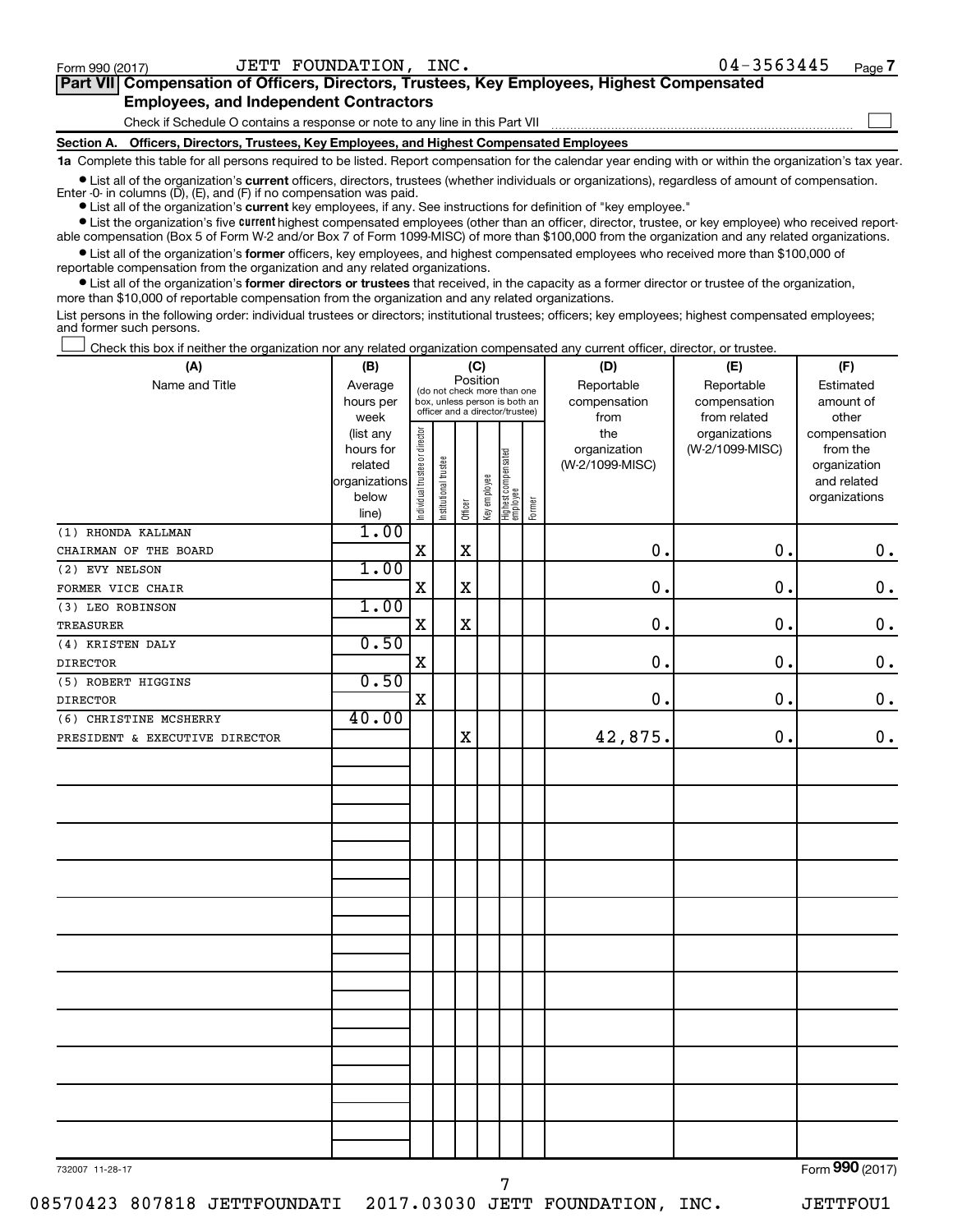|    | JETT FOUNDATION, INC.<br>Form 990 (2017)                                                                                                                                                                                               |                                                                      |                                |                       |                 |              |                                                                                                 |        |                                           | $04 - 3563445$                                    |              |                 | Page 8                                                   |                                      |
|----|----------------------------------------------------------------------------------------------------------------------------------------------------------------------------------------------------------------------------------------|----------------------------------------------------------------------|--------------------------------|-----------------------|-----------------|--------------|-------------------------------------------------------------------------------------------------|--------|-------------------------------------------|---------------------------------------------------|--------------|-----------------|----------------------------------------------------------|--------------------------------------|
|    | <b>Part VII</b><br>Section A. Officers, Directors, Trustees, Key Employees, and Highest Compensated Employees (continued)                                                                                                              |                                                                      |                                |                       |                 |              |                                                                                                 |        |                                           |                                                   |              |                 |                                                          |                                      |
|    | (A)<br>Name and title                                                                                                                                                                                                                  | (B)<br>Average<br>hours per<br>week                                  |                                |                       | (C)<br>Position |              | (do not check more than one<br>box, unless person is both an<br>officer and a director/trustee) |        | (D)<br>Reportable<br>compensation<br>from | (E)<br>Reportable<br>compensation<br>from related |              |                 | (F)<br>Estimated<br>amount of<br>other                   |                                      |
|    |                                                                                                                                                                                                                                        | (list any<br>hours for<br>related<br>organizations<br>below<br>line) | Individual trustee or director | Institutional trustee | Officer         | Key employee | Highest compensated<br>  employee                                                               | Former | the<br>organization<br>(W-2/1099-MISC)    | organizations<br>(W-2/1099-MISC)                  |              | compensation    | from the<br>organization<br>and related<br>organizations |                                      |
|    |                                                                                                                                                                                                                                        |                                                                      |                                |                       |                 |              |                                                                                                 |        |                                           |                                                   |              |                 |                                                          |                                      |
|    |                                                                                                                                                                                                                                        |                                                                      |                                |                       |                 |              |                                                                                                 |        |                                           |                                                   |              |                 |                                                          |                                      |
|    |                                                                                                                                                                                                                                        |                                                                      |                                |                       |                 |              |                                                                                                 |        |                                           |                                                   |              |                 |                                                          |                                      |
|    |                                                                                                                                                                                                                                        |                                                                      |                                |                       |                 |              |                                                                                                 |        |                                           |                                                   |              |                 |                                                          |                                      |
|    |                                                                                                                                                                                                                                        |                                                                      |                                |                       |                 |              |                                                                                                 |        |                                           |                                                   |              |                 |                                                          |                                      |
|    | 1b Sub-total                                                                                                                                                                                                                           |                                                                      |                                |                       |                 |              |                                                                                                 |        | 42,875.                                   |                                                   | 0.           |                 |                                                          | $\overline{0}$ .                     |
|    | c Total from continuation sheets to Part VII, Section A manufactured by                                                                                                                                                                |                                                                      |                                |                       |                 |              |                                                                                                 |        | $\overline{0}$ .<br>42,875.               |                                                   | σ.<br>о.     |                 |                                                          | $\overline{0}$ .<br>$\overline{0}$ . |
| 2  | Total number of individuals (including but not limited to those listed above) who received more than \$100,000 of reportable<br>compensation from the organization $\blacktriangleright$                                               |                                                                      |                                |                       |                 |              |                                                                                                 |        |                                           |                                                   |              |                 | Yes                                                      | 0<br>No                              |
| 3  | Did the organization list any former officer, director, or trustee, key employee, or highest compensated employee on<br>line 1a? If "Yes," complete Schedule J for such individual manufactured content to the set of the set of the s |                                                                      |                                |                       |                 |              |                                                                                                 |        |                                           |                                                   |              | 3               |                                                          | х                                    |
|    | For any individual listed on line 1a, is the sum of reportable compensation and other compensation from the organization<br>and related organizations greater than \$150,000? If "Yes," complete Schedule J for such individual        |                                                                      |                                |                       |                 |              |                                                                                                 |        |                                           |                                                   |              | 4               |                                                          | х                                    |
| 5  | Did any person listed on line 1a receive or accrue compensation from any unrelated organization or individual for services<br><b>Section B. Independent Contractors</b>                                                                |                                                                      |                                |                       |                 |              |                                                                                                 |        |                                           |                                                   |              | 5               |                                                          | х                                    |
| 1. | Complete this table for your five highest compensated independent contractors that received more than \$100,000 of compensation from                                                                                                   |                                                                      |                                |                       |                 |              |                                                                                                 |        |                                           |                                                   |              |                 |                                                          |                                      |
|    | the organization. Report compensation for the calendar year ending with or within the organization's tax year.<br>(A)                                                                                                                  |                                                                      |                                |                       |                 |              |                                                                                                 |        | (B)                                       |                                                   |              | (C)             |                                                          |                                      |
|    | Name and business address<br>Description of services<br><b>NONE</b>                                                                                                                                                                    |                                                                      |                                |                       |                 |              |                                                                                                 |        |                                           |                                                   | Compensation |                 |                                                          |                                      |
|    |                                                                                                                                                                                                                                        |                                                                      |                                |                       |                 |              |                                                                                                 |        |                                           |                                                   |              |                 |                                                          |                                      |
|    |                                                                                                                                                                                                                                        |                                                                      |                                |                       |                 |              |                                                                                                 |        |                                           |                                                   |              |                 |                                                          |                                      |
|    |                                                                                                                                                                                                                                        |                                                                      |                                |                       |                 |              |                                                                                                 |        |                                           |                                                   |              |                 |                                                          |                                      |
| 2  | Total number of independent contractors (including but not limited to those listed above) who received more than<br>\$100,000 of compensation from the organization                                                                    |                                                                      |                                |                       |                 |              | 0                                                                                               |        |                                           |                                                   |              |                 |                                                          |                                      |
|    |                                                                                                                                                                                                                                        |                                                                      |                                |                       |                 |              |                                                                                                 |        |                                           |                                                   |              | Form 990 (2017) |                                                          |                                      |

732008 11-28-17

Form 990 (2017)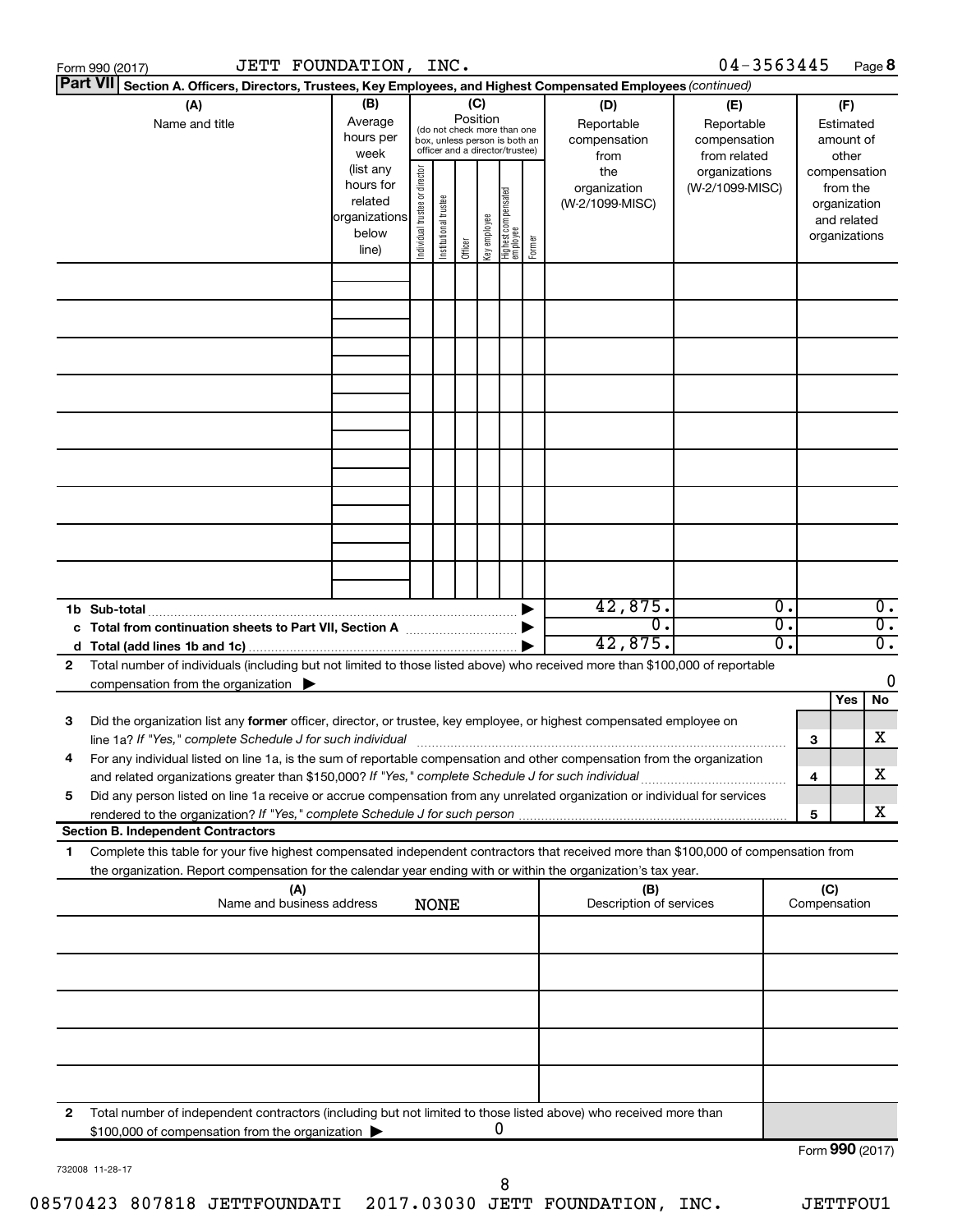|                                          | <b>Part VIII</b> | <b>Statement of Revenue</b>                                                                    |                |                                    |                             |                                                 |                                         |                                                                    |
|------------------------------------------|------------------|------------------------------------------------------------------------------------------------|----------------|------------------------------------|-----------------------------|-------------------------------------------------|-----------------------------------------|--------------------------------------------------------------------|
|                                          |                  |                                                                                                |                |                                    | (A)<br>Total revenue        | (B)<br>Related or<br>exempt function<br>revenue | (C)<br>Unrelated<br>business<br>revenue | (D)<br>Revenue excluded<br>from tax under<br>sections<br>512 - 514 |
|                                          |                  | 1 a Federated campaigns                                                                        | 1a             |                                    |                             |                                                 |                                         |                                                                    |
| Gifts, Grants<br>ilar Amounts            |                  |                                                                                                | 1b             |                                    |                             |                                                 |                                         |                                                                    |
|                                          |                  | c Fundraising events                                                                           | 1 <sub>c</sub> | 207,807.                           |                             |                                                 |                                         |                                                                    |
|                                          |                  | d Related organizations                                                                        | 1 <sub>d</sub> |                                    |                             |                                                 |                                         |                                                                    |
|                                          |                  | e Government grants (contributions)                                                            | 1e             |                                    |                             |                                                 |                                         |                                                                    |
|                                          |                  | f All other contributions, gifts, grants, and                                                  |                |                                    |                             |                                                 |                                         |                                                                    |
|                                          |                  | similar amounts not included above                                                             |                | $\vert$ 1f $\vert$ 1 , 358 , 507 . |                             |                                                 |                                         |                                                                    |
| Contributions, Gift<br>and Other Similar |                  | <b>g</b> Noncash contributions included in lines 1a-1f: \$                                     |                |                                    | $\triangleright$ 1,566,314. |                                                 |                                         |                                                                    |
|                                          |                  |                                                                                                |                | <b>Business Code</b>               |                             |                                                 |                                         |                                                                    |
|                                          | 2a               | <u> 1980 - Johann John Stone, markin fizik eta idazlearia (h. 1980).</u>                       |                |                                    |                             |                                                 |                                         |                                                                    |
|                                          | b                | the contract of the contract of the contract of the contract of the                            |                |                                    |                             |                                                 |                                         |                                                                    |
| Program Service<br>Revenue               | c                | <u> 1989 - Johann Barbara, martxa alemaniar arg</u>                                            |                |                                    |                             |                                                 |                                         |                                                                    |
|                                          | d                | the contract of the contract of the contract of the contract of the contract of                |                |                                    |                             |                                                 |                                         |                                                                    |
|                                          | е                |                                                                                                |                |                                    |                             |                                                 |                                         |                                                                    |
|                                          |                  |                                                                                                |                |                                    |                             |                                                 |                                         |                                                                    |
|                                          |                  |                                                                                                |                | ▶                                  |                             |                                                 |                                         |                                                                    |
|                                          | 3                | Investment income (including dividends, interest, and                                          |                |                                    |                             |                                                 |                                         |                                                                    |
|                                          |                  |                                                                                                |                | ▶                                  |                             |                                                 |                                         |                                                                    |
|                                          | 4                | Income from investment of tax-exempt bond proceeds                                             |                |                                    |                             |                                                 |                                         |                                                                    |
|                                          | 5                |                                                                                                |                |                                    |                             |                                                 |                                         |                                                                    |
|                                          |                  |                                                                                                | (i) Real       | (ii) Personal                      |                             |                                                 |                                         |                                                                    |
|                                          |                  |                                                                                                |                |                                    |                             |                                                 |                                         |                                                                    |
|                                          |                  | c Rental income or (loss)                                                                      |                |                                    |                             |                                                 |                                         |                                                                    |
|                                          |                  |                                                                                                |                | ▶                                  |                             |                                                 |                                         |                                                                    |
|                                          |                  | <b>7 a</b> Gross amount from sales of                                                          | (i) Securities | (ii) Other                         |                             |                                                 |                                         |                                                                    |
|                                          |                  | assets other than inventory                                                                    |                |                                    |                             |                                                 |                                         |                                                                    |
|                                          |                  | <b>b</b> Less: cost or other basis                                                             |                |                                    |                             |                                                 |                                         |                                                                    |
|                                          |                  | and sales expenses  [                                                                          |                |                                    |                             |                                                 |                                         |                                                                    |
|                                          |                  |                                                                                                |                |                                    |                             |                                                 |                                         |                                                                    |
|                                          |                  |                                                                                                |                |                                    |                             |                                                 |                                         |                                                                    |
| <b>Other Revenue</b>                     |                  | 8 a Gross income from fundraising events (not<br>207,807. <sub>of</sub><br>including \$        |                |                                    |                             |                                                 |                                         |                                                                    |
|                                          |                  | contributions reported on line 1c). See                                                        |                |                                    |                             |                                                 |                                         |                                                                    |
|                                          |                  |                                                                                                |                | $a$ 182, 290.                      |                             |                                                 |                                         |                                                                    |
|                                          |                  |                                                                                                |                | $b\overline{127,315}$ .            | 54,975.                     |                                                 |                                         | 54,975.                                                            |
|                                          |                  | c Net income or (loss) from fundraising events<br>9 a Gross income from gaming activities. See |                |                                    |                             |                                                 |                                         |                                                                    |
|                                          |                  |                                                                                                |                |                                    |                             |                                                 |                                         |                                                                    |
|                                          |                  | <b>b</b> Less: direct expenses <i>mummummmm</i>                                                | b              |                                    |                             |                                                 |                                         |                                                                    |
|                                          |                  | c Net income or (loss) from gaming activities                                                  |                | $\blacktriangleright$              |                             |                                                 |                                         |                                                                    |
|                                          |                  | 10 a Gross sales of inventory, less returns                                                    |                |                                    |                             |                                                 |                                         |                                                                    |
|                                          |                  |                                                                                                |                |                                    |                             |                                                 |                                         |                                                                    |
|                                          |                  |                                                                                                | $\mathbf b$    |                                    |                             |                                                 |                                         |                                                                    |
|                                          |                  | c Net income or (loss) from sales of inventory                                                 |                |                                    |                             |                                                 |                                         |                                                                    |
|                                          |                  | Miscellaneous Revenue                                                                          |                | <b>Business Code</b>               |                             |                                                 |                                         |                                                                    |
|                                          | 11a              |                                                                                                |                |                                    |                             |                                                 |                                         |                                                                    |
|                                          | b                | the control of the control of the control of the control of the control of                     |                |                                    |                             |                                                 |                                         |                                                                    |
|                                          | с                | the control of the control of the control of the control of                                    |                |                                    |                             |                                                 |                                         |                                                                    |
|                                          | d                |                                                                                                |                |                                    |                             |                                                 |                                         |                                                                    |
|                                          | 12               |                                                                                                |                |                                    | 1,621,289.                  | $\overline{0}$ .                                | $\overline{0}$ .                        | 54,975.                                                            |
|                                          | 732009 11-28-17  |                                                                                                |                |                                    |                             |                                                 |                                         | Form 990 (2017)                                                    |
|                                          |                  |                                                                                                |                |                                    | 9                           |                                                 |                                         |                                                                    |

Form 990 (2017)  $JETT$   $FOUNDATION$ ,  $INC.$   $04-3563445$   $Page$ 

04-3563445 Page 9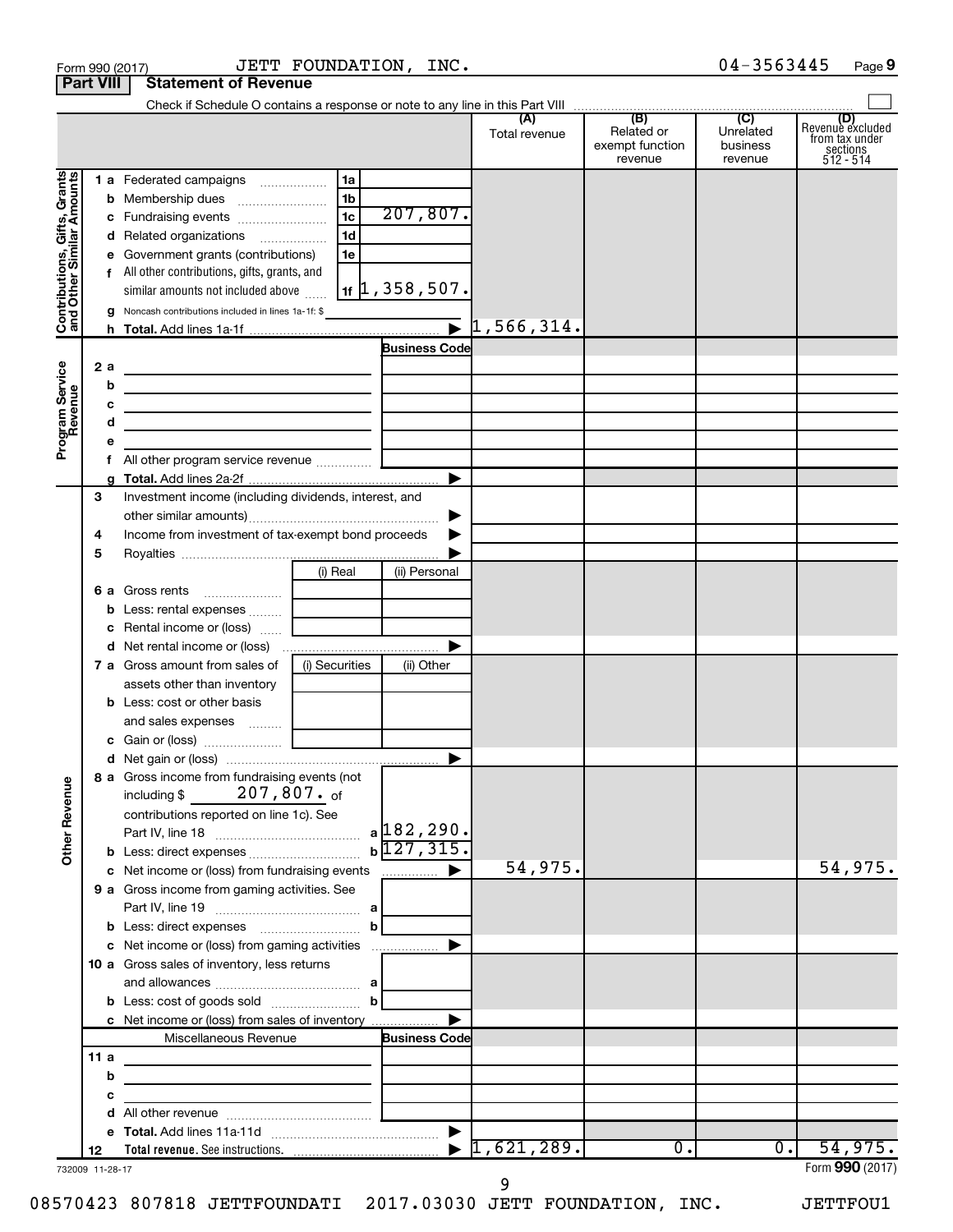Form 990 (2017)  $JETT$   $FOUNDATION$ ,  $INC.$   $04-3563445$   $Page$ **Part IX | Statement of Functional Expenses** 

| Section 501(c)(3) and 501(c)(4) organizations must complete all columns. All other organizations must complete column (A). |                                                                                                                                                             |                       |                                    |                                           |                                |  |  |  |
|----------------------------------------------------------------------------------------------------------------------------|-------------------------------------------------------------------------------------------------------------------------------------------------------------|-----------------------|------------------------------------|-------------------------------------------|--------------------------------|--|--|--|
|                                                                                                                            | Check if Schedule O contains a response or note to any line in this Part IX.                                                                                |                       |                                    |                                           |                                |  |  |  |
|                                                                                                                            | Do not include amounts reported on lines 6b,<br>7b, 8b, 9b, and 10b of Part VIII.                                                                           | (A)<br>Total expenses | (B)<br>Program service<br>expenses | (C)<br>Management and<br>general expenses | (D)<br>Fundraising<br>expenses |  |  |  |
| 1.                                                                                                                         | Grants and other assistance to domestic organizations                                                                                                       |                       |                                    |                                           |                                |  |  |  |
|                                                                                                                            | and domestic governments. See Part IV, line 21                                                                                                              |                       |                                    |                                           |                                |  |  |  |
| $\mathbf{2}$                                                                                                               | Grants and other assistance to domestic                                                                                                                     |                       |                                    |                                           |                                |  |  |  |
|                                                                                                                            | individuals. See Part IV, line 22                                                                                                                           | 304,054.              | 304,054.                           |                                           |                                |  |  |  |
| 3                                                                                                                          | Grants and other assistance to foreign                                                                                                                      |                       |                                    |                                           |                                |  |  |  |
|                                                                                                                            | organizations, foreign governments, and foreign                                                                                                             |                       |                                    |                                           |                                |  |  |  |
|                                                                                                                            | individuals. See Part IV, lines 15 and 16                                                                                                                   |                       |                                    |                                           |                                |  |  |  |
| 4                                                                                                                          | Benefits paid to or for members                                                                                                                             |                       |                                    |                                           |                                |  |  |  |
| 5                                                                                                                          | Compensation of current officers, directors,                                                                                                                |                       |                                    |                                           |                                |  |  |  |
|                                                                                                                            | trustees, and key employees                                                                                                                                 | 42,875.               | 36,444.                            | 2,144.                                    | 4,287.                         |  |  |  |
| 6                                                                                                                          | Compensation not included above, to disqualified                                                                                                            |                       |                                    |                                           |                                |  |  |  |
|                                                                                                                            | persons (as defined under section 4958(f)(1)) and                                                                                                           |                       |                                    |                                           |                                |  |  |  |
|                                                                                                                            | persons described in section 4958(c)(3)(B)                                                                                                                  |                       |                                    |                                           |                                |  |  |  |
| 7                                                                                                                          | Other salaries and wages                                                                                                                                    | 459,278.              | 350, 214.                          | 53,093.                                   | 55,971.                        |  |  |  |
| 8                                                                                                                          | Pension plan accruals and contributions (include                                                                                                            |                       |                                    |                                           |                                |  |  |  |
|                                                                                                                            | section 401(k) and 403(b) employer contributions)                                                                                                           |                       |                                    |                                           |                                |  |  |  |
| 9                                                                                                                          |                                                                                                                                                             |                       |                                    |                                           |                                |  |  |  |
| 10                                                                                                                         |                                                                                                                                                             | 38, 282.              | 29,477.                            | 4,211.                                    | 4,594.                         |  |  |  |
| 11                                                                                                                         | Fees for services (non-employees):                                                                                                                          |                       |                                    |                                           |                                |  |  |  |
| a                                                                                                                          |                                                                                                                                                             |                       |                                    | 15, 186.                                  |                                |  |  |  |
| b                                                                                                                          |                                                                                                                                                             | 15, 186.<br>12,000.   |                                    | 12,000.                                   |                                |  |  |  |
|                                                                                                                            |                                                                                                                                                             |                       |                                    |                                           |                                |  |  |  |
| d                                                                                                                          |                                                                                                                                                             |                       |                                    |                                           |                                |  |  |  |
| e                                                                                                                          | Professional fundraising services. See Part IV, line 17                                                                                                     |                       |                                    |                                           |                                |  |  |  |
| f                                                                                                                          | Investment management fees<br>Other. (If line 11g amount exceeds 10% of line 25,                                                                            |                       |                                    |                                           |                                |  |  |  |
| a                                                                                                                          | column (A) amount, list line 11g expenses on Sch O.)                                                                                                        | 72,000.               | 70,000.                            | 2,000.                                    |                                |  |  |  |
| 12                                                                                                                         |                                                                                                                                                             |                       |                                    |                                           |                                |  |  |  |
| 13                                                                                                                         |                                                                                                                                                             | 96, 150.              | 61,300.                            | 30, 113.                                  | 4,737.                         |  |  |  |
| 14                                                                                                                         |                                                                                                                                                             |                       |                                    |                                           |                                |  |  |  |
| 15                                                                                                                         |                                                                                                                                                             |                       |                                    |                                           |                                |  |  |  |
| 16                                                                                                                         |                                                                                                                                                             | 32,548.<br>140,133.   | 26,414.<br>137,411.                | 2,989.<br>2,355.                          | 3,145.<br>367.                 |  |  |  |
| 17                                                                                                                         |                                                                                                                                                             |                       |                                    |                                           |                                |  |  |  |
| 18                                                                                                                         | Payments of travel or entertainment expenses                                                                                                                |                       |                                    |                                           |                                |  |  |  |
|                                                                                                                            | for any federal, state, or local public officials                                                                                                           |                       |                                    |                                           |                                |  |  |  |
| 19                                                                                                                         | Conferences, conventions, and meetings                                                                                                                      |                       |                                    |                                           |                                |  |  |  |
| 20                                                                                                                         | Interest                                                                                                                                                    |                       |                                    |                                           |                                |  |  |  |
| 21<br>22                                                                                                                   | Depreciation, depletion, and amortization                                                                                                                   | 11,245.               | 9,126.                             | 1,033.                                    | 1,086.                         |  |  |  |
| 23                                                                                                                         | Insurance                                                                                                                                                   | 8,921                 |                                    | 8,921.                                    |                                |  |  |  |
| 24                                                                                                                         | Other expenses. Itemize expenses not covered                                                                                                                |                       |                                    |                                           |                                |  |  |  |
|                                                                                                                            | above. (List miscellaneous expenses in line 24e. If line<br>24e amount exceeds 10% of line 25, column (A)<br>amount, list line 24e expenses on Schedule O.) |                       |                                    |                                           |                                |  |  |  |
| a                                                                                                                          | PROGRAM/EVENT SUPPLIES                                                                                                                                      | 132,971.              | 131,762.                           | 148.                                      | 1,061.                         |  |  |  |
| b                                                                                                                          | <b>CAMP PROMISE</b>                                                                                                                                         | 129,561.              | 129,561.                           |                                           |                                |  |  |  |
| C                                                                                                                          | <b>EDUCATIONAL FILM</b>                                                                                                                                     | 125,000.              | 125,000.                           |                                           |                                |  |  |  |
| d                                                                                                                          | <b>ROUNDTABLES</b>                                                                                                                                          | 55,782.               | 55,782.                            |                                           |                                |  |  |  |
|                                                                                                                            | e All other expenses                                                                                                                                        | 110.                  |                                    | 110.                                      |                                |  |  |  |
| 25                                                                                                                         | Total functional expenses. Add lines 1 through 24e                                                                                                          | 1,676,096.            | 1,466,545.                         | 134,303.                                  | 75, 248.                       |  |  |  |
| 26                                                                                                                         | Joint costs. Complete this line only if the organization                                                                                                    |                       |                                    |                                           |                                |  |  |  |
|                                                                                                                            | reported in column (B) joint costs from a combined                                                                                                          |                       |                                    |                                           |                                |  |  |  |
|                                                                                                                            | educational campaign and fundraising solicitation.                                                                                                          |                       |                                    |                                           |                                |  |  |  |
|                                                                                                                            | Check here $\blacktriangleright$<br>if following SOP 98-2 (ASC 958-720)                                                                                     |                       |                                    |                                           |                                |  |  |  |

732010 11-28-17

Form (2017) **990**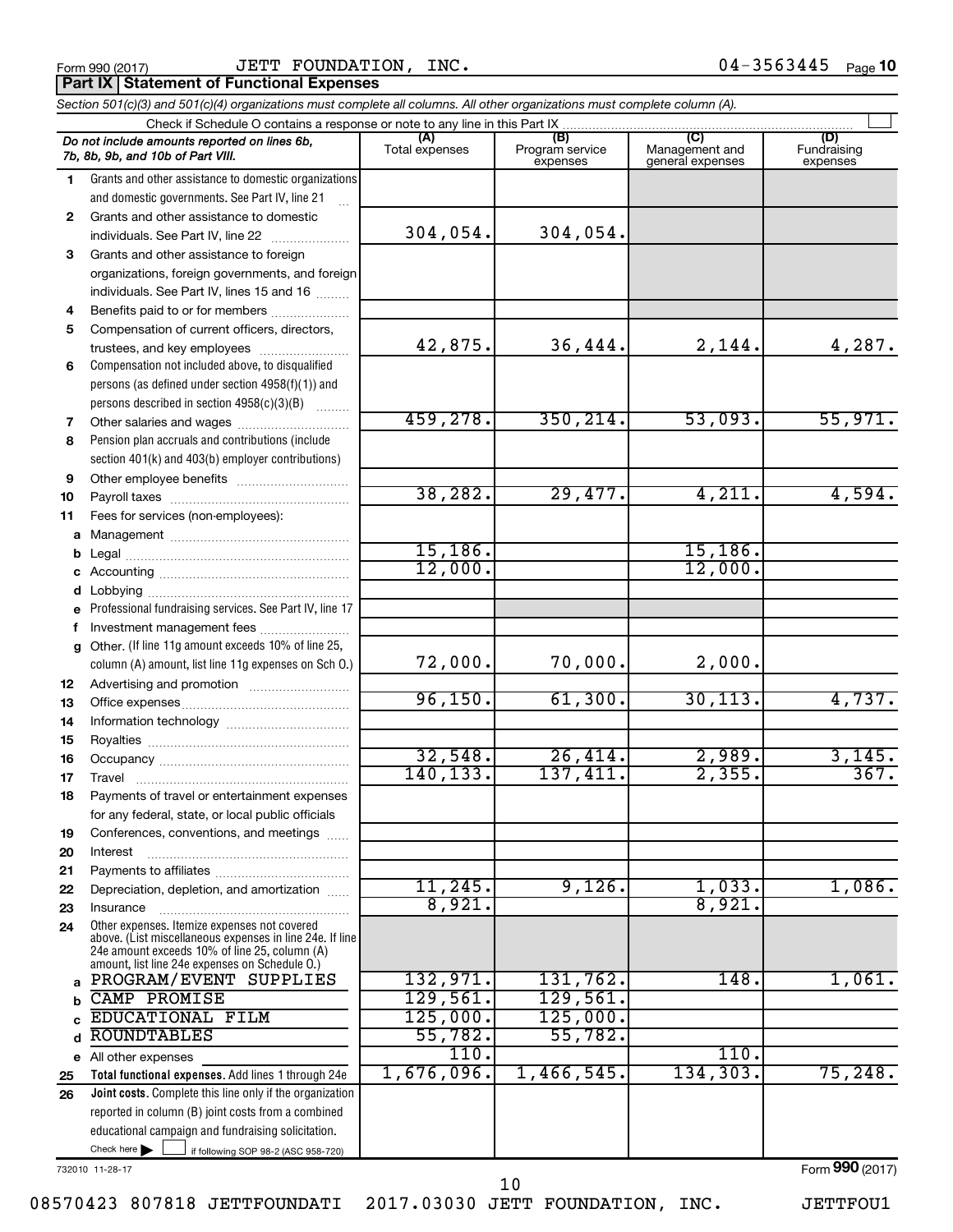|                            | basis. Complete Part VI of Schedule D                                                                                        | 10a | 68,785. |          |                 |                             |
|----------------------------|------------------------------------------------------------------------------------------------------------------------------|-----|---------|----------|-----------------|-----------------------------|
|                            | $\frac{10b}{10b}$<br><b>b</b> Less: accumulated depreciation                                                                 |     | 44,380. | 35,650.  | 10 <sub>c</sub> | 24,405.                     |
| 11                         |                                                                                                                              |     |         |          | 11              |                             |
| 12                         |                                                                                                                              |     |         |          | 12              |                             |
| 13                         |                                                                                                                              |     |         |          | 13              |                             |
| 14                         |                                                                                                                              |     |         |          | 14              |                             |
| 15                         |                                                                                                                              |     |         | 129,000. | 15              | 20, 136.                    |
| 16                         |                                                                                                                              |     |         | 897,886. | 16              | 800,590.                    |
| 17                         |                                                                                                                              |     |         | 82,878.  | 17              | 36,022.                     |
| 18                         |                                                                                                                              |     |         |          | 18              |                             |
| 19                         |                                                                                                                              |     |         | 1,960.   | 19              | 10,850.                     |
| 20                         |                                                                                                                              |     |         |          | 20              |                             |
| 21                         | Escrow or custodial account liability. Complete Part IV of Schedule D                                                        |     |         |          | 21              |                             |
| 22                         | Loans and other payables to current and former officers, directors, trustees,                                                |     |         |          |                 |                             |
| Liabilities                | key employees, highest compensated employees, and disqualified persons.                                                      |     |         |          |                 |                             |
|                            |                                                                                                                              |     |         |          | 22              |                             |
| 23                         | Secured mortgages and notes payable to unrelated third parties <i>manumum</i>                                                |     |         | 26,450.  | 23              | 21,927.                     |
| 24                         | Unsecured notes and loans payable to unrelated third parties                                                                 |     |         | 24       |                 |                             |
| 25                         | Other liabilities (including federal income tax, payables to related third                                                   |     |         |          |                 |                             |
|                            | parties, and other liabilities not included on lines 17-24). Complete Part X of                                              |     |         |          |                 |                             |
|                            | Schedule D                                                                                                                   |     |         | 25       |                 |                             |
| 26                         |                                                                                                                              |     |         | 111,288. | 26              | 68,799.                     |
|                            | Organizations that follow SFAS 117 (ASC 958), check here $\blacktriangleright \begin{array}{c} \boxed{X} \\ \end{array}$ and |     |         |          |                 |                             |
|                            | complete lines 27 through 29, and lines 33 and 34.                                                                           |     |         |          |                 |                             |
| 27                         |                                                                                                                              |     |         | 778,198. | 27              | 612,635.                    |
| 28                         |                                                                                                                              |     |         | 8,400.   | 28              | 119, 156.                   |
| <b>Fund Balances</b><br>29 | Permanently restricted net assets                                                                                            |     |         |          | 29              |                             |
|                            | Organizations that do not follow SFAS 117 (ASC 958), check here $\blacktriangleright\Box$                                    |     |         |          |                 |                             |
| $\overline{\sigma}$        | and complete lines 30 through 34.                                                                                            |     |         |          |                 |                             |
| <b>Net Assets</b><br>30    |                                                                                                                              |     |         |          | 30              |                             |
| 31                         | Paid-in or capital surplus, or land, building, or equipment fund                                                             |     |         | 31       |                 |                             |
| 32                         | Retained earnings, endowment, accumulated income, or other funds                                                             |     |         | 32       |                 |                             |
| 33                         |                                                                                                                              |     |         | 786,598. | 33              | 731,791.                    |
| 34                         |                                                                                                                              |     |         |          |                 | 800,590.<br>Form 990 (2017) |
|                            |                                                                                                                              |     |         | 897,886. | 34              |                             |

**Part X** | Balance Sheet

**10 a** Land, buildings, and equipment: cost or other

**4** Accounts receivable, net ~~~~~~~~~~~~~~~~~~~~~~~~~~ **5** Loans and other receivables from current and former officers, directors,

trustees, key employees, and highest compensated employees. Complete Part II of Schedule L ~~~~~~~~~~~~~~~~~~~~~~~~~~~~

Cash - non-interest-bearing ~~~~~~~~~~~~~~~~~~~~~~~~~ Savings and temporary cash investments ~~~~~~~~~~~~~~~~~~ Pledges and grants receivable, net ~~~~~~~~~~~~~~~~~~~~~

JETT FOUNDATION, INC.

Check if Schedule O contains a response or note to any line in this Part X

**6** Loans and other receivables from other disqualified persons (as defined under

section 4958(f)(1)), persons described in section 4958(c)(3)(B), and contributing employers and sponsoring organizations of section 501(c)(9) voluntary employees' beneficiary organizations (see instr). Complete Part II of Sch L ...... Notes and loans receivable, net ~~~~~~~~~~~~~~~~~~~~~~~ Inventories for sale or use ~~~~~~~~~~~~~~~~~~~~~~~~~~ Prepaid expenses and deferred charges ~~~~~~~~~~~~~~~~~~

 $\perp$ 

7,816.

**(A) (B)**

Beginning of year  $\parallel$  | End of year

 $700,631.$  1 659,116.

 $7,500$ ,  $5$  3,259.

 $25,105.$  9 85,858.

**5**

11

08570423 807818 JETTFOUNDATI 2017.03030 JETT FOUNDATION, INC. JETTFOU1

**1 2 3**

**7 8 9**

**Assets**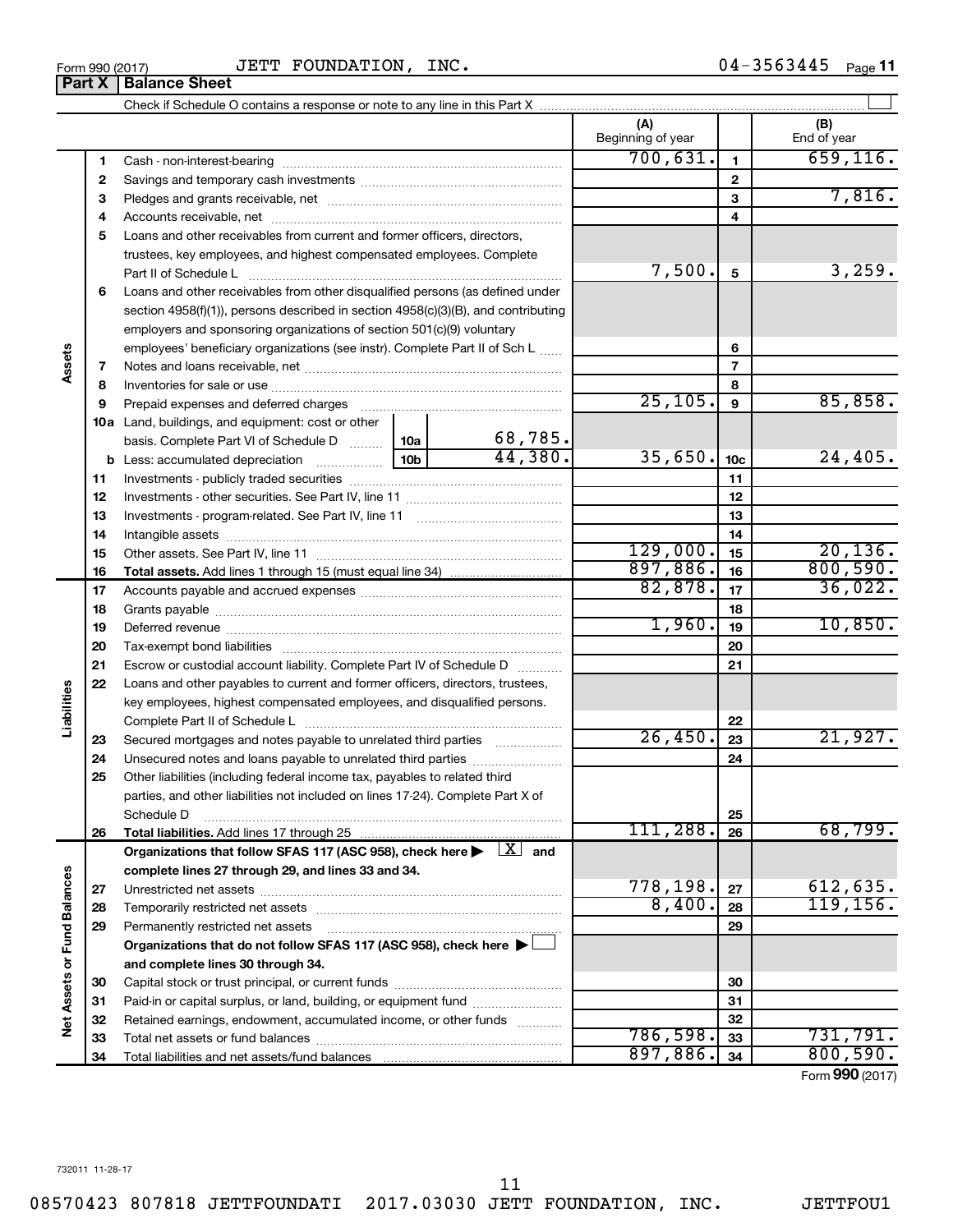|    | JETT FOUNDATION, INC.<br>Form 990 (2017)                                                                                                                                                                                                                                                                                                                                                                                                                                                            |                         | 04-3563445     |                       | Page 12          |
|----|-----------------------------------------------------------------------------------------------------------------------------------------------------------------------------------------------------------------------------------------------------------------------------------------------------------------------------------------------------------------------------------------------------------------------------------------------------------------------------------------------------|-------------------------|----------------|-----------------------|------------------|
|    | <b>Part XI   Reconciliation of Net Assets</b>                                                                                                                                                                                                                                                                                                                                                                                                                                                       |                         |                |                       |                  |
|    | Check if Schedule O contains a response or note to any line in this Part XI [11] [12] Check if Schedule O contains a response or note to any line in this Part XI                                                                                                                                                                                                                                                                                                                                   |                         |                |                       |                  |
|    |                                                                                                                                                                                                                                                                                                                                                                                                                                                                                                     |                         |                |                       |                  |
| 1  |                                                                                                                                                                                                                                                                                                                                                                                                                                                                                                     | $\mathbf{1}$            | 1,621,289.     |                       |                  |
| 2  |                                                                                                                                                                                                                                                                                                                                                                                                                                                                                                     | $\overline{2}$          | 1,676,096.     |                       |                  |
| з  |                                                                                                                                                                                                                                                                                                                                                                                                                                                                                                     | 3                       |                |                       | $-54,807.$       |
| 4  |                                                                                                                                                                                                                                                                                                                                                                                                                                                                                                     | $\overline{\mathbf{4}}$ |                |                       | 786,598.         |
| 5  | Net unrealized gains (losses) on investments [111] www.martime.community.community.community.community.communi                                                                                                                                                                                                                                                                                                                                                                                      | 5                       |                |                       |                  |
| 6  | Donated services and use of facilities                                                                                                                                                                                                                                                                                                                                                                                                                                                              | 6                       |                |                       |                  |
| 7  | Investment expenses                                                                                                                                                                                                                                                                                                                                                                                                                                                                                 | $\overline{7}$          |                |                       |                  |
| 8  |                                                                                                                                                                                                                                                                                                                                                                                                                                                                                                     | 8                       |                |                       |                  |
| 9  |                                                                                                                                                                                                                                                                                                                                                                                                                                                                                                     | 9                       |                |                       | $\overline{0}$ . |
| 10 | Net assets or fund balances at end of year. Combine lines 3 through 9 (must equal Part X, line 33,                                                                                                                                                                                                                                                                                                                                                                                                  |                         |                |                       |                  |
|    | column (B))<br>$\begin{minipage}{0.9\linewidth} \begin{tabular}{l} \hline \textbf{0.01} \end{tabular} \end{minipage} \begin{tabular}{l} \hline \textbf{1.01} \end{tabular} \end{minipage} \begin{tabular}{l} \hline \textbf{1.01} \end{tabular} \end{minipage} \begin{minipage}{0.9\linewidth} \textbf{1.01} \end{minipage} \begin{tabular}{l} \hline \textbf{1.01} \end{tabular} \end{minipage} \begin{minipage}{0.9\linewidth} \textbf{1.01} \end{minipage} \begin{tabular}{l} \hline \textbf{1.$ | 10                      |                |                       | 731,791.         |
|    | Part XII Financial Statements and Reporting                                                                                                                                                                                                                                                                                                                                                                                                                                                         |                         |                |                       |                  |
|    |                                                                                                                                                                                                                                                                                                                                                                                                                                                                                                     |                         |                |                       |                  |
|    |                                                                                                                                                                                                                                                                                                                                                                                                                                                                                                     |                         |                | Yes                   | <b>No</b>        |
| 1  | $\mathbf{X}$ Accrual<br>Accounting method used to prepare the Form 990: [130] Cash<br>$\Box$ Other                                                                                                                                                                                                                                                                                                                                                                                                  |                         |                |                       |                  |
|    | If the organization changed its method of accounting from a prior year or checked "Other," explain in Schedule O.                                                                                                                                                                                                                                                                                                                                                                                   |                         |                |                       |                  |
|    |                                                                                                                                                                                                                                                                                                                                                                                                                                                                                                     |                         | 2a             |                       | х                |
|    | If "Yes," check a box below to indicate whether the financial statements for the year were compiled or reviewed on a                                                                                                                                                                                                                                                                                                                                                                                |                         |                |                       |                  |
|    | separate basis, consolidated basis, or both:                                                                                                                                                                                                                                                                                                                                                                                                                                                        |                         |                |                       |                  |
|    | Both consolidated and separate basis<br>Separate basis<br>Consolidated basis                                                                                                                                                                                                                                                                                                                                                                                                                        |                         |                |                       |                  |
|    |                                                                                                                                                                                                                                                                                                                                                                                                                                                                                                     |                         | 2 <sub>b</sub> | х                     |                  |
|    | If "Yes," check a box below to indicate whether the financial statements for the year were audited on a separate basis,                                                                                                                                                                                                                                                                                                                                                                             |                         |                |                       |                  |
|    | consolidated basis, or both:                                                                                                                                                                                                                                                                                                                                                                                                                                                                        |                         |                |                       |                  |
|    | $ \mathbf{X} $ Separate basis<br>Consolidated basis<br>Both consolidated and separate basis                                                                                                                                                                                                                                                                                                                                                                                                         |                         |                |                       |                  |
|    | c If "Yes" to line 2a or 2b, does the organization have a committee that assumes responsibility for oversight of the audit,                                                                                                                                                                                                                                                                                                                                                                         |                         | 2c             | x                     |                  |
|    |                                                                                                                                                                                                                                                                                                                                                                                                                                                                                                     |                         |                |                       |                  |
|    | If the organization changed either its oversight process or selection process during the tax year, explain in Schedule O.                                                                                                                                                                                                                                                                                                                                                                           |                         |                |                       |                  |
|    | 3a As a result of a federal award, was the organization required to undergo an audit or audits as set forth in the Single Audit                                                                                                                                                                                                                                                                                                                                                                     |                         |                |                       |                  |
|    |                                                                                                                                                                                                                                                                                                                                                                                                                                                                                                     |                         | За             |                       | x                |
|    | <b>b</b> If "Yes," did the organization undergo the required audit or audits? If the organization did not undergo the required audit                                                                                                                                                                                                                                                                                                                                                                |                         |                |                       |                  |
|    |                                                                                                                                                                                                                                                                                                                                                                                                                                                                                                     |                         | 3b             | $0.00 \times 10^{-1}$ |                  |

Form (2017) **990**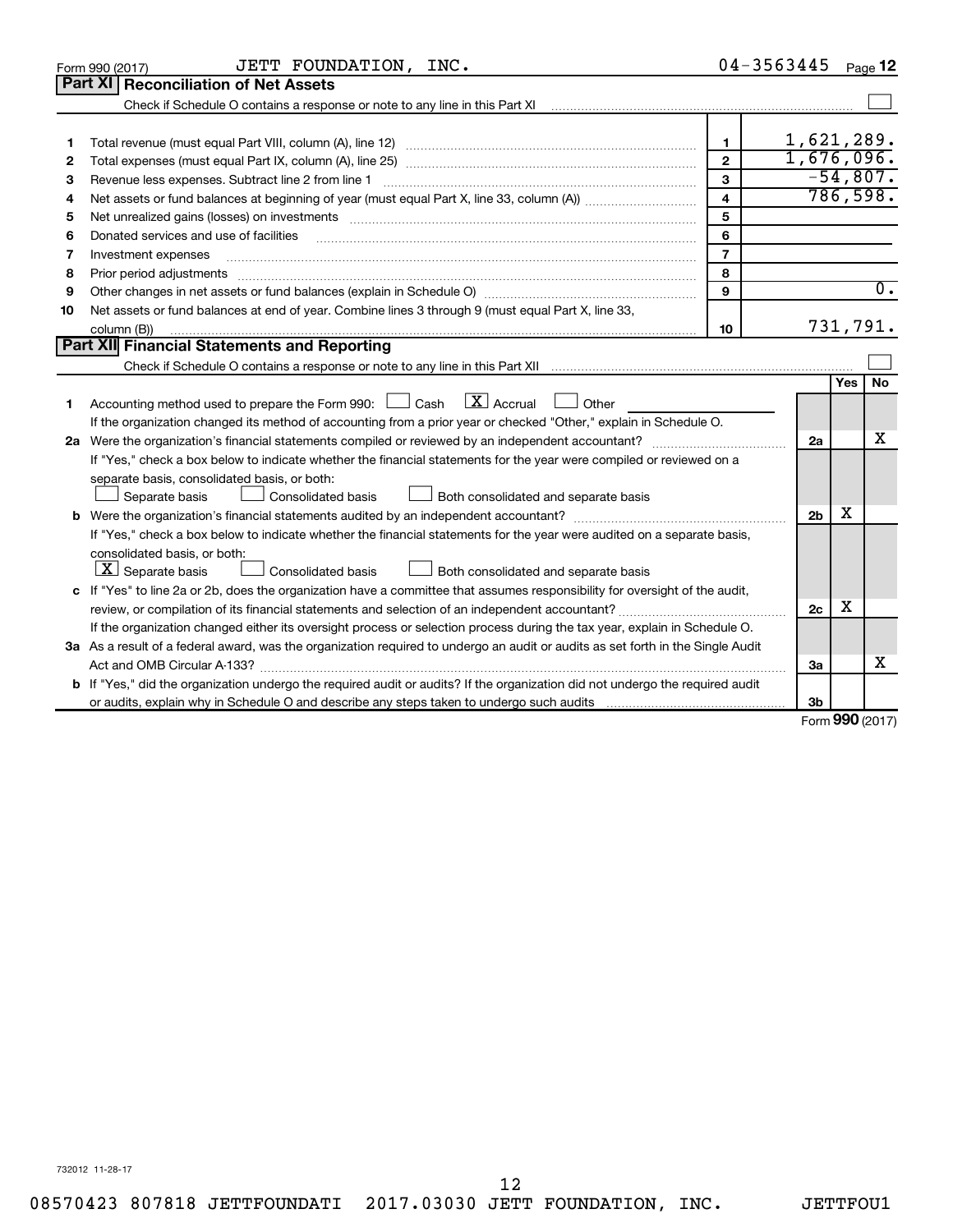**SCHEDULE A**

Department of the Treasury Internal Revenue Service

# Form 990 or 990-EZ)<br>
Complete if the organization is a section 501(c)(3) organization or a section<br> **Public Charity Status and Public Support**

**4947(a)(1) nonexempt charitable trust. | Attach to Form 990 or Form 990-EZ.** 

**| Go to www.irs.gov/Form990 for instructions and the latest information.**

| <b>Open to Public</b><br>Inspection |  |  |  |  |  |  |  |
|-------------------------------------|--|--|--|--|--|--|--|
| er identification numbe             |  |  |  |  |  |  |  |

OMB No. 1545-0047

|                | as to mmmm eigern omnood for mod actions and the ratest mnormation.<br>Name of the organization<br><b>Employer identification number</b> |                                                                                                                                               |                       |                                                        |                                 |    |                                                      |  |                                                    |  |  |
|----------------|------------------------------------------------------------------------------------------------------------------------------------------|-----------------------------------------------------------------------------------------------------------------------------------------------|-----------------------|--------------------------------------------------------|---------------------------------|----|------------------------------------------------------|--|----------------------------------------------------|--|--|
|                |                                                                                                                                          |                                                                                                                                               | JETT FOUNDATION, INC. |                                                        |                                 |    |                                                      |  | 04-3563445                                         |  |  |
| Part I         |                                                                                                                                          | Reason for Public Charity Status (All organizations must complete this part.) See instructions.                                               |                       |                                                        |                                 |    |                                                      |  |                                                    |  |  |
|                |                                                                                                                                          | The organization is not a private foundation because it is: (For lines 1 through 12, check only one box.)                                     |                       |                                                        |                                 |    |                                                      |  |                                                    |  |  |
| 1              |                                                                                                                                          | A church, convention of churches, or association of churches described in section 170(b)(1)(A)(i).                                            |                       |                                                        |                                 |    |                                                      |  |                                                    |  |  |
| 2              |                                                                                                                                          | A school described in section 170(b)(1)(A)(ii). (Attach Schedule E (Form 990 or 990-EZ).)                                                     |                       |                                                        |                                 |    |                                                      |  |                                                    |  |  |
| 3              |                                                                                                                                          | A hospital or a cooperative hospital service organization described in section 170(b)(1)(A)(iii).                                             |                       |                                                        |                                 |    |                                                      |  |                                                    |  |  |
| 4              |                                                                                                                                          | A medical research organization operated in conjunction with a hospital described in section 170(b)(1)(A)(iii). Enter the hospital's name,    |                       |                                                        |                                 |    |                                                      |  |                                                    |  |  |
|                |                                                                                                                                          | city, and state:                                                                                                                              |                       |                                                        |                                 |    |                                                      |  |                                                    |  |  |
| 5              |                                                                                                                                          | An organization operated for the benefit of a college or university owned or operated by a governmental unit described in                     |                       |                                                        |                                 |    |                                                      |  |                                                    |  |  |
|                |                                                                                                                                          | section 170(b)(1)(A)(iv). (Complete Part II.)                                                                                                 |                       |                                                        |                                 |    |                                                      |  |                                                    |  |  |
| 6              |                                                                                                                                          | A federal, state, or local government or governmental unit described in section 170(b)(1)(A)(v).                                              |                       |                                                        |                                 |    |                                                      |  |                                                    |  |  |
| $\overline{7}$ | <u>  X  </u>                                                                                                                             | An organization that normally receives a substantial part of its support from a governmental unit or from the general public described in     |                       |                                                        |                                 |    |                                                      |  |                                                    |  |  |
|                |                                                                                                                                          | section 170(b)(1)(A)(vi). (Complete Part II.)                                                                                                 |                       |                                                        |                                 |    |                                                      |  |                                                    |  |  |
| 8              |                                                                                                                                          | A community trust described in section 170(b)(1)(A)(vi). (Complete Part II.)                                                                  |                       |                                                        |                                 |    |                                                      |  |                                                    |  |  |
| 9              |                                                                                                                                          | An agricultural research organization described in section 170(b)(1)(A)(ix) operated in conjunction with a land-grant college                 |                       |                                                        |                                 |    |                                                      |  |                                                    |  |  |
|                |                                                                                                                                          | or university or a non-land-grant college of agriculture (see instructions). Enter the name, city, and state of the college or                |                       |                                                        |                                 |    |                                                      |  |                                                    |  |  |
|                |                                                                                                                                          | university:                                                                                                                                   |                       |                                                        |                                 |    |                                                      |  |                                                    |  |  |
| 10             |                                                                                                                                          | An organization that normally receives: (1) more than 33 1/3% of its support from contributions, membership fees, and gross receipts from     |                       |                                                        |                                 |    |                                                      |  |                                                    |  |  |
|                |                                                                                                                                          | activities related to its exempt functions - subject to certain exceptions, and (2) no more than 33 1/3% of its support from gross investment |                       |                                                        |                                 |    |                                                      |  |                                                    |  |  |
|                |                                                                                                                                          | income and unrelated business taxable income (less section 511 tax) from businesses acquired by the organization after June 30, 1975.         |                       |                                                        |                                 |    |                                                      |  |                                                    |  |  |
|                |                                                                                                                                          | See section 509(a)(2). (Complete Part III.)                                                                                                   |                       |                                                        |                                 |    |                                                      |  |                                                    |  |  |
| 11             |                                                                                                                                          | An organization organized and operated exclusively to test for public safety. See section 509(a)(4).                                          |                       |                                                        |                                 |    |                                                      |  |                                                    |  |  |
| 12             |                                                                                                                                          | An organization organized and operated exclusively for the benefit of, to perform the functions of, or to carry out the purposes of one or    |                       |                                                        |                                 |    |                                                      |  |                                                    |  |  |
|                |                                                                                                                                          | more publicly supported organizations described in section 509(a)(1) or section 509(a)(2). See section 509(a)(3). Check the box in            |                       |                                                        |                                 |    |                                                      |  |                                                    |  |  |
|                |                                                                                                                                          | lines 12a through 12d that describes the type of supporting organization and complete lines 12e, 12f, and 12g.                                |                       |                                                        |                                 |    |                                                      |  |                                                    |  |  |
| а              |                                                                                                                                          | Type I. A supporting organization operated, supervised, or controlled by its supported organization(s), typically by giving                   |                       |                                                        |                                 |    |                                                      |  |                                                    |  |  |
|                |                                                                                                                                          | the supported organization(s) the power to regularly appoint or elect a majority of the directors or trustees of the supporting               |                       |                                                        |                                 |    |                                                      |  |                                                    |  |  |
|                |                                                                                                                                          | organization. You must complete Part IV, Sections A and B.                                                                                    |                       |                                                        |                                 |    |                                                      |  |                                                    |  |  |
| b              |                                                                                                                                          | Type II. A supporting organization supervised or controlled in connection with its supported organization(s), by having                       |                       |                                                        |                                 |    |                                                      |  |                                                    |  |  |
|                |                                                                                                                                          | control or management of the supporting organization vested in the same persons that control or manage the supported                          |                       |                                                        |                                 |    |                                                      |  |                                                    |  |  |
|                |                                                                                                                                          | organization(s). You must complete Part IV, Sections A and C.                                                                                 |                       |                                                        |                                 |    |                                                      |  |                                                    |  |  |
|                |                                                                                                                                          | Type III functionally integrated. A supporting organization operated in connection with, and functionally integrated with,                    |                       |                                                        |                                 |    |                                                      |  |                                                    |  |  |
|                |                                                                                                                                          | its supported organization(s) (see instructions). You must complete Part IV, Sections A, D, and E.                                            |                       |                                                        |                                 |    |                                                      |  |                                                    |  |  |
| d              |                                                                                                                                          | Type III non-functionally integrated. A supporting organization operated in connection with its supported organization(s)                     |                       |                                                        |                                 |    |                                                      |  |                                                    |  |  |
|                |                                                                                                                                          | that is not functionally integrated. The organization generally must satisfy a distribution requirement and an attentiveness                  |                       |                                                        |                                 |    |                                                      |  |                                                    |  |  |
|                |                                                                                                                                          | requirement (see instructions). You must complete Part IV, Sections A and D, and Part V.                                                      |                       |                                                        |                                 |    |                                                      |  |                                                    |  |  |
| е              |                                                                                                                                          | Check this box if the organization received a written determination from the IRS that it is a Type I, Type II, Type III                       |                       |                                                        |                                 |    |                                                      |  |                                                    |  |  |
|                |                                                                                                                                          | functionally integrated, or Type III non-functionally integrated supporting organization.                                                     |                       |                                                        |                                 |    |                                                      |  |                                                    |  |  |
| f.             |                                                                                                                                          | Enter the number of supported organizations                                                                                                   |                       |                                                        |                                 |    |                                                      |  |                                                    |  |  |
| g              |                                                                                                                                          | Provide the following information about the supported organization(s).                                                                        |                       |                                                        | (iv) Is the organization listed |    |                                                      |  |                                                    |  |  |
|                |                                                                                                                                          | (i) Name of supported<br>organization                                                                                                         | (ii) EIN              | (iii) Type of organization<br>(described on lines 1-10 | in your governing document?     |    | (v) Amount of monetary<br>support (see instructions) |  | (vi) Amount of other<br>support (see instructions) |  |  |
|                |                                                                                                                                          |                                                                                                                                               |                       | above (see instructions))                              | Yes                             | No |                                                      |  |                                                    |  |  |
|                |                                                                                                                                          |                                                                                                                                               |                       |                                                        |                                 |    |                                                      |  |                                                    |  |  |
|                |                                                                                                                                          |                                                                                                                                               |                       |                                                        |                                 |    |                                                      |  |                                                    |  |  |
|                |                                                                                                                                          |                                                                                                                                               |                       |                                                        |                                 |    |                                                      |  |                                                    |  |  |
|                |                                                                                                                                          |                                                                                                                                               |                       |                                                        |                                 |    |                                                      |  |                                                    |  |  |
|                |                                                                                                                                          |                                                                                                                                               |                       |                                                        |                                 |    |                                                      |  |                                                    |  |  |
|                |                                                                                                                                          |                                                                                                                                               |                       |                                                        |                                 |    |                                                      |  |                                                    |  |  |
|                |                                                                                                                                          |                                                                                                                                               |                       |                                                        |                                 |    |                                                      |  |                                                    |  |  |
|                |                                                                                                                                          |                                                                                                                                               |                       |                                                        |                                 |    |                                                      |  |                                                    |  |  |
| Total          |                                                                                                                                          |                                                                                                                                               |                       |                                                        |                                 |    |                                                      |  |                                                    |  |  |

LHA For Paperwork Reduction Act Notice, see the Instructions for Form 990 or 990-EZ. 732021 10-06-17 Schedule A (Form 990 or 990-EZ) 2017 13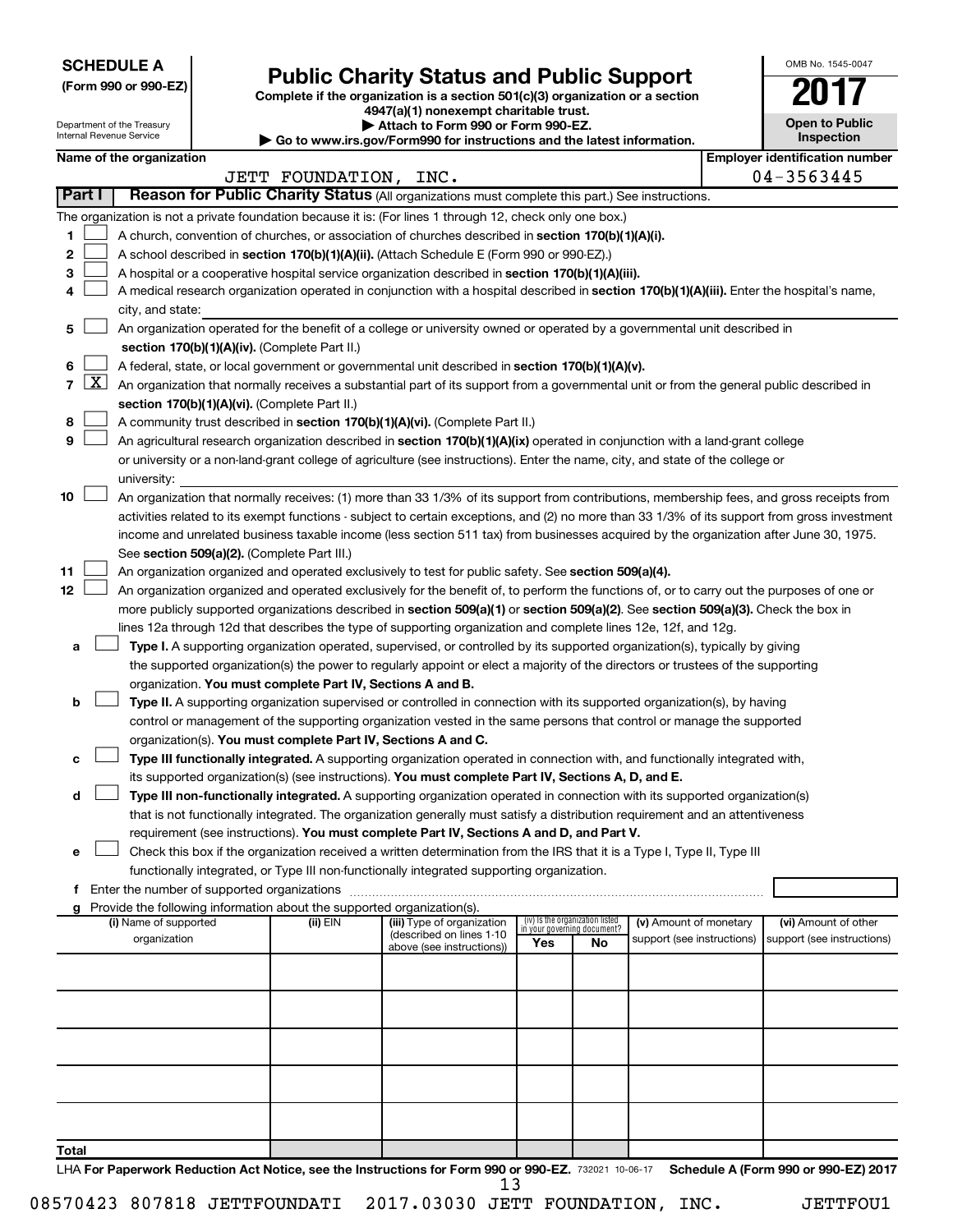#### Schedule A (Form 990 or 990-EZ) 2017 Page JETT FOUNDATION, INC. 04-3563445

 $04 - 3563445$  Page 2

(Complete only if you checked the box on line 5, 7, or 8 of Part I or if the organization failed to qualify under Part III. If the organization fails to qualify under the tests listed below, please complete Part III.) **Part II Support Schedule for Organizations Described in Sections 170(b)(1)(A)(iv) and 170(b)(1)(A)(vi)**

| Calendar year (or fiscal year beginning in)<br>(a) 2013<br>(b) 2014<br>(f) Total<br>$(c)$ 2015<br>(d) 2016<br>(e) 2017<br>1 Gifts, grants, contributions, and<br>membership fees received. (Do not<br>833,429.<br>1101741.<br>2195382.<br>1566314.<br>1092352.<br>include any "unusual grants.")<br>2 Tax revenues levied for the organ-<br>ization's benefit and either paid to<br>or expended on its behalf<br>3 The value of services or facilities<br>furnished by a governmental unit to<br>the organization without charge<br>1092352.<br>833,429.<br>1101741.<br>2195382.<br>1566314.<br>6789218.<br>Total. Add lines 1 through 3<br>The portion of total contributions<br>5<br>by each person (other than a<br>governmental unit or publicly<br>supported organization) included<br>on line 1 that exceeds 2% of the<br>amount shown on line 11,<br>3118575.<br>column (f)<br>3670643.<br>6 Public support. Subtract line 5 from line 4.<br>Calendar year (or fiscal year beginning in)<br>(a) 2013<br>$(d)$ 2016<br>(f) Total<br>$(b)$ 2014<br>$(c)$ 2015<br>(e) 2017<br>1092352.<br>833,429.<br>1101741<br>2195382.<br>6789218.<br>1566314<br>7 Amounts from line 4<br>Gross income from interest,<br>8<br>dividends, payments received on<br>securities loans, rents, royalties,<br>13.<br>13.<br>and income from similar sources<br>Net income from unrelated business<br>9<br>activities, whether or not the<br>business is regularly carried on<br>10 Other income. Do not include gain<br>or loss from the sale of capital<br>assets (Explain in Part VI.)<br>6789231.<br>11 Total support. Add lines 7 through 10<br>565,519.<br>12<br><b>12</b> Gross receipts from related activities, etc. (see instructions)<br>13 First five years. If the Form 990 is for the organization's first, second, third, fourth, or fifth tax year as a section 501(c)(3)<br>organization, check this box and stop here<br>54.07<br>14<br>55.71<br>15<br>16a 33 1/3% support test - 2017. If the organization did not check the box on line 13, and line 14 is 33 1/3% or more, check this box and<br>$\blacktriangleright$ $\mid$ X<br>stop here. The organization qualifies as a publicly supported organization manufactured content and the organization of the state of the state of the state of the state of the state of the state of the state of the state o<br>b 33 1/3% support test - 2016. If the organization did not check a box on line 13 or 16a, and line 15 is 33 1/3% or more, check this box |  | <b>Section A. Public Support</b>                                                                                                           |  |  |  |  |  |          |  |  |  |
|--------------------------------------------------------------------------------------------------------------------------------------------------------------------------------------------------------------------------------------------------------------------------------------------------------------------------------------------------------------------------------------------------------------------------------------------------------------------------------------------------------------------------------------------------------------------------------------------------------------------------------------------------------------------------------------------------------------------------------------------------------------------------------------------------------------------------------------------------------------------------------------------------------------------------------------------------------------------------------------------------------------------------------------------------------------------------------------------------------------------------------------------------------------------------------------------------------------------------------------------------------------------------------------------------------------------------------------------------------------------------------------------------------------------------------------------------------------------------------------------------------------------------------------------------------------------------------------------------------------------------------------------------------------------------------------------------------------------------------------------------------------------------------------------------------------------------------------------------------------------------------------------------------------------------------------------------------------------------------------------------------------------------------------------------------------------------------------------------------------------------------------------------------------------------------------------------------------------------------------------------------------------------------------------------------------------------------------------------------------------------------------------------------------------------------------------------------------------------------------------------------------------|--|--------------------------------------------------------------------------------------------------------------------------------------------|--|--|--|--|--|----------|--|--|--|
| <b>Section B. Total Support</b><br>Section C. Computation of Public Support Percentage                                                                                                                                                                                                                                                                                                                                                                                                                                                                                                                                                                                                                                                                                                                                                                                                                                                                                                                                                                                                                                                                                                                                                                                                                                                                                                                                                                                                                                                                                                                                                                                                                                                                                                                                                                                                                                                                                                                                                                                                                                                                                                                                                                                                                                                                                                                                                                                                                             |  |                                                                                                                                            |  |  |  |  |  |          |  |  |  |
|                                                                                                                                                                                                                                                                                                                                                                                                                                                                                                                                                                                                                                                                                                                                                                                                                                                                                                                                                                                                                                                                                                                                                                                                                                                                                                                                                                                                                                                                                                                                                                                                                                                                                                                                                                                                                                                                                                                                                                                                                                                                                                                                                                                                                                                                                                                                                                                                                                                                                                                    |  |                                                                                                                                            |  |  |  |  |  |          |  |  |  |
|                                                                                                                                                                                                                                                                                                                                                                                                                                                                                                                                                                                                                                                                                                                                                                                                                                                                                                                                                                                                                                                                                                                                                                                                                                                                                                                                                                                                                                                                                                                                                                                                                                                                                                                                                                                                                                                                                                                                                                                                                                                                                                                                                                                                                                                                                                                                                                                                                                                                                                                    |  |                                                                                                                                            |  |  |  |  |  |          |  |  |  |
|                                                                                                                                                                                                                                                                                                                                                                                                                                                                                                                                                                                                                                                                                                                                                                                                                                                                                                                                                                                                                                                                                                                                                                                                                                                                                                                                                                                                                                                                                                                                                                                                                                                                                                                                                                                                                                                                                                                                                                                                                                                                                                                                                                                                                                                                                                                                                                                                                                                                                                                    |  |                                                                                                                                            |  |  |  |  |  | 6789218. |  |  |  |
|                                                                                                                                                                                                                                                                                                                                                                                                                                                                                                                                                                                                                                                                                                                                                                                                                                                                                                                                                                                                                                                                                                                                                                                                                                                                                                                                                                                                                                                                                                                                                                                                                                                                                                                                                                                                                                                                                                                                                                                                                                                                                                                                                                                                                                                                                                                                                                                                                                                                                                                    |  |                                                                                                                                            |  |  |  |  |  |          |  |  |  |
|                                                                                                                                                                                                                                                                                                                                                                                                                                                                                                                                                                                                                                                                                                                                                                                                                                                                                                                                                                                                                                                                                                                                                                                                                                                                                                                                                                                                                                                                                                                                                                                                                                                                                                                                                                                                                                                                                                                                                                                                                                                                                                                                                                                                                                                                                                                                                                                                                                                                                                                    |  |                                                                                                                                            |  |  |  |  |  |          |  |  |  |
|                                                                                                                                                                                                                                                                                                                                                                                                                                                                                                                                                                                                                                                                                                                                                                                                                                                                                                                                                                                                                                                                                                                                                                                                                                                                                                                                                                                                                                                                                                                                                                                                                                                                                                                                                                                                                                                                                                                                                                                                                                                                                                                                                                                                                                                                                                                                                                                                                                                                                                                    |  |                                                                                                                                            |  |  |  |  |  |          |  |  |  |
|                                                                                                                                                                                                                                                                                                                                                                                                                                                                                                                                                                                                                                                                                                                                                                                                                                                                                                                                                                                                                                                                                                                                                                                                                                                                                                                                                                                                                                                                                                                                                                                                                                                                                                                                                                                                                                                                                                                                                                                                                                                                                                                                                                                                                                                                                                                                                                                                                                                                                                                    |  |                                                                                                                                            |  |  |  |  |  |          |  |  |  |
|                                                                                                                                                                                                                                                                                                                                                                                                                                                                                                                                                                                                                                                                                                                                                                                                                                                                                                                                                                                                                                                                                                                                                                                                                                                                                                                                                                                                                                                                                                                                                                                                                                                                                                                                                                                                                                                                                                                                                                                                                                                                                                                                                                                                                                                                                                                                                                                                                                                                                                                    |  |                                                                                                                                            |  |  |  |  |  |          |  |  |  |
|                                                                                                                                                                                                                                                                                                                                                                                                                                                                                                                                                                                                                                                                                                                                                                                                                                                                                                                                                                                                                                                                                                                                                                                                                                                                                                                                                                                                                                                                                                                                                                                                                                                                                                                                                                                                                                                                                                                                                                                                                                                                                                                                                                                                                                                                                                                                                                                                                                                                                                                    |  |                                                                                                                                            |  |  |  |  |  |          |  |  |  |
|                                                                                                                                                                                                                                                                                                                                                                                                                                                                                                                                                                                                                                                                                                                                                                                                                                                                                                                                                                                                                                                                                                                                                                                                                                                                                                                                                                                                                                                                                                                                                                                                                                                                                                                                                                                                                                                                                                                                                                                                                                                                                                                                                                                                                                                                                                                                                                                                                                                                                                                    |  |                                                                                                                                            |  |  |  |  |  |          |  |  |  |
|                                                                                                                                                                                                                                                                                                                                                                                                                                                                                                                                                                                                                                                                                                                                                                                                                                                                                                                                                                                                                                                                                                                                                                                                                                                                                                                                                                                                                                                                                                                                                                                                                                                                                                                                                                                                                                                                                                                                                                                                                                                                                                                                                                                                                                                                                                                                                                                                                                                                                                                    |  |                                                                                                                                            |  |  |  |  |  |          |  |  |  |
|                                                                                                                                                                                                                                                                                                                                                                                                                                                                                                                                                                                                                                                                                                                                                                                                                                                                                                                                                                                                                                                                                                                                                                                                                                                                                                                                                                                                                                                                                                                                                                                                                                                                                                                                                                                                                                                                                                                                                                                                                                                                                                                                                                                                                                                                                                                                                                                                                                                                                                                    |  |                                                                                                                                            |  |  |  |  |  |          |  |  |  |
|                                                                                                                                                                                                                                                                                                                                                                                                                                                                                                                                                                                                                                                                                                                                                                                                                                                                                                                                                                                                                                                                                                                                                                                                                                                                                                                                                                                                                                                                                                                                                                                                                                                                                                                                                                                                                                                                                                                                                                                                                                                                                                                                                                                                                                                                                                                                                                                                                                                                                                                    |  |                                                                                                                                            |  |  |  |  |  |          |  |  |  |
|                                                                                                                                                                                                                                                                                                                                                                                                                                                                                                                                                                                                                                                                                                                                                                                                                                                                                                                                                                                                                                                                                                                                                                                                                                                                                                                                                                                                                                                                                                                                                                                                                                                                                                                                                                                                                                                                                                                                                                                                                                                                                                                                                                                                                                                                                                                                                                                                                                                                                                                    |  |                                                                                                                                            |  |  |  |  |  |          |  |  |  |
|                                                                                                                                                                                                                                                                                                                                                                                                                                                                                                                                                                                                                                                                                                                                                                                                                                                                                                                                                                                                                                                                                                                                                                                                                                                                                                                                                                                                                                                                                                                                                                                                                                                                                                                                                                                                                                                                                                                                                                                                                                                                                                                                                                                                                                                                                                                                                                                                                                                                                                                    |  |                                                                                                                                            |  |  |  |  |  |          |  |  |  |
|                                                                                                                                                                                                                                                                                                                                                                                                                                                                                                                                                                                                                                                                                                                                                                                                                                                                                                                                                                                                                                                                                                                                                                                                                                                                                                                                                                                                                                                                                                                                                                                                                                                                                                                                                                                                                                                                                                                                                                                                                                                                                                                                                                                                                                                                                                                                                                                                                                                                                                                    |  |                                                                                                                                            |  |  |  |  |  |          |  |  |  |
|                                                                                                                                                                                                                                                                                                                                                                                                                                                                                                                                                                                                                                                                                                                                                                                                                                                                                                                                                                                                                                                                                                                                                                                                                                                                                                                                                                                                                                                                                                                                                                                                                                                                                                                                                                                                                                                                                                                                                                                                                                                                                                                                                                                                                                                                                                                                                                                                                                                                                                                    |  |                                                                                                                                            |  |  |  |  |  |          |  |  |  |
|                                                                                                                                                                                                                                                                                                                                                                                                                                                                                                                                                                                                                                                                                                                                                                                                                                                                                                                                                                                                                                                                                                                                                                                                                                                                                                                                                                                                                                                                                                                                                                                                                                                                                                                                                                                                                                                                                                                                                                                                                                                                                                                                                                                                                                                                                                                                                                                                                                                                                                                    |  |                                                                                                                                            |  |  |  |  |  |          |  |  |  |
|                                                                                                                                                                                                                                                                                                                                                                                                                                                                                                                                                                                                                                                                                                                                                                                                                                                                                                                                                                                                                                                                                                                                                                                                                                                                                                                                                                                                                                                                                                                                                                                                                                                                                                                                                                                                                                                                                                                                                                                                                                                                                                                                                                                                                                                                                                                                                                                                                                                                                                                    |  |                                                                                                                                            |  |  |  |  |  |          |  |  |  |
|                                                                                                                                                                                                                                                                                                                                                                                                                                                                                                                                                                                                                                                                                                                                                                                                                                                                                                                                                                                                                                                                                                                                                                                                                                                                                                                                                                                                                                                                                                                                                                                                                                                                                                                                                                                                                                                                                                                                                                                                                                                                                                                                                                                                                                                                                                                                                                                                                                                                                                                    |  |                                                                                                                                            |  |  |  |  |  |          |  |  |  |
|                                                                                                                                                                                                                                                                                                                                                                                                                                                                                                                                                                                                                                                                                                                                                                                                                                                                                                                                                                                                                                                                                                                                                                                                                                                                                                                                                                                                                                                                                                                                                                                                                                                                                                                                                                                                                                                                                                                                                                                                                                                                                                                                                                                                                                                                                                                                                                                                                                                                                                                    |  |                                                                                                                                            |  |  |  |  |  |          |  |  |  |
|                                                                                                                                                                                                                                                                                                                                                                                                                                                                                                                                                                                                                                                                                                                                                                                                                                                                                                                                                                                                                                                                                                                                                                                                                                                                                                                                                                                                                                                                                                                                                                                                                                                                                                                                                                                                                                                                                                                                                                                                                                                                                                                                                                                                                                                                                                                                                                                                                                                                                                                    |  |                                                                                                                                            |  |  |  |  |  |          |  |  |  |
|                                                                                                                                                                                                                                                                                                                                                                                                                                                                                                                                                                                                                                                                                                                                                                                                                                                                                                                                                                                                                                                                                                                                                                                                                                                                                                                                                                                                                                                                                                                                                                                                                                                                                                                                                                                                                                                                                                                                                                                                                                                                                                                                                                                                                                                                                                                                                                                                                                                                                                                    |  |                                                                                                                                            |  |  |  |  |  |          |  |  |  |
|                                                                                                                                                                                                                                                                                                                                                                                                                                                                                                                                                                                                                                                                                                                                                                                                                                                                                                                                                                                                                                                                                                                                                                                                                                                                                                                                                                                                                                                                                                                                                                                                                                                                                                                                                                                                                                                                                                                                                                                                                                                                                                                                                                                                                                                                                                                                                                                                                                                                                                                    |  |                                                                                                                                            |  |  |  |  |  |          |  |  |  |
|                                                                                                                                                                                                                                                                                                                                                                                                                                                                                                                                                                                                                                                                                                                                                                                                                                                                                                                                                                                                                                                                                                                                                                                                                                                                                                                                                                                                                                                                                                                                                                                                                                                                                                                                                                                                                                                                                                                                                                                                                                                                                                                                                                                                                                                                                                                                                                                                                                                                                                                    |  |                                                                                                                                            |  |  |  |  |  |          |  |  |  |
|                                                                                                                                                                                                                                                                                                                                                                                                                                                                                                                                                                                                                                                                                                                                                                                                                                                                                                                                                                                                                                                                                                                                                                                                                                                                                                                                                                                                                                                                                                                                                                                                                                                                                                                                                                                                                                                                                                                                                                                                                                                                                                                                                                                                                                                                                                                                                                                                                                                                                                                    |  |                                                                                                                                            |  |  |  |  |  |          |  |  |  |
|                                                                                                                                                                                                                                                                                                                                                                                                                                                                                                                                                                                                                                                                                                                                                                                                                                                                                                                                                                                                                                                                                                                                                                                                                                                                                                                                                                                                                                                                                                                                                                                                                                                                                                                                                                                                                                                                                                                                                                                                                                                                                                                                                                                                                                                                                                                                                                                                                                                                                                                    |  |                                                                                                                                            |  |  |  |  |  |          |  |  |  |
|                                                                                                                                                                                                                                                                                                                                                                                                                                                                                                                                                                                                                                                                                                                                                                                                                                                                                                                                                                                                                                                                                                                                                                                                                                                                                                                                                                                                                                                                                                                                                                                                                                                                                                                                                                                                                                                                                                                                                                                                                                                                                                                                                                                                                                                                                                                                                                                                                                                                                                                    |  |                                                                                                                                            |  |  |  |  |  |          |  |  |  |
|                                                                                                                                                                                                                                                                                                                                                                                                                                                                                                                                                                                                                                                                                                                                                                                                                                                                                                                                                                                                                                                                                                                                                                                                                                                                                                                                                                                                                                                                                                                                                                                                                                                                                                                                                                                                                                                                                                                                                                                                                                                                                                                                                                                                                                                                                                                                                                                                                                                                                                                    |  |                                                                                                                                            |  |  |  |  |  |          |  |  |  |
|                                                                                                                                                                                                                                                                                                                                                                                                                                                                                                                                                                                                                                                                                                                                                                                                                                                                                                                                                                                                                                                                                                                                                                                                                                                                                                                                                                                                                                                                                                                                                                                                                                                                                                                                                                                                                                                                                                                                                                                                                                                                                                                                                                                                                                                                                                                                                                                                                                                                                                                    |  |                                                                                                                                            |  |  |  |  |  |          |  |  |  |
|                                                                                                                                                                                                                                                                                                                                                                                                                                                                                                                                                                                                                                                                                                                                                                                                                                                                                                                                                                                                                                                                                                                                                                                                                                                                                                                                                                                                                                                                                                                                                                                                                                                                                                                                                                                                                                                                                                                                                                                                                                                                                                                                                                                                                                                                                                                                                                                                                                                                                                                    |  |                                                                                                                                            |  |  |  |  |  |          |  |  |  |
|                                                                                                                                                                                                                                                                                                                                                                                                                                                                                                                                                                                                                                                                                                                                                                                                                                                                                                                                                                                                                                                                                                                                                                                                                                                                                                                                                                                                                                                                                                                                                                                                                                                                                                                                                                                                                                                                                                                                                                                                                                                                                                                                                                                                                                                                                                                                                                                                                                                                                                                    |  |                                                                                                                                            |  |  |  |  |  |          |  |  |  |
|                                                                                                                                                                                                                                                                                                                                                                                                                                                                                                                                                                                                                                                                                                                                                                                                                                                                                                                                                                                                                                                                                                                                                                                                                                                                                                                                                                                                                                                                                                                                                                                                                                                                                                                                                                                                                                                                                                                                                                                                                                                                                                                                                                                                                                                                                                                                                                                                                                                                                                                    |  |                                                                                                                                            |  |  |  |  |  |          |  |  |  |
|                                                                                                                                                                                                                                                                                                                                                                                                                                                                                                                                                                                                                                                                                                                                                                                                                                                                                                                                                                                                                                                                                                                                                                                                                                                                                                                                                                                                                                                                                                                                                                                                                                                                                                                                                                                                                                                                                                                                                                                                                                                                                                                                                                                                                                                                                                                                                                                                                                                                                                                    |  |                                                                                                                                            |  |  |  |  |  |          |  |  |  |
|                                                                                                                                                                                                                                                                                                                                                                                                                                                                                                                                                                                                                                                                                                                                                                                                                                                                                                                                                                                                                                                                                                                                                                                                                                                                                                                                                                                                                                                                                                                                                                                                                                                                                                                                                                                                                                                                                                                                                                                                                                                                                                                                                                                                                                                                                                                                                                                                                                                                                                                    |  |                                                                                                                                            |  |  |  |  |  |          |  |  |  |
|                                                                                                                                                                                                                                                                                                                                                                                                                                                                                                                                                                                                                                                                                                                                                                                                                                                                                                                                                                                                                                                                                                                                                                                                                                                                                                                                                                                                                                                                                                                                                                                                                                                                                                                                                                                                                                                                                                                                                                                                                                                                                                                                                                                                                                                                                                                                                                                                                                                                                                                    |  |                                                                                                                                            |  |  |  |  |  |          |  |  |  |
|                                                                                                                                                                                                                                                                                                                                                                                                                                                                                                                                                                                                                                                                                                                                                                                                                                                                                                                                                                                                                                                                                                                                                                                                                                                                                                                                                                                                                                                                                                                                                                                                                                                                                                                                                                                                                                                                                                                                                                                                                                                                                                                                                                                                                                                                                                                                                                                                                                                                                                                    |  |                                                                                                                                            |  |  |  |  |  | %        |  |  |  |
|                                                                                                                                                                                                                                                                                                                                                                                                                                                                                                                                                                                                                                                                                                                                                                                                                                                                                                                                                                                                                                                                                                                                                                                                                                                                                                                                                                                                                                                                                                                                                                                                                                                                                                                                                                                                                                                                                                                                                                                                                                                                                                                                                                                                                                                                                                                                                                                                                                                                                                                    |  |                                                                                                                                            |  |  |  |  |  | %        |  |  |  |
|                                                                                                                                                                                                                                                                                                                                                                                                                                                                                                                                                                                                                                                                                                                                                                                                                                                                                                                                                                                                                                                                                                                                                                                                                                                                                                                                                                                                                                                                                                                                                                                                                                                                                                                                                                                                                                                                                                                                                                                                                                                                                                                                                                                                                                                                                                                                                                                                                                                                                                                    |  |                                                                                                                                            |  |  |  |  |  |          |  |  |  |
|                                                                                                                                                                                                                                                                                                                                                                                                                                                                                                                                                                                                                                                                                                                                                                                                                                                                                                                                                                                                                                                                                                                                                                                                                                                                                                                                                                                                                                                                                                                                                                                                                                                                                                                                                                                                                                                                                                                                                                                                                                                                                                                                                                                                                                                                                                                                                                                                                                                                                                                    |  |                                                                                                                                            |  |  |  |  |  |          |  |  |  |
|                                                                                                                                                                                                                                                                                                                                                                                                                                                                                                                                                                                                                                                                                                                                                                                                                                                                                                                                                                                                                                                                                                                                                                                                                                                                                                                                                                                                                                                                                                                                                                                                                                                                                                                                                                                                                                                                                                                                                                                                                                                                                                                                                                                                                                                                                                                                                                                                                                                                                                                    |  |                                                                                                                                            |  |  |  |  |  |          |  |  |  |
|                                                                                                                                                                                                                                                                                                                                                                                                                                                                                                                                                                                                                                                                                                                                                                                                                                                                                                                                                                                                                                                                                                                                                                                                                                                                                                                                                                                                                                                                                                                                                                                                                                                                                                                                                                                                                                                                                                                                                                                                                                                                                                                                                                                                                                                                                                                                                                                                                                                                                                                    |  |                                                                                                                                            |  |  |  |  |  |          |  |  |  |
|                                                                                                                                                                                                                                                                                                                                                                                                                                                                                                                                                                                                                                                                                                                                                                                                                                                                                                                                                                                                                                                                                                                                                                                                                                                                                                                                                                                                                                                                                                                                                                                                                                                                                                                                                                                                                                                                                                                                                                                                                                                                                                                                                                                                                                                                                                                                                                                                                                                                                                                    |  | 17a 10% -facts-and-circumstances test - 2017. If the organization did not check a box on line 13, 16a, or 16b, and line 14 is 10% or more, |  |  |  |  |  |          |  |  |  |
| and if the organization meets the "facts-and-circumstances" test, check this box and stop here. Explain in Part VI how the organization                                                                                                                                                                                                                                                                                                                                                                                                                                                                                                                                                                                                                                                                                                                                                                                                                                                                                                                                                                                                                                                                                                                                                                                                                                                                                                                                                                                                                                                                                                                                                                                                                                                                                                                                                                                                                                                                                                                                                                                                                                                                                                                                                                                                                                                                                                                                                                            |  |                                                                                                                                            |  |  |  |  |  |          |  |  |  |
| meets the "facts-and-circumstances" test. The organization qualifies as a publicly supported organization <i>manumumum</i>                                                                                                                                                                                                                                                                                                                                                                                                                                                                                                                                                                                                                                                                                                                                                                                                                                                                                                                                                                                                                                                                                                                                                                                                                                                                                                                                                                                                                                                                                                                                                                                                                                                                                                                                                                                                                                                                                                                                                                                                                                                                                                                                                                                                                                                                                                                                                                                         |  |                                                                                                                                            |  |  |  |  |  |          |  |  |  |
| b 10% -facts-and-circumstances test - 2016. If the organization did not check a box on line 13, 16a, 16b, or 17a, and line 15 is 10% or                                                                                                                                                                                                                                                                                                                                                                                                                                                                                                                                                                                                                                                                                                                                                                                                                                                                                                                                                                                                                                                                                                                                                                                                                                                                                                                                                                                                                                                                                                                                                                                                                                                                                                                                                                                                                                                                                                                                                                                                                                                                                                                                                                                                                                                                                                                                                                            |  |                                                                                                                                            |  |  |  |  |  |          |  |  |  |
| more, and if the organization meets the "facts-and-circumstances" test, check this box and stop here. Explain in Part VI how the                                                                                                                                                                                                                                                                                                                                                                                                                                                                                                                                                                                                                                                                                                                                                                                                                                                                                                                                                                                                                                                                                                                                                                                                                                                                                                                                                                                                                                                                                                                                                                                                                                                                                                                                                                                                                                                                                                                                                                                                                                                                                                                                                                                                                                                                                                                                                                                   |  |                                                                                                                                            |  |  |  |  |  |          |  |  |  |
| organization meets the "facts-and-circumstances" test. The organization qualifies as a publicly supported organization                                                                                                                                                                                                                                                                                                                                                                                                                                                                                                                                                                                                                                                                                                                                                                                                                                                                                                                                                                                                                                                                                                                                                                                                                                                                                                                                                                                                                                                                                                                                                                                                                                                                                                                                                                                                                                                                                                                                                                                                                                                                                                                                                                                                                                                                                                                                                                                             |  |                                                                                                                                            |  |  |  |  |  |          |  |  |  |
| 18 Private foundation. If the organization did not check a box on line 13, 16a, 16b, 17a, or 17b, check this box and see instructions<br><b>Cohodulo A (Form 000 or 000 E7) 2017</b>                                                                                                                                                                                                                                                                                                                                                                                                                                                                                                                                                                                                                                                                                                                                                                                                                                                                                                                                                                                                                                                                                                                                                                                                                                                                                                                                                                                                                                                                                                                                                                                                                                                                                                                                                                                                                                                                                                                                                                                                                                                                                                                                                                                                                                                                                                                               |  |                                                                                                                                            |  |  |  |  |  |          |  |  |  |

**Schedule A (Form 990 or 990-EZ) 2017**

732022 10-06-17

14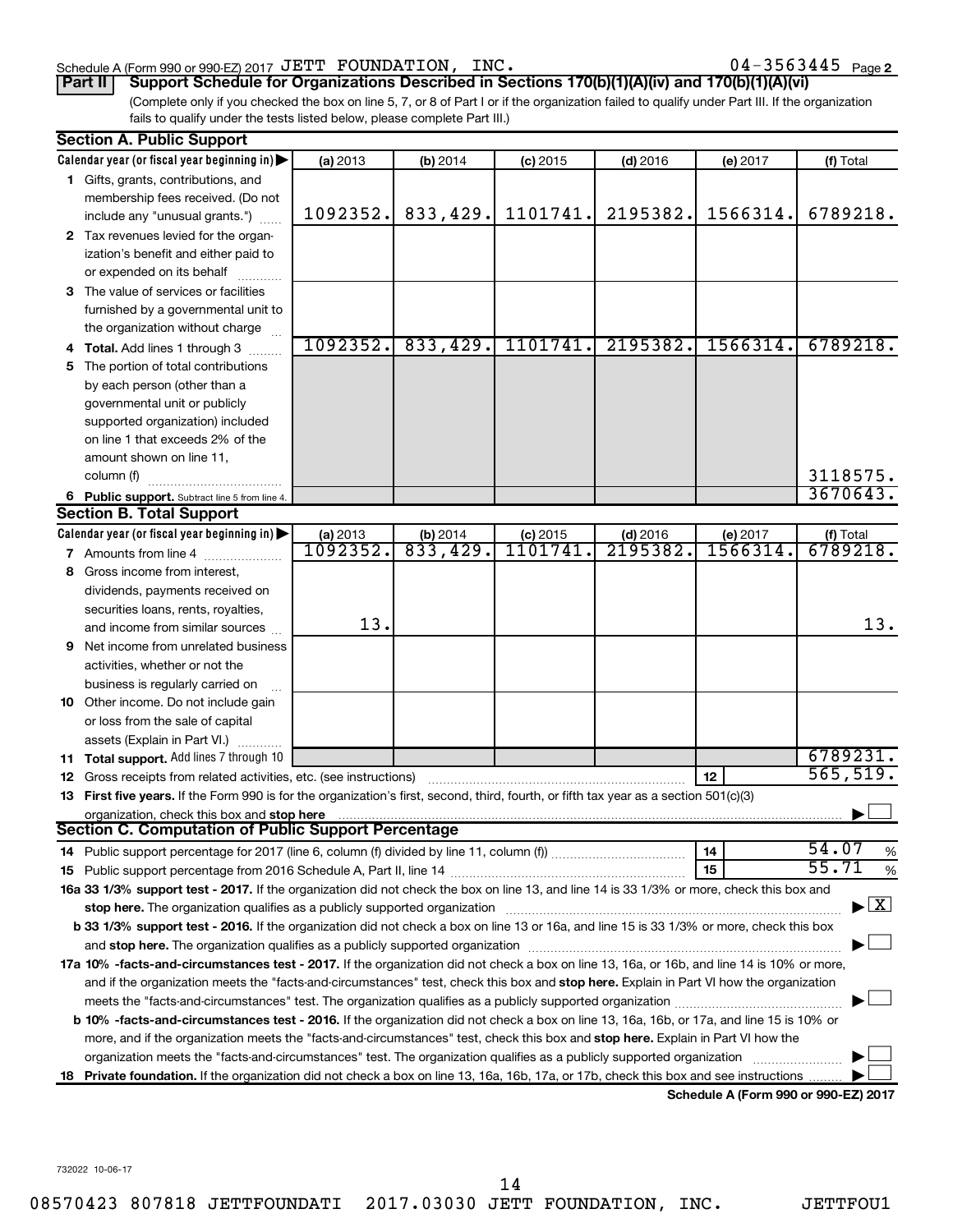### Schedule A (Form 990 or 990-EZ) 2017 Page JETT FOUNDATION, INC. 04-3563445

(Complete only if you checked the box on line 10 of Part I or if the organization failed to qualify under Part II. If the organization fails to qualify under the tests listed below, please complete Part II.)

| <b>Section A. Public Support</b>                                                                                                                                                         |          |          |            |            |          |                                      |  |  |
|------------------------------------------------------------------------------------------------------------------------------------------------------------------------------------------|----------|----------|------------|------------|----------|--------------------------------------|--|--|
| Calendar year (or fiscal year beginning in)                                                                                                                                              | (a) 2013 | (b) 2014 | $(c)$ 2015 | $(d)$ 2016 | (e) 2017 | (f) Total                            |  |  |
| 1 Gifts, grants, contributions, and                                                                                                                                                      |          |          |            |            |          |                                      |  |  |
| membership fees received. (Do not                                                                                                                                                        |          |          |            |            |          |                                      |  |  |
| include any "unusual grants.")                                                                                                                                                           |          |          |            |            |          |                                      |  |  |
| 2 Gross receipts from admissions,<br>merchandise sold or services per-<br>formed, or facilities furnished in<br>any activity that is related to the<br>organization's tax-exempt purpose |          |          |            |            |          |                                      |  |  |
| <b>3</b> Gross receipts from activities that                                                                                                                                             |          |          |            |            |          |                                      |  |  |
| are not an unrelated trade or bus-                                                                                                                                                       |          |          |            |            |          |                                      |  |  |
| iness under section 513                                                                                                                                                                  |          |          |            |            |          |                                      |  |  |
| 4 Tax revenues levied for the organ-                                                                                                                                                     |          |          |            |            |          |                                      |  |  |
| ization's benefit and either paid to                                                                                                                                                     |          |          |            |            |          |                                      |  |  |
| or expended on its behalf                                                                                                                                                                |          |          |            |            |          |                                      |  |  |
| 5 The value of services or facilities                                                                                                                                                    |          |          |            |            |          |                                      |  |  |
| furnished by a governmental unit to                                                                                                                                                      |          |          |            |            |          |                                      |  |  |
| the organization without charge                                                                                                                                                          |          |          |            |            |          |                                      |  |  |
| <b>6 Total.</b> Add lines 1 through 5                                                                                                                                                    |          |          |            |            |          |                                      |  |  |
| 7a Amounts included on lines 1, 2, and                                                                                                                                                   |          |          |            |            |          |                                      |  |  |
| 3 received from disqualified persons                                                                                                                                                     |          |          |            |            |          |                                      |  |  |
| <b>b</b> Amounts included on lines 2 and 3 received<br>from other than disqualified persons that<br>exceed the greater of \$5,000 or 1% of the<br>amount on line 13 for the year         |          |          |            |            |          |                                      |  |  |
| c Add lines 7a and 7b                                                                                                                                                                    |          |          |            |            |          |                                      |  |  |
| 8 Public support. (Subtract line 7c from line 6.)                                                                                                                                        |          |          |            |            |          |                                      |  |  |
| <b>Section B. Total Support</b>                                                                                                                                                          |          |          |            |            |          |                                      |  |  |
| Calendar year (or fiscal year beginning in)                                                                                                                                              | (a) 2013 | (b) 2014 | $(c)$ 2015 | $(d)$ 2016 | (e) 2017 | (f) Total                            |  |  |
| <b>9</b> Amounts from line 6                                                                                                                                                             |          |          |            |            |          |                                      |  |  |
| <b>10a</b> Gross income from interest,<br>dividends, payments received on<br>securities loans, rents, royalties,<br>and income from similar sources                                      |          |          |            |            |          |                                      |  |  |
| <b>b</b> Unrelated business taxable income                                                                                                                                               |          |          |            |            |          |                                      |  |  |
| (less section 511 taxes) from businesses                                                                                                                                                 |          |          |            |            |          |                                      |  |  |
| acquired after June 30, 1975                                                                                                                                                             |          |          |            |            |          |                                      |  |  |
| c Add lines 10a and 10b                                                                                                                                                                  |          |          |            |            |          |                                      |  |  |
| <b>11</b> Net income from unrelated business<br>activities not included in line 10b.<br>whether or not the business is<br>regularly carried on                                           |          |          |            |            |          |                                      |  |  |
| <b>12</b> Other income. Do not include gain<br>or loss from the sale of capital<br>assets (Explain in Part VI.)                                                                          |          |          |            |            |          |                                      |  |  |
| <b>13</b> Total support. (Add lines 9, 10c, 11, and 12.)                                                                                                                                 |          |          |            |            |          |                                      |  |  |
| 14 First five years. If the Form 990 is for the organization's first, second, third, fourth, or fifth tax year as a section 501(c)(3) organization,                                      |          |          |            |            |          |                                      |  |  |
|                                                                                                                                                                                          |          |          |            |            |          |                                      |  |  |
| Section C. Computation of Public Support Percentage                                                                                                                                      |          |          |            |            |          |                                      |  |  |
|                                                                                                                                                                                          |          |          |            |            | 15       | ℅                                    |  |  |
| 16 Public support percentage from 2016 Schedule A, Part III, line 15                                                                                                                     |          |          |            |            | 16       | %                                    |  |  |
| Section D. Computation of Investment Income Percentage                                                                                                                                   |          |          |            |            |          |                                      |  |  |
|                                                                                                                                                                                          |          |          |            |            | 17       | %                                    |  |  |
| 18 Investment income percentage from 2016 Schedule A, Part III, line 17                                                                                                                  |          |          |            |            | 18       | %                                    |  |  |
| 19a 33 1/3% support tests - 2017. If the organization did not check the box on line 14, and line 15 is more than 33 1/3%, and line 17 is not                                             |          |          |            |            |          |                                      |  |  |
| more than 33 1/3%, check this box and stop here. The organization qualifies as a publicly supported organization                                                                         |          |          |            |            |          |                                      |  |  |
| b 33 1/3% support tests - 2016. If the organization did not check a box on line 14 or line 19a, and line 16 is more than 33 1/3%, and                                                    |          |          |            |            |          |                                      |  |  |
| line 18 is not more than 33 1/3%, check this box and stop here. The organization qualifies as a publicly supported organization                                                          |          |          |            |            |          |                                      |  |  |
|                                                                                                                                                                                          |          |          |            |            |          |                                      |  |  |
| 732023 10-06-17                                                                                                                                                                          |          |          | 15         |            |          | Schedule A (Form 990 or 990-EZ) 2017 |  |  |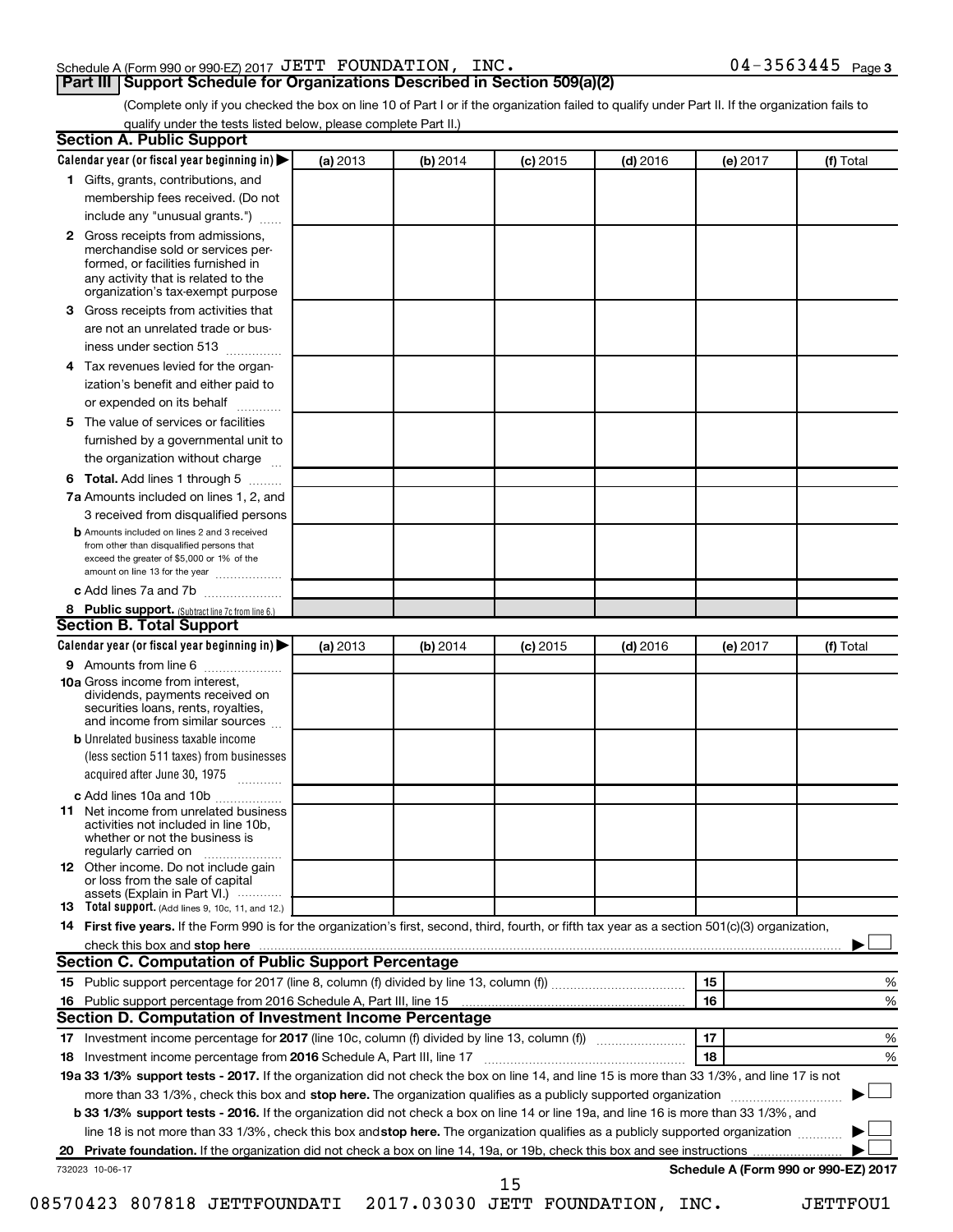**1**

**2**

**3a**

**3b**

**3c**

**4a**

**4b**

**4c**

**5a**

**5b 5c**

**6**

**7**

**8**

**9a**

**9b**

**9c**

**10a**

**10b**

**Yes No**

## **Part IV Supporting Organizations**

(Complete only if you checked a box in line 12 on Part I. If you checked 12a of Part I, complete Sections A and B. If you checked 12b of Part I, complete Sections A and C. If you checked 12c of Part I, complete Sections A, D, and E. If you checked 12d of Part I, complete Sections A and D, and complete Part V.)

#### **Section A. All Supporting Organizations**

- **1** Are all of the organization's supported organizations listed by name in the organization's governing documents? If "No," describe in Part VI how the supported organizations are designated. If designated by *class or purpose, describe the designation. If historic and continuing relationship, explain.*
- **2** Did the organization have any supported organization that does not have an IRS determination of status under section 509(a)(1) or (2)? If "Yes," explain in Part **VI** how the organization determined that the supported *organization was described in section 509(a)(1) or (2).*
- **3a** Did the organization have a supported organization described in section 501(c)(4), (5), or (6)? If "Yes," answer *(b) and (c) below.*
- **b** Did the organization confirm that each supported organization qualified under section 501(c)(4), (5), or (6) and satisfied the public support tests under section 509(a)(2)? If "Yes," describe in Part VI when and how the *organization made the determination.*
- **c** Did the organization ensure that all support to such organizations was used exclusively for section 170(c)(2)(B) purposes? If "Yes," explain in Part VI what controls the organization put in place to ensure such use.
- **4 a** *If* Was any supported organization not organized in the United States ("foreign supported organization")? *"Yes," and if you checked 12a or 12b in Part I, answer (b) and (c) below.*
- **b** Did the organization have ultimate control and discretion in deciding whether to make grants to the foreign supported organization? If "Yes," describe in Part VI how the organization had such control and discretion *despite being controlled or supervised by or in connection with its supported organizations.*
- **c** Did the organization support any foreign supported organization that does not have an IRS determination under sections 501(c)(3) and 509(a)(1) or (2)? If "Yes," explain in Part VI what controls the organization used *to ensure that all support to the foreign supported organization was used exclusively for section 170(c)(2)(B) purposes.*
- **5a** Did the organization add, substitute, or remove any supported organizations during the tax year? If "Yes," answer (b) and (c) below (if applicable). Also, provide detail in **Part VI,** including (i) the names and EIN *numbers of the supported organizations added, substituted, or removed; (ii) the reasons for each such action; (iii) the authority under the organization's organizing document authorizing such action; and (iv) how the action was accomplished (such as by amendment to the organizing document).*
- **b** Type I or Type II only. Was any added or substituted supported organization part of a class already designated in the organization's organizing document?
- **c Substitutions only.**  Was the substitution the result of an event beyond the organization's control?
- **6** Did the organization provide support (whether in the form of grants or the provision of services or facilities) to **Part VI.** support or benefit one or more of the filing organization's supported organizations? If "Yes," provide detail in anyone other than (i) its supported organizations, (ii) individuals that are part of the charitable class benefited by one or more of its supported organizations, or (iii) other supporting organizations that also
- **7** Did the organization provide a grant, loan, compensation, or other similar payment to a substantial contributor regard to a substantial contributor? If "Yes," complete Part I of Schedule L (Form 990 or 990-EZ). (defined in section 4958(c)(3)(C)), a family member of a substantial contributor, or a 35% controlled entity with
- **8** Did the organization make a loan to a disqualified person (as defined in section 4958) not described in line 7? *If "Yes," complete Part I of Schedule L (Form 990 or 990-EZ).*
- **9 a** Was the organization controlled directly or indirectly at any time during the tax year by one or more in section 509(a)(1) or (2))? If "Yes," provide detail in **Part VI.** disqualified persons as defined in section 4946 (other than foundation managers and organizations described
- **b** Did one or more disqualified persons (as defined in line 9a) hold a controlling interest in any entity in which the supporting organization had an interest? If "Yes," provide detail in Part VI.
- **c** Did a disqualified person (as defined in line 9a) have an ownership interest in, or derive any personal benefit from, assets in which the supporting organization also had an interest? If "Yes," provide detail in Part VI.
- **10 a** Was the organization subject to the excess business holdings rules of section 4943 because of section supporting organizations)? If "Yes," answer 10b below. 4943(f) (regarding certain Type II supporting organizations, and all Type III non-functionally integrated
	- **b** Did the organization have any excess business holdings in the tax year? (Use Schedule C, Form 4720, to *determine whether the organization had excess business holdings.)*

16

732024 10-06-17

**Schedule A (Form 990 or 990-EZ) 2017**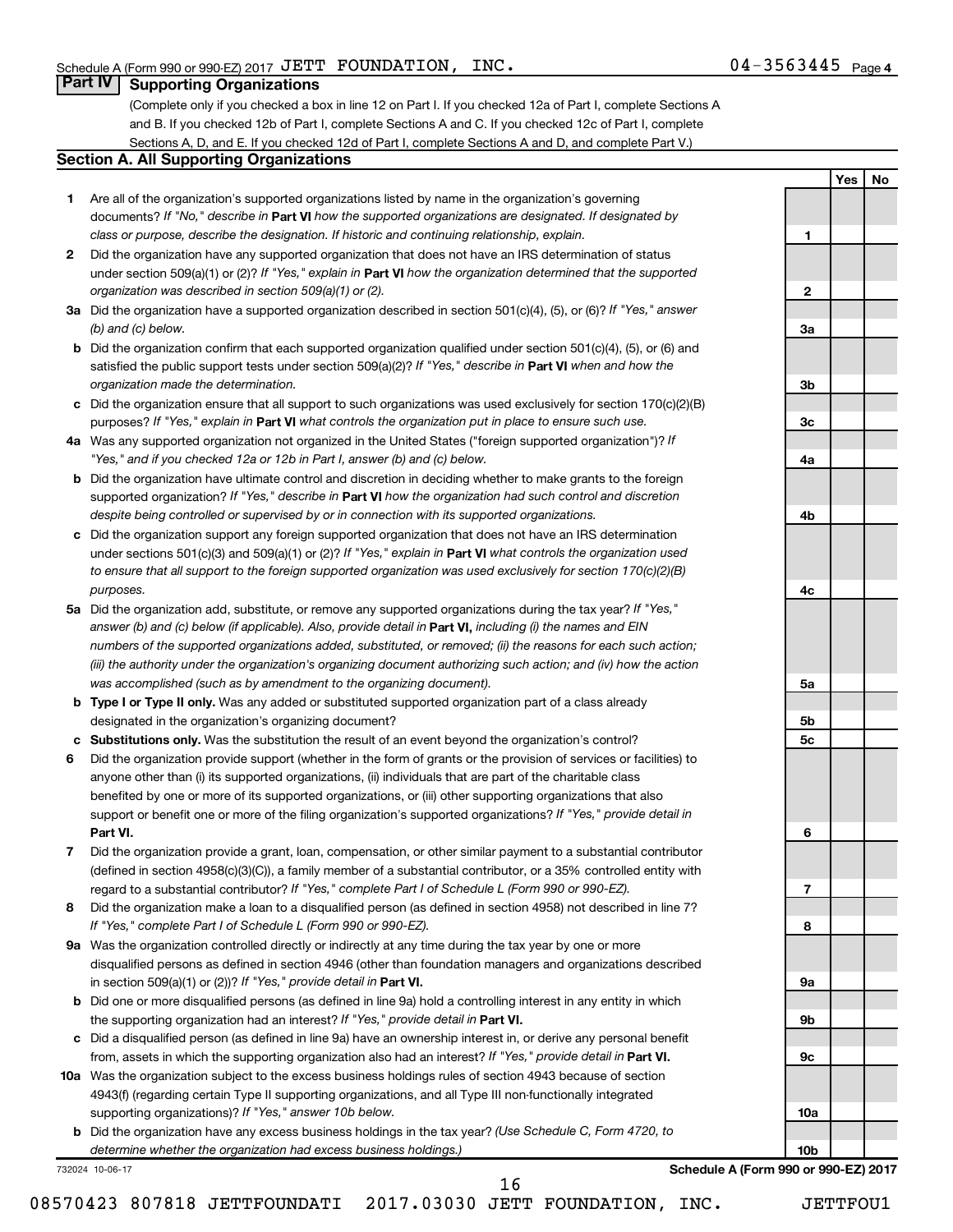|    | Part IV<br><b>Supporting Organizations (continued)</b>                                                                                                    |                 |     |    |
|----|-----------------------------------------------------------------------------------------------------------------------------------------------------------|-----------------|-----|----|
|    |                                                                                                                                                           |                 | Yes | No |
| 11 | Has the organization accepted a gift or contribution from any of the following persons?                                                                   |                 |     |    |
|    | a A person who directly or indirectly controls, either alone or together with persons described in (b) and (c)                                            |                 |     |    |
|    | below, the governing body of a supported organization?                                                                                                    | 11a             |     |    |
|    | <b>b</b> A family member of a person described in (a) above?                                                                                              | 11 <sub>b</sub> |     |    |
|    | c A 35% controlled entity of a person described in (a) or (b) above? If "Yes" to a, b, or c, provide detail in Part VI.                                   | 11c             |     |    |
|    | <b>Section B. Type I Supporting Organizations</b>                                                                                                         |                 |     |    |
|    |                                                                                                                                                           |                 | Yes | No |
| 1  | Did the directors, trustees, or membership of one or more supported organizations have the power to                                                       |                 |     |    |
|    | regularly appoint or elect at least a majority of the organization's directors or trustees at all times during the                                        |                 |     |    |
|    | tax year? If "No," describe in Part VI how the supported organization(s) effectively operated, supervised, or                                             |                 |     |    |
|    | controlled the organization's activities. If the organization had more than one supported organization,                                                   |                 |     |    |
|    | describe how the powers to appoint and/or remove directors or trustees were allocated among the supported                                                 |                 |     |    |
|    |                                                                                                                                                           |                 |     |    |
|    | organizations and what conditions or restrictions, if any, applied to such powers during the tax year.                                                    | 1               |     |    |
| 2  | Did the organization operate for the benefit of any supported organization other than the supported                                                       |                 |     |    |
|    | organization(s) that operated, supervised, or controlled the supporting organization? If "Yes," explain in                                                |                 |     |    |
|    | Part VI how providing such benefit carried out the purposes of the supported organization(s) that operated,                                               |                 |     |    |
|    | supervised, or controlled the supporting organization.                                                                                                    | 2               |     |    |
|    | <b>Section C. Type II Supporting Organizations</b>                                                                                                        |                 |     |    |
|    |                                                                                                                                                           |                 | Yes | No |
| 1. | Were a majority of the organization's directors or trustees during the tax year also a majority of the directors                                          |                 |     |    |
|    | or trustees of each of the organization's supported organization(s)? If "No," describe in Part VI how control                                             |                 |     |    |
|    | or management of the supporting organization was vested in the same persons that controlled or managed                                                    |                 |     |    |
|    | the supported organization(s).                                                                                                                            | 1               |     |    |
|    | <b>Section D. All Type III Supporting Organizations</b>                                                                                                   |                 |     |    |
|    |                                                                                                                                                           |                 | Yes | No |
| 1  | Did the organization provide to each of its supported organizations, by the last day of the fifth month of the                                            |                 |     |    |
|    | organization's tax year, (i) a written notice describing the type and amount of support provided during the prior tax                                     |                 |     |    |
|    | year, (ii) a copy of the Form 990 that was most recently filed as of the date of notification, and (iii) copies of the                                    |                 |     |    |
|    | organization's governing documents in effect on the date of notification, to the extent not previously provided?                                          | 1               |     |    |
| 2  | Were any of the organization's officers, directors, or trustees either (i) appointed or elected by the supported                                          |                 |     |    |
|    | organization(s) or (ii) serving on the governing body of a supported organization? If "No," explain in Part VI how                                        |                 |     |    |
|    | the organization maintained a close and continuous working relationship with the supported organization(s).                                               | $\mathbf{2}$    |     |    |
| 3  | By reason of the relationship described in (2), did the organization's supported organizations have a                                                     |                 |     |    |
|    | significant voice in the organization's investment policies and in directing the use of the organization's                                                |                 |     |    |
|    | income or assets at all times during the tax year? If "Yes," describe in Part VI the role the organization's                                              |                 |     |    |
|    | supported organizations played in this regard.                                                                                                            | з               |     |    |
|    | Section E. Type III Functionally Integrated Supporting Organizations                                                                                      |                 |     |    |
| 1  | Check the box next to the method that the organization used to satisfy the Integral Part Test during the yealsee instructions).                           |                 |     |    |
| a  | The organization satisfied the Activities Test. Complete line 2 below.                                                                                    |                 |     |    |
| b  | The organization is the parent of each of its supported organizations. Complete line 3 below.                                                             |                 |     |    |
| c  | The organization supported a governmental entity. Describe in Part VI how you supported a government entity (see instructions).                           |                 |     |    |
| 2  | Activities Test. Answer (a) and (b) below.                                                                                                                |                 | Yes | No |
| а  | Did substantially all of the organization's activities during the tax year directly further the exempt purposes of                                        |                 |     |    |
|    | the supported organization(s) to which the organization was responsive? If "Yes," then in Part VI identify                                                |                 |     |    |
|    | those supported organizations and explain how these activities directly furthered their exempt purposes,                                                  |                 |     |    |
|    | how the organization was responsive to those supported organizations, and how the organization determined                                                 |                 |     |    |
|    | that these activities constituted substantially all of its activities.                                                                                    | 2a              |     |    |
| b  | Did the activities described in (a) constitute activities that, but for the organization's involvement, one or more                                       |                 |     |    |
|    | of the organization's supported organization(s) would have been engaged in? If "Yes," explain in Part VI the                                              |                 |     |    |
|    | reasons for the organization's position that its supported organization(s) would have engaged in these                                                    |                 |     |    |
|    | activities but for the organization's involvement.                                                                                                        | 2b              |     |    |
| 3  | Parent of Supported Organizations. Answer (a) and (b) below.                                                                                              |                 |     |    |
| а  | Did the organization have the power to regularly appoint or elect a majority of the officers, directors, or                                               |                 |     |    |
|    | trustees of each of the supported organizations? Provide details in Part VI.                                                                              | За              |     |    |
|    | <b>b</b> Did the organization exercise a substantial degree of direction over the policies, programs, and activities of each                              |                 |     |    |
|    |                                                                                                                                                           | 3b              |     |    |
|    | of its supported organizations? If "Yes," describe in Part VI the role played by the organization in this regard.<br>Schedule A (Form 990 or 990-EZ) 2017 |                 |     |    |
|    | 732025 10-06-17<br>17                                                                                                                                     |                 |     |    |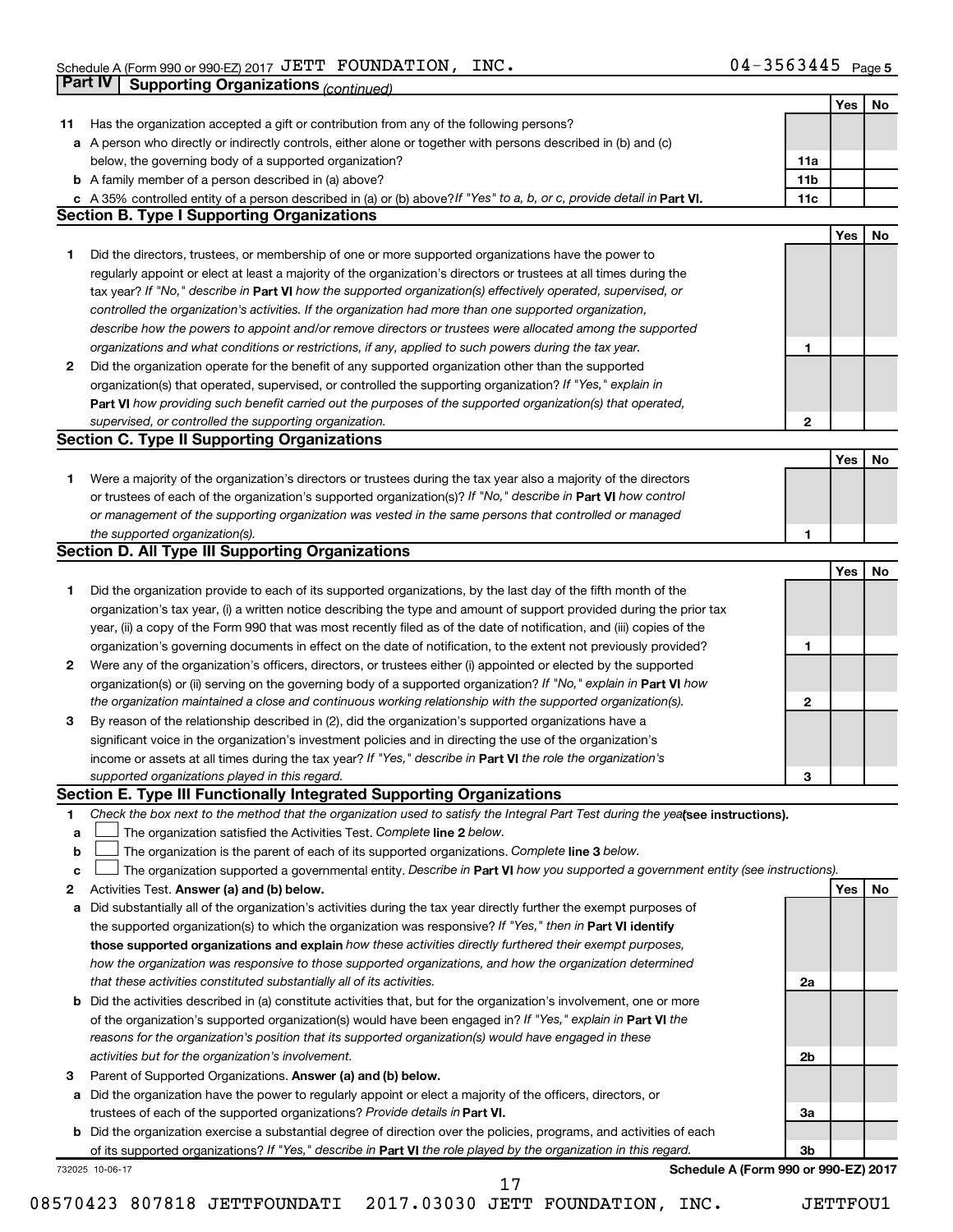#### Schedule A (Form 990 or 990-EZ) 2017 Page JETT FOUNDATION, INC. 04-3563445 **Part V Type III Non-Functionally Integrated 509(a)(3) Supporting Organizations**

1 **Letter See instructions.** All Check here if the organization satisfied the Integral Part Test as a qualifying trust on Nov. 20, 1970 (explain in Part VI.) See instructions. All other Type III non-functionally integrated supporting organizations must complete Sections A through E.

|              | Section A - Adjusted Net Income                                                                                                   |                | (A) Prior Year | (B) Current Year<br>(optional) |
|--------------|-----------------------------------------------------------------------------------------------------------------------------------|----------------|----------------|--------------------------------|
| 1            | Net short-term capital gain                                                                                                       | 1              |                |                                |
| 2            | Recoveries of prior-year distributions                                                                                            | $\mathbf{2}$   |                |                                |
| 3            | Other gross income (see instructions)                                                                                             | 3              |                |                                |
| 4            | Add lines 1 through 3                                                                                                             | 4              |                |                                |
| 5            | Depreciation and depletion                                                                                                        | 5              |                |                                |
| 6            | Portion of operating expenses paid or incurred for production or                                                                  |                |                |                                |
|              | collection of gross income or for management, conservation, or                                                                    |                |                |                                |
|              | maintenance of property held for production of income (see instructions)                                                          | 6              |                |                                |
| 7            | Other expenses (see instructions)                                                                                                 | $\overline{7}$ |                |                                |
| 8            | Adjusted Net Income (subtract lines 5, 6, and 7 from line 4)                                                                      | 8              |                |                                |
|              | <b>Section B - Minimum Asset Amount</b>                                                                                           |                | (A) Prior Year | (B) Current Year<br>(optional) |
| 1            | Aggregate fair market value of all non-exempt-use assets (see                                                                     |                |                |                                |
|              | instructions for short tax year or assets held for part of year):                                                                 |                |                |                                |
|              | <b>a</b> Average monthly value of securities                                                                                      | 1a             |                |                                |
|              | <b>b</b> Average monthly cash balances                                                                                            | 1b             |                |                                |
|              | <b>c</b> Fair market value of other non-exempt-use assets                                                                         | 1c             |                |                                |
|              | <b>d</b> Total (add lines 1a, 1b, and 1c)                                                                                         | 1d             |                |                                |
|              | e Discount claimed for blockage or other                                                                                          |                |                |                                |
|              | factors (explain in detail in Part VI):                                                                                           |                |                |                                |
| $\mathbf{2}$ | Acquisition indebtedness applicable to non-exempt-use assets                                                                      | $\mathbf{2}$   |                |                                |
| З            | Subtract line 2 from line 1d                                                                                                      | 3              |                |                                |
| 4            | Cash deemed held for exempt use. Enter 1-1/2% of line 3 (for greater amount,                                                      |                |                |                                |
|              | see instructions)                                                                                                                 | 4              |                |                                |
| 5            | Net value of non-exempt-use assets (subtract line 4 from line 3)                                                                  | 5              |                |                                |
| 6            | 035. Multiply line 5 by                                                                                                           | 6              |                |                                |
| 7            | Recoveries of prior-year distributions                                                                                            | $\overline{7}$ |                |                                |
| 8            | <b>Minimum Asset Amount (add line 7 to line 6)</b>                                                                                | 8              |                |                                |
|              | <b>Section C - Distributable Amount</b>                                                                                           |                |                | <b>Current Year</b>            |
| 1            | Adjusted net income for prior year (from Section A, line 8, Column A)                                                             | 1              |                |                                |
| 2            | Enter 85% of line 1                                                                                                               | $\mathbf{2}$   |                |                                |
| з            | Minimum asset amount for prior year (from Section B, line 8, Column A)                                                            | 3              |                |                                |
| 4            | Enter greater of line 2 or line 3                                                                                                 | 4              |                |                                |
| 5            | Income tax imposed in prior year                                                                                                  | 5              |                |                                |
| 6            | <b>Distributable Amount.</b> Subtract line 5 from line 4, unless subject to                                                       |                |                |                                |
|              | emergency temporary reduction (see instructions)                                                                                  | 6              |                |                                |
| 7            | Check here if the current year is the organization's first as a non-functionally integrated Type III supporting organization (see |                |                |                                |

instructions).

**Schedule A (Form 990 or 990-EZ) 2017**

732026 10-06-17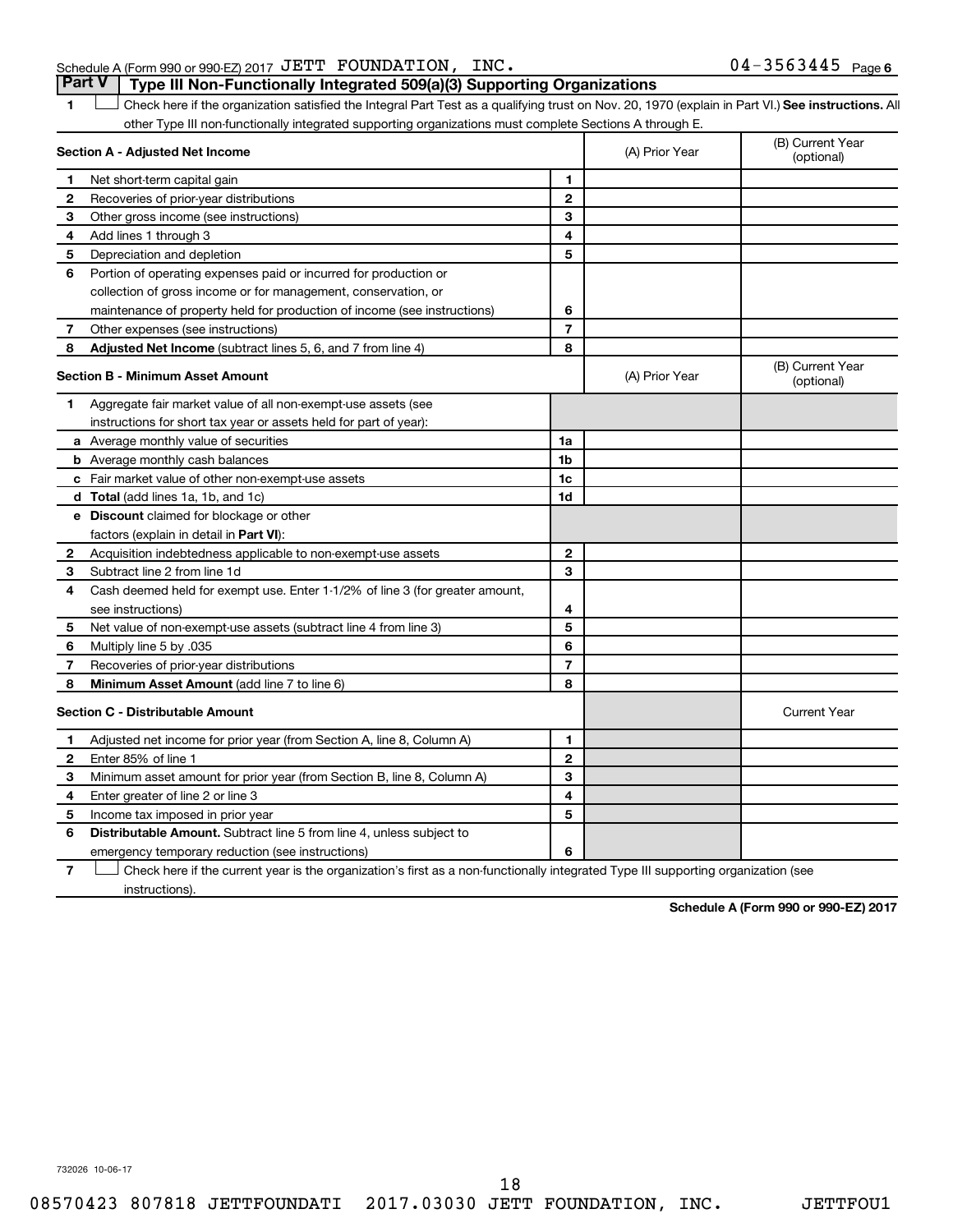|              | <b>Part V</b><br>Type III Non-Functionally Integrated 509(a)(3) Supporting Organizations (continued) |                             |                                       |                                                |  |  |  |  |  |  |
|--------------|------------------------------------------------------------------------------------------------------|-----------------------------|---------------------------------------|------------------------------------------------|--|--|--|--|--|--|
|              | <b>Section D - Distributions</b>                                                                     |                             |                                       | <b>Current Year</b>                            |  |  |  |  |  |  |
| 1            | Amounts paid to supported organizations to accomplish exempt purposes                                |                             |                                       |                                                |  |  |  |  |  |  |
| $\mathbf{2}$ | Amounts paid to perform activity that directly furthers exempt purposes of supported                 |                             |                                       |                                                |  |  |  |  |  |  |
|              | organizations, in excess of income from activity                                                     |                             |                                       |                                                |  |  |  |  |  |  |
| 3            | Administrative expenses paid to accomplish exempt purposes of supported organizations                |                             |                                       |                                                |  |  |  |  |  |  |
| 4            | Amounts paid to acquire exempt-use assets                                                            |                             |                                       |                                                |  |  |  |  |  |  |
| 5            | Qualified set-aside amounts (prior IRS approval required)                                            |                             |                                       |                                                |  |  |  |  |  |  |
| 6            | Other distributions (describe in <b>Part VI</b> ). See instructions.                                 |                             |                                       |                                                |  |  |  |  |  |  |
| 7            | <b>Total annual distributions.</b> Add lines 1 through 6.                                            |                             |                                       |                                                |  |  |  |  |  |  |
| 8            | Distributions to attentive supported organizations to which the organization is responsive           |                             |                                       |                                                |  |  |  |  |  |  |
|              | (provide details in Part VI). See instructions.                                                      |                             |                                       |                                                |  |  |  |  |  |  |
| 9            | Distributable amount for 2017 from Section C, line 6                                                 |                             |                                       |                                                |  |  |  |  |  |  |
| 10           | Line 8 amount divided by line 9 amount                                                               |                             |                                       |                                                |  |  |  |  |  |  |
|              |                                                                                                      | (i)                         | (ii)                                  | (iii)                                          |  |  |  |  |  |  |
|              | Section E - Distribution Allocations (see instructions)                                              | <b>Excess Distributions</b> | <b>Underdistributions</b><br>Pre-2017 | <b>Distributable</b><br><b>Amount for 2017</b> |  |  |  |  |  |  |
| 1            | Distributable amount for 2017 from Section C, line 6                                                 |                             |                                       |                                                |  |  |  |  |  |  |
| $\mathbf{2}$ | Underdistributions, if any, for years prior to 2017 (reason-                                         |                             |                                       |                                                |  |  |  |  |  |  |
|              | able cause required- explain in Part VI). See instructions.                                          |                             |                                       |                                                |  |  |  |  |  |  |
| 3            | Excess distributions carryover, if any, to 2017                                                      |                             |                                       |                                                |  |  |  |  |  |  |
| a            |                                                                                                      |                             |                                       |                                                |  |  |  |  |  |  |
|              | <b>b</b> From 2013                                                                                   |                             |                                       |                                                |  |  |  |  |  |  |
|              | c From 2014                                                                                          |                             |                                       |                                                |  |  |  |  |  |  |
|              | d From 2015                                                                                          |                             |                                       |                                                |  |  |  |  |  |  |
|              | e From 2016                                                                                          |                             |                                       |                                                |  |  |  |  |  |  |
|              | f Total of lines 3a through e                                                                        |                             |                                       |                                                |  |  |  |  |  |  |
|              | <b>g</b> Applied to underdistributions of prior years                                                |                             |                                       |                                                |  |  |  |  |  |  |
|              | h Applied to 2017 distributable amount                                                               |                             |                                       |                                                |  |  |  |  |  |  |
| Ť.           | Carryover from 2012 not applied (see instructions)                                                   |                             |                                       |                                                |  |  |  |  |  |  |
|              | Remainder. Subtract lines 3g, 3h, and 3i from 3f.                                                    |                             |                                       |                                                |  |  |  |  |  |  |
| 4            | Distributions for 2017 from Section D,                                                               |                             |                                       |                                                |  |  |  |  |  |  |
|              | line $7:$                                                                                            |                             |                                       |                                                |  |  |  |  |  |  |
|              | a Applied to underdistributions of prior years                                                       |                             |                                       |                                                |  |  |  |  |  |  |
|              | <b>b</b> Applied to 2017 distributable amount                                                        |                             |                                       |                                                |  |  |  |  |  |  |
| с            | Remainder. Subtract lines 4a and 4b from 4.                                                          |                             |                                       |                                                |  |  |  |  |  |  |
| 5            | Remaining underdistributions for years prior to 2017, if                                             |                             |                                       |                                                |  |  |  |  |  |  |
|              | any. Subtract lines 3g and 4a from line 2. For result greater                                        |                             |                                       |                                                |  |  |  |  |  |  |
|              | than zero, explain in Part VI. See instructions.                                                     |                             |                                       |                                                |  |  |  |  |  |  |
| 6            | Remaining underdistributions for 2017. Subtract lines 3h                                             |                             |                                       |                                                |  |  |  |  |  |  |
|              | and 4b from line 1. For result greater than zero, explain in                                         |                             |                                       |                                                |  |  |  |  |  |  |
|              | <b>Part VI.</b> See instructions.                                                                    |                             |                                       |                                                |  |  |  |  |  |  |
| $\mathbf{7}$ | Excess distributions carryover to 2018. Add lines 3j                                                 |                             |                                       |                                                |  |  |  |  |  |  |
|              | and 4c.                                                                                              |                             |                                       |                                                |  |  |  |  |  |  |
| 8            | Breakdown of line 7:                                                                                 |                             |                                       |                                                |  |  |  |  |  |  |
|              | a Excess from 2013                                                                                   |                             |                                       |                                                |  |  |  |  |  |  |
|              | <b>b</b> Excess from 2014                                                                            |                             |                                       |                                                |  |  |  |  |  |  |
|              | c Excess from 2015                                                                                   |                             |                                       |                                                |  |  |  |  |  |  |
|              | d Excess from 2016                                                                                   |                             |                                       |                                                |  |  |  |  |  |  |
|              | e Excess from 2017                                                                                   |                             |                                       |                                                |  |  |  |  |  |  |

**Schedule A (Form 990 or 990-EZ) 2017**

732027 10-06-17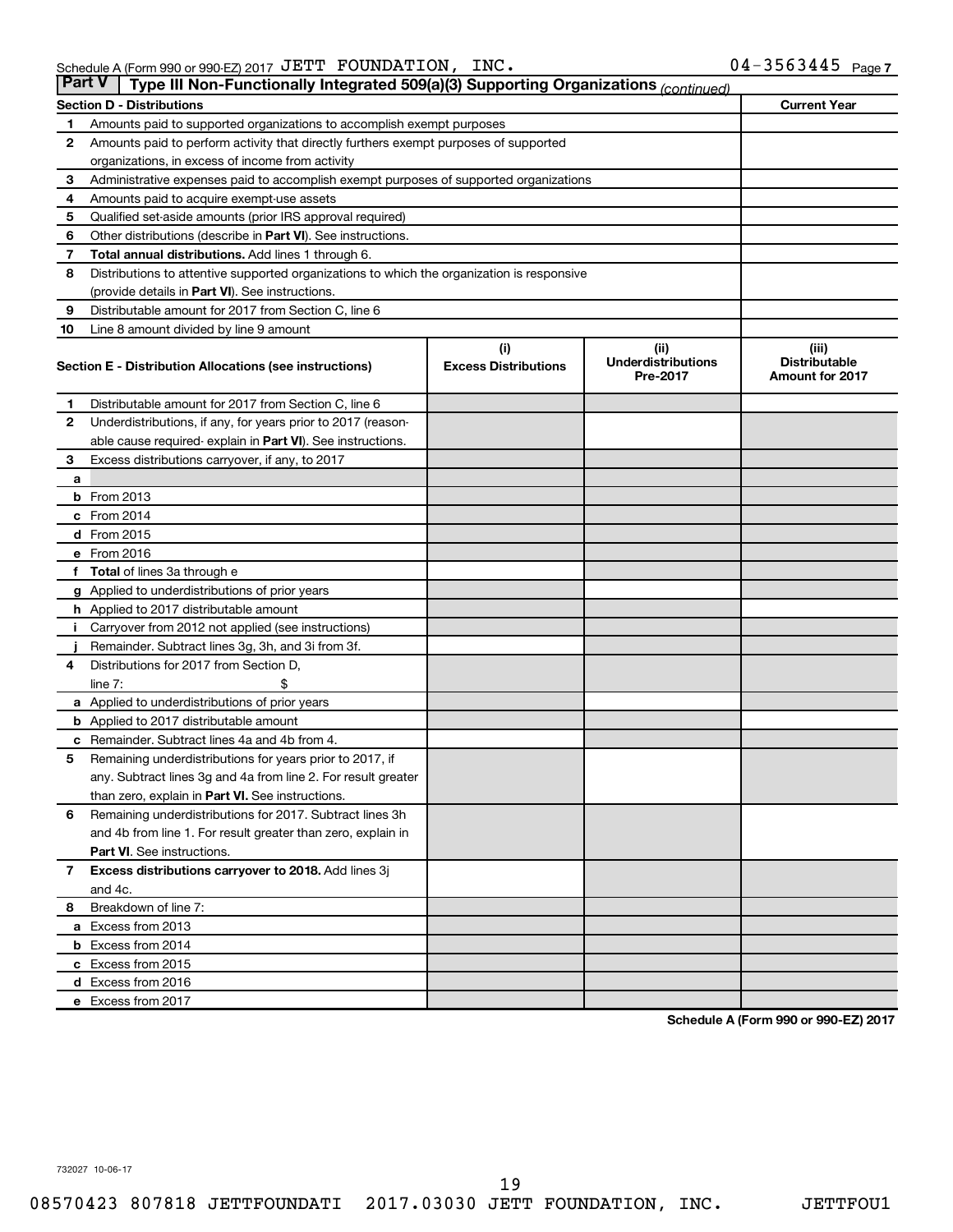|  |  |  | Schedule A (Form 990 or 990-EZ) 2017 $JETT$ FOUNDATION, INC. |  | $04 - 3563445$ Page 8 |
|--|--|--|--------------------------------------------------------------|--|-----------------------|
|--|--|--|--------------------------------------------------------------|--|-----------------------|

|                 | (See instructions.) | <b>Supplemental Information.</b> Provide the explanations required by Part II, line 10; Part II, line 17a or 17b; Part III, line 12;<br>Part IV, Section A, lines 1, 2, 3b, 3c, 4b, 4c, 5a, 6, 9a, 9b, 9c, 11a, 11b, and 11c; Part IV,<br>Section D, lines 5, 6, and 8; and Part V, Section E, lines 2, 5, and 6. Also complete this part for any additional information. |    |                                                               |                                      |                 |
|-----------------|---------------------|---------------------------------------------------------------------------------------------------------------------------------------------------------------------------------------------------------------------------------------------------------------------------------------------------------------------------------------------------------------------------|----|---------------------------------------------------------------|--------------------------------------|-----------------|
|                 |                     |                                                                                                                                                                                                                                                                                                                                                                           |    |                                                               |                                      |                 |
|                 |                     |                                                                                                                                                                                                                                                                                                                                                                           |    |                                                               |                                      |                 |
|                 |                     |                                                                                                                                                                                                                                                                                                                                                                           |    |                                                               |                                      |                 |
|                 |                     |                                                                                                                                                                                                                                                                                                                                                                           |    |                                                               |                                      |                 |
|                 |                     |                                                                                                                                                                                                                                                                                                                                                                           |    |                                                               |                                      |                 |
|                 |                     |                                                                                                                                                                                                                                                                                                                                                                           |    |                                                               |                                      |                 |
|                 |                     |                                                                                                                                                                                                                                                                                                                                                                           |    |                                                               |                                      |                 |
|                 |                     |                                                                                                                                                                                                                                                                                                                                                                           |    |                                                               |                                      |                 |
|                 |                     |                                                                                                                                                                                                                                                                                                                                                                           |    |                                                               |                                      |                 |
|                 |                     |                                                                                                                                                                                                                                                                                                                                                                           |    |                                                               |                                      |                 |
|                 |                     |                                                                                                                                                                                                                                                                                                                                                                           |    |                                                               |                                      |                 |
|                 |                     |                                                                                                                                                                                                                                                                                                                                                                           |    |                                                               |                                      |                 |
|                 |                     |                                                                                                                                                                                                                                                                                                                                                                           |    |                                                               |                                      |                 |
|                 |                     |                                                                                                                                                                                                                                                                                                                                                                           |    |                                                               |                                      |                 |
|                 |                     |                                                                                                                                                                                                                                                                                                                                                                           |    |                                                               |                                      |                 |
|                 |                     |                                                                                                                                                                                                                                                                                                                                                                           |    |                                                               |                                      |                 |
|                 |                     |                                                                                                                                                                                                                                                                                                                                                                           |    |                                                               |                                      |                 |
|                 |                     |                                                                                                                                                                                                                                                                                                                                                                           |    |                                                               |                                      |                 |
|                 |                     |                                                                                                                                                                                                                                                                                                                                                                           |    |                                                               |                                      |                 |
|                 |                     |                                                                                                                                                                                                                                                                                                                                                                           |    |                                                               |                                      |                 |
|                 |                     |                                                                                                                                                                                                                                                                                                                                                                           |    |                                                               |                                      |                 |
|                 |                     |                                                                                                                                                                                                                                                                                                                                                                           |    |                                                               |                                      |                 |
|                 |                     |                                                                                                                                                                                                                                                                                                                                                                           |    |                                                               |                                      |                 |
|                 |                     |                                                                                                                                                                                                                                                                                                                                                                           |    |                                                               |                                      |                 |
|                 |                     |                                                                                                                                                                                                                                                                                                                                                                           |    |                                                               |                                      |                 |
|                 |                     |                                                                                                                                                                                                                                                                                                                                                                           |    |                                                               |                                      |                 |
|                 |                     |                                                                                                                                                                                                                                                                                                                                                                           |    |                                                               |                                      |                 |
|                 |                     |                                                                                                                                                                                                                                                                                                                                                                           |    |                                                               |                                      |                 |
|                 |                     |                                                                                                                                                                                                                                                                                                                                                                           |    |                                                               |                                      |                 |
|                 |                     |                                                                                                                                                                                                                                                                                                                                                                           |    |                                                               |                                      |                 |
|                 |                     |                                                                                                                                                                                                                                                                                                                                                                           |    |                                                               |                                      |                 |
|                 |                     |                                                                                                                                                                                                                                                                                                                                                                           |    |                                                               |                                      |                 |
|                 |                     |                                                                                                                                                                                                                                                                                                                                                                           |    |                                                               |                                      |                 |
|                 |                     |                                                                                                                                                                                                                                                                                                                                                                           |    |                                                               |                                      |                 |
|                 |                     |                                                                                                                                                                                                                                                                                                                                                                           |    |                                                               |                                      |                 |
|                 |                     |                                                                                                                                                                                                                                                                                                                                                                           |    |                                                               |                                      |                 |
|                 |                     |                                                                                                                                                                                                                                                                                                                                                                           |    |                                                               |                                      |                 |
|                 |                     |                                                                                                                                                                                                                                                                                                                                                                           |    |                                                               |                                      |                 |
|                 |                     |                                                                                                                                                                                                                                                                                                                                                                           |    |                                                               |                                      |                 |
|                 |                     |                                                                                                                                                                                                                                                                                                                                                                           |    |                                                               |                                      |                 |
|                 |                     |                                                                                                                                                                                                                                                                                                                                                                           |    |                                                               |                                      |                 |
| 732028 10-06-17 |                     |                                                                                                                                                                                                                                                                                                                                                                           |    |                                                               | Schedule A (Form 990 or 990-EZ) 2017 |                 |
|                 |                     |                                                                                                                                                                                                                                                                                                                                                                           | 20 | 08570423 807818 JETTFOUNDATI 2017.03030 JETT FOUNDATION, INC. |                                      | <b>JETTFOU1</b> |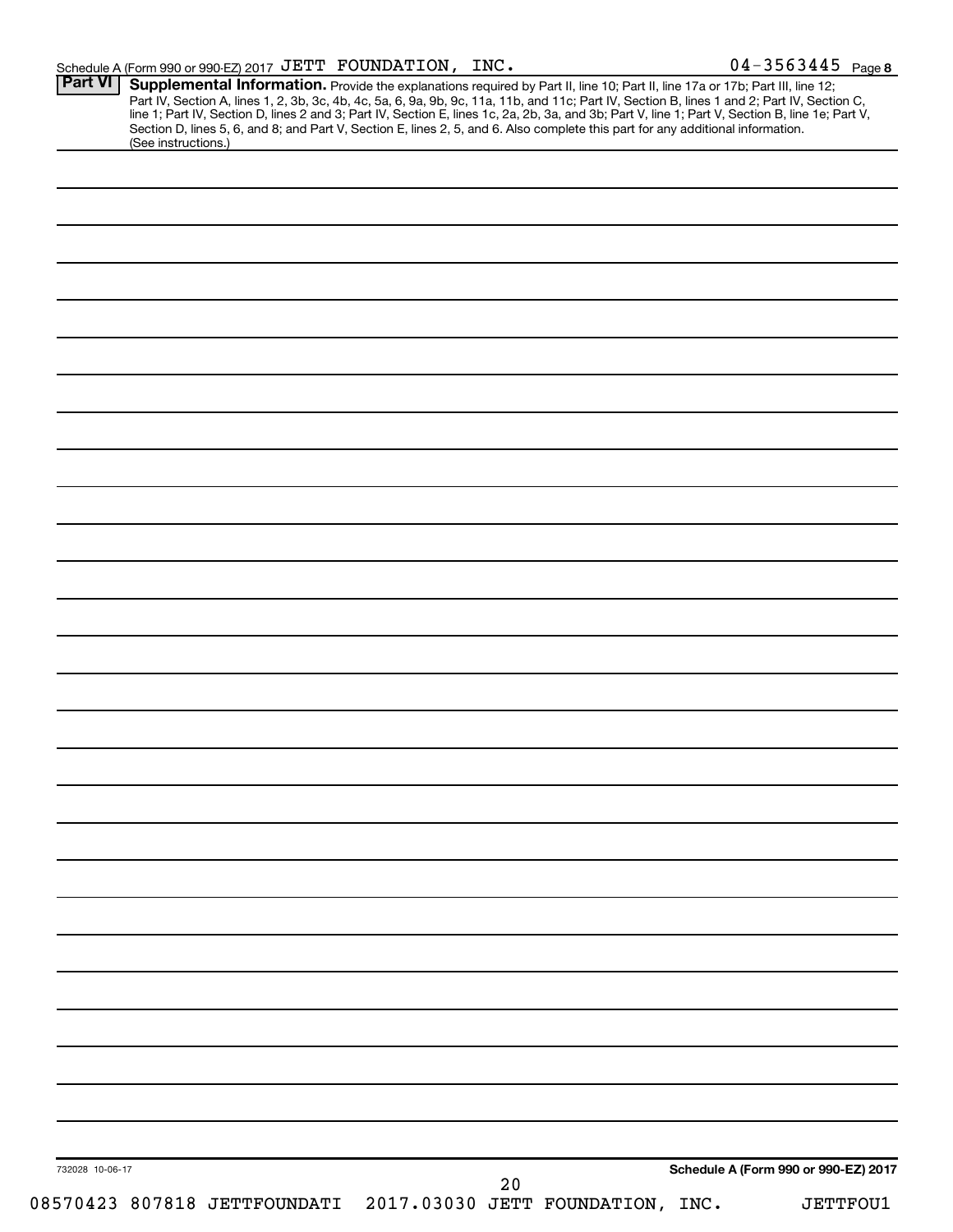| <b>Political Campaign and Lobbying Activities</b><br><b>SCHEDULE C</b> |  |                                                                                                                                                                                                                                |           | OMB No. 1545-0047                             |                                                       |
|------------------------------------------------------------------------|--|--------------------------------------------------------------------------------------------------------------------------------------------------------------------------------------------------------------------------------|-----------|-----------------------------------------------|-------------------------------------------------------|
| (Form 990 or 990-EZ)                                                   |  | For Organizations Exempt From Income Tax Under section 501(c) and section 527                                                                                                                                                  |           |                                               |                                                       |
|                                                                        |  | Complete if the organization is described below. Attach to Form 990 or Form 990-EZ.                                                                                                                                            |           |                                               |                                                       |
| Department of the Treasury<br>Internal Revenue Service                 |  | Go to www.irs.gov/Form990 for instructions and the latest information.                                                                                                                                                         |           |                                               | <b>Open to Public</b><br>Inspection                   |
|                                                                        |  | If the organization answered "Yes," on Form 990, Part IV, line 3, or Form 990-EZ, Part V, line 46 (Political Campaign Activities), then                                                                                        |           |                                               |                                                       |
|                                                                        |  | • Section 501(c)(3) organizations: Complete Parts I-A and B. Do not complete Part I-C.                                                                                                                                         |           |                                               |                                                       |
|                                                                        |  | • Section 501(c) (other than section 501(c)(3)) organizations: Complete Parts I-A and C below. Do not complete Part I-B.                                                                                                       |           |                                               |                                                       |
| • Section 527 organizations: Complete Part I-A only.                   |  |                                                                                                                                                                                                                                |           |                                               |                                                       |
|                                                                        |  | If the organization answered "Yes," on Form 990, Part IV, line 4, or Form 990-EZ, Part VI, line 47 (Lobbying Activities), then                                                                                                 |           |                                               |                                                       |
|                                                                        |  | • Section 501(c)(3) organizations that have filed Form 5768 (election under section 501(h)): Complete Part II-A. Do not complete Part II-B.                                                                                    |           |                                               |                                                       |
|                                                                        |  | • Section 501(c)(3) organizations that have NOT filed Form 5768 (election under section 501(h)): Complete Part II-B. Do not complete Part II-A.                                                                                |           |                                               |                                                       |
|                                                                        |  | If the organization answered "Yes," on Form 990, Part IV, line 5 (Proxy Tax) (see separate instructions) or Form 990-EZ, Part V, line 35c (Proxy                                                                               |           |                                               |                                                       |
| Tax) (see separate instructions), then                                 |  |                                                                                                                                                                                                                                |           |                                               |                                                       |
| Name of organization                                                   |  | • Section 501(c)(4), (5), or (6) organizations: Complete Part III.                                                                                                                                                             |           |                                               | <b>Employer identification number</b>                 |
|                                                                        |  | JETT FOUNDATION, INC.                                                                                                                                                                                                          |           |                                               | 04-3563445                                            |
| Part I-A                                                               |  | Complete if the organization is exempt under section 501(c) or is a section 527 organization.                                                                                                                                  |           |                                               |                                                       |
|                                                                        |  |                                                                                                                                                                                                                                |           |                                               |                                                       |
|                                                                        |  | 1 Provide a description of the organization's direct and indirect political campaign activities in Part IV.                                                                                                                    |           |                                               |                                                       |
| 2                                                                      |  | Political campaign activity expenditures [11] matter contract to the contract of the contract of the contract of the contract of the contract of the contract of the contract of the contract of the contract of the contract  |           | $\triangleright$ \$                           |                                                       |
| 3.                                                                     |  | Volunteer hours for political campaign activities [11] matter content to the content of the content of the content of the content of the content of the content of the content of the content of the content of the content of |           |                                               |                                                       |
|                                                                        |  |                                                                                                                                                                                                                                |           |                                               |                                                       |
| Part I-B                                                               |  | Complete if the organization is exempt under section 501(c)(3).                                                                                                                                                                |           |                                               |                                                       |
|                                                                        |  |                                                                                                                                                                                                                                |           | $\blacktriangleright$ \$                      |                                                       |
| 2                                                                      |  |                                                                                                                                                                                                                                |           |                                               |                                                       |
| 3                                                                      |  |                                                                                                                                                                                                                                |           |                                               | Yes<br><b>No</b>                                      |
|                                                                        |  |                                                                                                                                                                                                                                |           |                                               | Yes<br>No                                             |
| <b>b</b> If "Yes," describe in Part IV.                                |  | Part I-C Complete if the organization is exempt under section 501(c), except section 501(c)(3).                                                                                                                                |           |                                               |                                                       |
|                                                                        |  | 1 Enter the amount directly expended by the filing organization for section 527 exempt function activities                                                                                                                     |           | $\blacktriangleright$ \$                      |                                                       |
|                                                                        |  | 2 Enter the amount of the filing organization's funds contributed to other organizations for section 527                                                                                                                       |           |                                               |                                                       |
|                                                                        |  |                                                                                                                                                                                                                                |           | $\blacktriangleright$ \$                      |                                                       |
|                                                                        |  | 3 Total exempt function expenditures. Add lines 1 and 2. Enter here and on Form 1120-POL,                                                                                                                                      |           |                                               |                                                       |
|                                                                        |  |                                                                                                                                                                                                                                |           | ▶ \$                                          |                                                       |
|                                                                        |  |                                                                                                                                                                                                                                |           |                                               | Yes<br><b>No</b>                                      |
| 5.                                                                     |  | Enter the names, addresses and employer identification number (EIN) of all section 527 political organizations to which the filing organization                                                                                |           |                                               |                                                       |
|                                                                        |  | made payments. For each organization listed, enter the amount paid from the filing organization's funds. Also enter the amount of political                                                                                    |           |                                               |                                                       |
|                                                                        |  | contributions received that were promptly and directly delivered to a separate political organization, such as a separate segregated fund or a                                                                                 |           |                                               |                                                       |
|                                                                        |  | political action committee (PAC). If additional space is needed, provide information in Part IV.                                                                                                                               |           |                                               |                                                       |
| (a) Name                                                               |  | (b) Address                                                                                                                                                                                                                    | $(c)$ EIN | (d) Amount paid from<br>filing organization's | (e) Amount of political<br>contributions received and |
|                                                                        |  |                                                                                                                                                                                                                                |           | funds. If none, enter -0-.                    | promptly and directly                                 |
|                                                                        |  |                                                                                                                                                                                                                                |           |                                               | delivered to a separate<br>political organization.    |
|                                                                        |  |                                                                                                                                                                                                                                |           |                                               | If none, enter -0-.                                   |
|                                                                        |  |                                                                                                                                                                                                                                |           |                                               |                                                       |
|                                                                        |  |                                                                                                                                                                                                                                |           |                                               |                                                       |
|                                                                        |  |                                                                                                                                                                                                                                |           |                                               |                                                       |
|                                                                        |  |                                                                                                                                                                                                                                |           |                                               |                                                       |
|                                                                        |  |                                                                                                                                                                                                                                |           |                                               |                                                       |
|                                                                        |  |                                                                                                                                                                                                                                |           |                                               |                                                       |
|                                                                        |  |                                                                                                                                                                                                                                |           |                                               |                                                       |
|                                                                        |  |                                                                                                                                                                                                                                |           |                                               |                                                       |
|                                                                        |  |                                                                                                                                                                                                                                |           |                                               |                                                       |
|                                                                        |  |                                                                                                                                                                                                                                |           |                                               |                                                       |
|                                                                        |  |                                                                                                                                                                                                                                |           |                                               |                                                       |

**For Paperwork Reduction Act Notice, see the Instructions for Form 990 or 990-EZ. Schedule C (Form 990 or 990-EZ) 2017** LHA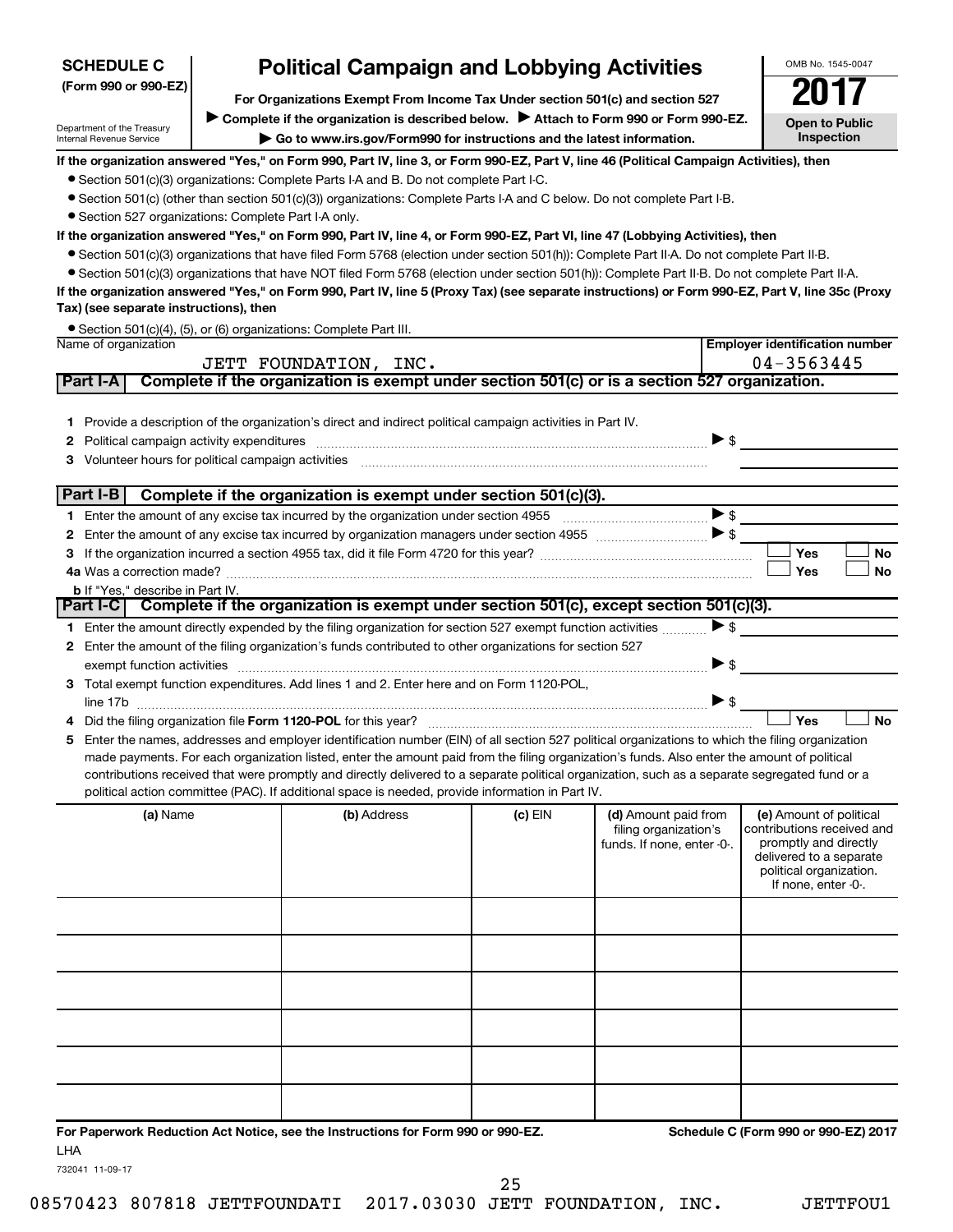| Schedule C (Form 990 or 990-EZ) 2017 JETT FOUNDATION, INC.                                                                                                         |                                        |                                                                                                         |            |                                        | $04 - 3563445$ Page 2          |
|--------------------------------------------------------------------------------------------------------------------------------------------------------------------|----------------------------------------|---------------------------------------------------------------------------------------------------------|------------|----------------------------------------|--------------------------------|
| Complete if the organization is exempt under section 501(c)(3) and filed Form 5768 (election under<br>Part II-A                                                    |                                        |                                                                                                         |            |                                        |                                |
| section 501(h)).                                                                                                                                                   |                                        |                                                                                                         |            |                                        |                                |
| A Check $\blacktriangleright$<br>if the filing organization belongs to an affiliated group (and list in Part IV each affiliated group member's name, address, EIN, |                                        |                                                                                                         |            |                                        |                                |
| expenses, and share of excess lobbying expenditures).                                                                                                              |                                        |                                                                                                         |            |                                        |                                |
| <b>B</b> Check $\blacktriangleright$<br>if the filing organization checked box A and "limited control" provisions apply.                                           |                                        |                                                                                                         |            |                                        |                                |
| (The term "expenditures" means amounts paid or incurred.)                                                                                                          | <b>Limits on Lobbying Expenditures</b> |                                                                                                         |            | (a) Filing<br>organization's<br>totals | (b) Affiliated group<br>totals |
| <b>1a</b> Total lobbying expenditures to influence public opinion (grass roots lobbying)                                                                           |                                        |                                                                                                         |            | σ.                                     |                                |
| <b>b</b> Total lobbying expenditures to influence a legislative body (direct lobbying)                                                                             |                                        |                                                                                                         |            | $\overline{0}$ .                       |                                |
|                                                                                                                                                                    |                                        |                                                                                                         |            | 0.                                     |                                |
| d Other exempt purpose expenditures                                                                                                                                |                                        |                                                                                                         |            | 1,551,095.                             |                                |
|                                                                                                                                                                    |                                        |                                                                                                         |            | 1,551,095.                             |                                |
| f Lobbying nontaxable amount. Enter the amount from the following table in both columns.                                                                           |                                        |                                                                                                         |            | 227,555.                               |                                |
| If the amount on line 1e, column (a) or (b) is:                                                                                                                    |                                        | The lobbying nontaxable amount is:                                                                      |            |                                        |                                |
| Not over \$500,000                                                                                                                                                 |                                        | 20% of the amount on line 1e.                                                                           |            |                                        |                                |
| Over \$500,000 but not over \$1,000,000                                                                                                                            |                                        | \$100,000 plus 15% of the excess over \$500,000.                                                        |            |                                        |                                |
| Over \$1,000,000 but not over \$1,500,000                                                                                                                          |                                        | \$175,000 plus 10% of the excess over \$1,000,000                                                       |            |                                        |                                |
| Over \$1,500,000 but not over \$17,000,000                                                                                                                         |                                        | \$225,000 plus 5% of the excess over \$1,500,000.                                                       |            |                                        |                                |
| Over \$17,000,000                                                                                                                                                  | \$1,000,000.                           |                                                                                                         |            |                                        |                                |
|                                                                                                                                                                    |                                        |                                                                                                         |            |                                        |                                |
| g Grassroots nontaxable amount (enter 25% of line 1f)                                                                                                              |                                        |                                                                                                         |            | 56,889.                                |                                |
| <b>h</b> Subtract line 1g from line 1a. If zero or less, enter -0-                                                                                                 |                                        |                                                                                                         |            | $\overline{0}$ .                       |                                |
| i Subtract line 1f from line 1c. If zero or less, enter -0-                                                                                                        |                                        |                                                                                                         |            | 0.                                     |                                |
| j If there is an amount other than zero on either line 1h or line 1i, did the organization file Form 4720                                                          |                                        |                                                                                                         |            |                                        |                                |
| reporting section 4911 tax for this year?                                                                                                                          |                                        |                                                                                                         |            |                                        | Yes<br>No                      |
| (Some organizations that made a section 501(h) election do not have to complete all of the five columns below.                                                     |                                        | 4-Year Averaging Period Under section 501(h)<br>See the separate instructions for lines 2a through 2f.) |            |                                        |                                |
|                                                                                                                                                                    |                                        | Lobbying Expenditures During 4-Year Averaging Period                                                    |            |                                        |                                |
| Calendar year<br>(or fiscal year beginning in)                                                                                                                     | (a) $2014$                             | (b) 2015                                                                                                | $(c)$ 2016 | $(d)$ 2017                             | (e) Total                      |
| 2a Lobbying nontaxable amount                                                                                                                                      | 164,936.                               | 160,455.                                                                                                | 248,751.   | 227,555.                               | 801,697.                       |
| <b>b</b> Lobbying ceiling amount<br>(150% of line 2a, column(e))                                                                                                   |                                        |                                                                                                         |            |                                        | 1,202,546.                     |
| c Total lobbying expenditures                                                                                                                                      |                                        |                                                                                                         |            |                                        |                                |

**Schedule C (Form 990 or 990-EZ) 2017**

 $41,234.$   $40,114.$   $62,188.$   $56,889.$   $200,425.$ 

**d** Grassroots nontaxable amount **e** Grassroots ceiling amount

(150% of line 2d, column (e))

**f** Grassroots lobbying expenditures

26

300,638.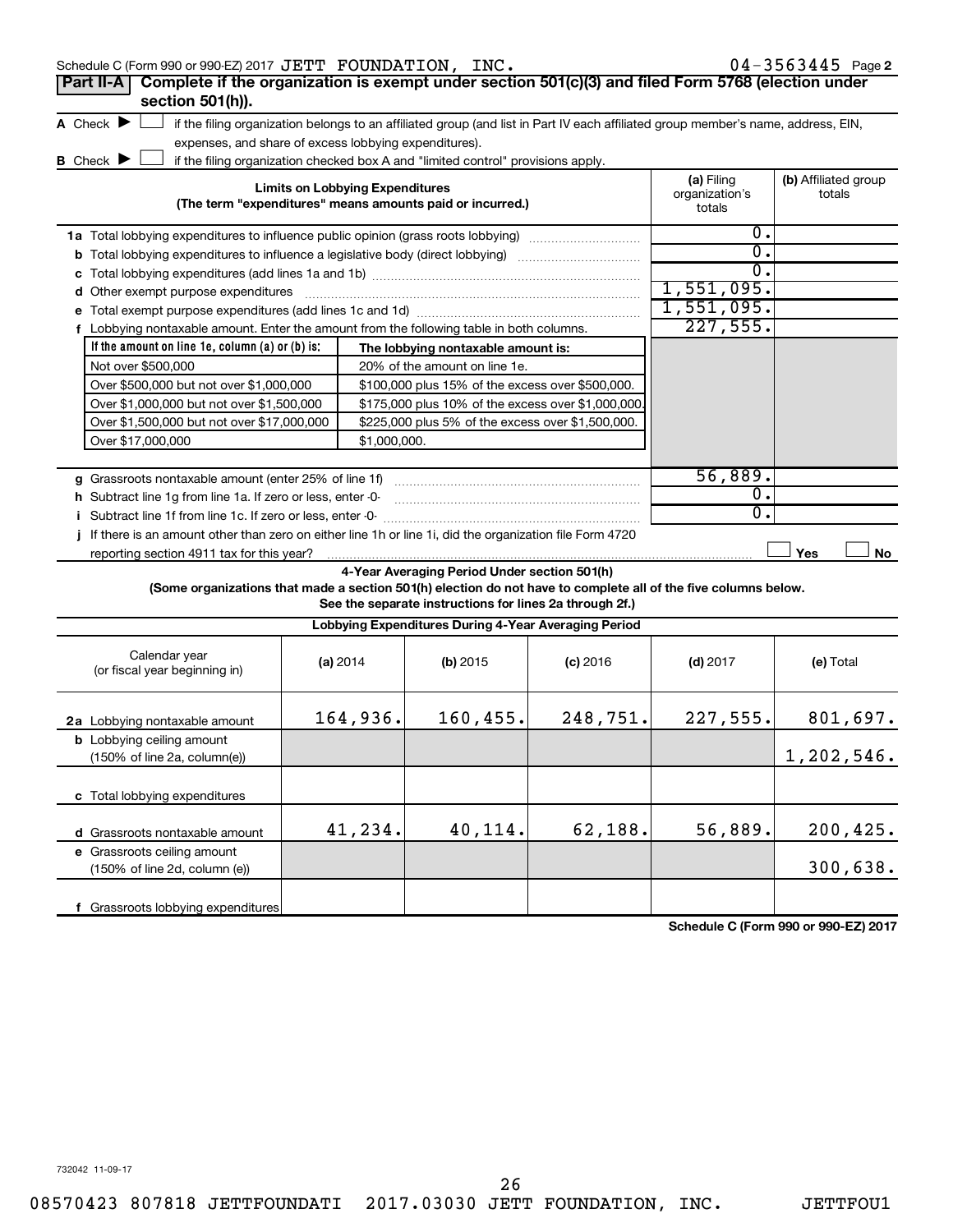#### Schedule C (Form 990 or 990-EZ) 2017  $\bf JETT$   $\bf FOUNDATION$ ,  $\bf INC$  .  $\bf 04-3563445$  Page

# **Part II-B Complete if the organization is exempt under section 501(c)(3) and has NOT filed Form 5768 (election under section 501(h)).**

|              | For each "Yes," response on lines 1a through 1i below, provide in Part IV a detailed description                                                                                                                                                                                                                                                                                                                                                                                                                                                                                                                                                                          | (a) |              | (b)    |    |
|--------------|---------------------------------------------------------------------------------------------------------------------------------------------------------------------------------------------------------------------------------------------------------------------------------------------------------------------------------------------------------------------------------------------------------------------------------------------------------------------------------------------------------------------------------------------------------------------------------------------------------------------------------------------------------------------------|-----|--------------|--------|----|
|              | of the lobbying activity.                                                                                                                                                                                                                                                                                                                                                                                                                                                                                                                                                                                                                                                 | Yes | No           | Amount |    |
| 1.           | During the year, did the filing organization attempt to influence foreign, national, state or<br>local legislation, including any attempt to influence public opinion on a legislative matter<br>or referendum, through the use of:                                                                                                                                                                                                                                                                                                                                                                                                                                       |     |              |        |    |
|              | <b>b</b> Paid staff or management (include compensation in expenses reported on lines 1c through 1i)?                                                                                                                                                                                                                                                                                                                                                                                                                                                                                                                                                                     |     |              |        |    |
|              |                                                                                                                                                                                                                                                                                                                                                                                                                                                                                                                                                                                                                                                                           |     |              |        |    |
|              | g Direct contact with legislators, their staffs, government officials, or a legislative body?<br>h Rallies, demonstrations, seminars, conventions, speeches, lectures, or any similar means?<br><i>i</i> Other activities?<br>$\begin{minipage}{0.5\textwidth} \begin{tabular}{ l l l } \hline \multicolumn{1}{ l l l } \hline \multicolumn{1}{ l l } \multicolumn{1}{ l } \multicolumn{1}{ l } \multicolumn{1}{ l } \multicolumn{1}{ l } \multicolumn{1}{ l } \multicolumn{1}{ l } \multicolumn{1}{ l } \multicolumn{1}{ l } \multicolumn{1}{ l } \multicolumn{1}{ l } \multicolumn{1}{ l } \multicolumn{1}{ l } \multicolumn{1}{ l } \multicolumn{1}{ l } \multicolumn$ |     |              |        |    |
|              |                                                                                                                                                                                                                                                                                                                                                                                                                                                                                                                                                                                                                                                                           |     |              |        |    |
|              | 2a Did the activities in line 1 cause the organization to be not described in section 501(c)(3)?                                                                                                                                                                                                                                                                                                                                                                                                                                                                                                                                                                          |     |              |        |    |
|              | c If "Yes," enter the amount of any tax incurred by organization managers under section 4912<br>d If the filing organization incurred a section 4912 tax, did it file Form 4720 for this year?                                                                                                                                                                                                                                                                                                                                                                                                                                                                            |     |              |        |    |
|              | Part III-A Complete if the organization is exempt under section $501(c)(4)$ , section $501(c)(5)$ , or section                                                                                                                                                                                                                                                                                                                                                                                                                                                                                                                                                            |     |              |        |    |
|              | $501(c)(6)$ .                                                                                                                                                                                                                                                                                                                                                                                                                                                                                                                                                                                                                                                             |     |              |        |    |
| 1            |                                                                                                                                                                                                                                                                                                                                                                                                                                                                                                                                                                                                                                                                           |     | 1            | Yes    | No |
| $\mathbf{2}$ |                                                                                                                                                                                                                                                                                                                                                                                                                                                                                                                                                                                                                                                                           |     | $\mathbf{2}$ |        |    |
| 3            | Did the organization agree to carry over lobbying and political campaign activity expenditures from the prior year?                                                                                                                                                                                                                                                                                                                                                                                                                                                                                                                                                       |     | 3            |        |    |
|              | Part III-B Complete if the organization is exempt under section 501(c)(4), section 501(c)(5), or section<br>501(c)(6) and if either (a) BOTH Part III-A, lines 1 and 2, are answered "No," OR (b) Part III-A, line 3, is<br>answered "Yes."                                                                                                                                                                                                                                                                                                                                                                                                                               |     |              |        |    |
| 1            |                                                                                                                                                                                                                                                                                                                                                                                                                                                                                                                                                                                                                                                                           |     | $\mathbf{1}$ |        |    |
| 2            | Section 162(e) nondeductible lobbying and political expenditures (do not include amounts of political<br>expenses for which the section 527(f) tax was paid).                                                                                                                                                                                                                                                                                                                                                                                                                                                                                                             |     |              |        |    |
|              |                                                                                                                                                                                                                                                                                                                                                                                                                                                                                                                                                                                                                                                                           |     | 2a           |        |    |
|              | <b>b</b> Carryover from last year manufactured contains and contained a contained and contained a contained and contained a contained a contained and contained a contained a contained and contained a contained a contained and c                                                                                                                                                                                                                                                                                                                                                                                                                                       |     | 2b           |        |    |
|              |                                                                                                                                                                                                                                                                                                                                                                                                                                                                                                                                                                                                                                                                           |     | 2c           |        |    |
| З            | Aggregate amount reported in section 6033(e)(1)(A) notices of nondeductible section 162(e) dues manufactured                                                                                                                                                                                                                                                                                                                                                                                                                                                                                                                                                              |     | 3            |        |    |
| 4            | If notices were sent and the amount on line 2c exceeds the amount on line 3, what portion of the excess                                                                                                                                                                                                                                                                                                                                                                                                                                                                                                                                                                   |     |              |        |    |
|              | does the organization agree to carryover to the reasonable estimate of nondeductible lobbying and political                                                                                                                                                                                                                                                                                                                                                                                                                                                                                                                                                               |     |              |        |    |
|              |                                                                                                                                                                                                                                                                                                                                                                                                                                                                                                                                                                                                                                                                           |     | 4            |        |    |
| 5            | Part IV  <br><b>Supplemental Information</b>                                                                                                                                                                                                                                                                                                                                                                                                                                                                                                                                                                                                                              |     | 5            |        |    |
|              | Provide the descriptions required for Part I-A, line 1; Part I-B, line 4; Part I-C, line 5; Part II-A (affiliated group list); Part II-A, lines 1 and 2 (see                                                                                                                                                                                                                                                                                                                                                                                                                                                                                                              |     |              |        |    |

instructions); and Part II-B, line 1. Also, complete this part for any additional information.

**Schedule C (Form 990 or 990-EZ) 2017**

732043 11-09-17

27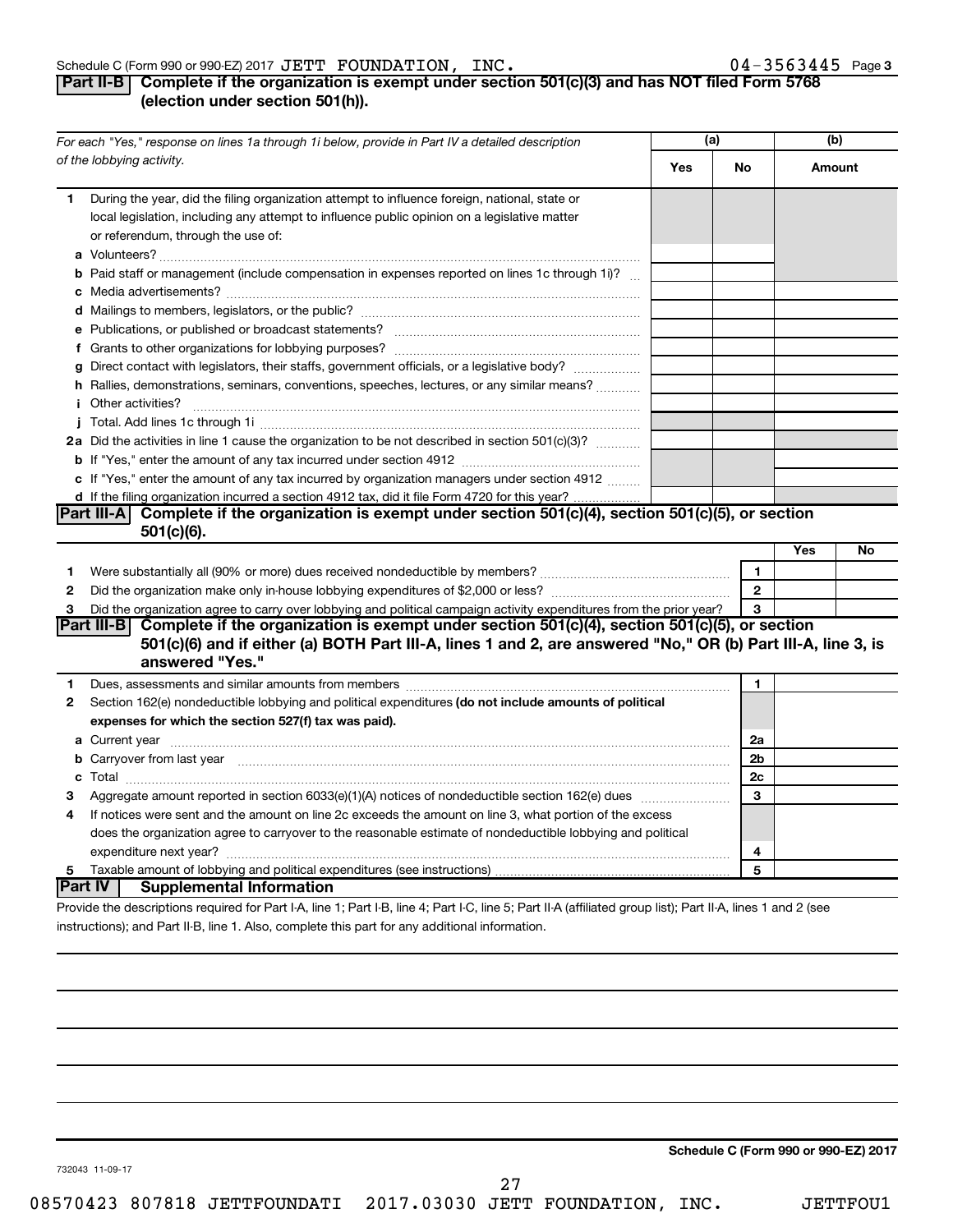|        | <b>SCHEDULE D</b>                                      |                                                                                                        | <b>Supplemental Financial Statements</b>                                                                                                                                                                                      |                         | OMB No. 1545-0047                                   |
|--------|--------------------------------------------------------|--------------------------------------------------------------------------------------------------------|-------------------------------------------------------------------------------------------------------------------------------------------------------------------------------------------------------------------------------|-------------------------|-----------------------------------------------------|
|        | (Form 990)                                             |                                                                                                        | Complete if the organization answered "Yes" on Form 990,                                                                                                                                                                      |                         |                                                     |
|        |                                                        |                                                                                                        | Part IV, line 6, 7, 8, 9, 10, 11a, 11b, 11c, 11d, 11e, 11f, 12a, or 12b.<br>Attach to Form 990.                                                                                                                               |                         | <b>Open to Public</b>                               |
|        | Department of the Treasury<br>Internal Revenue Service |                                                                                                        | Go to www.irs.gov/Form990 for instructions and the latest information.                                                                                                                                                        |                         | <b>Inspection</b>                                   |
|        | Name of the organization                               | JETT FOUNDATION, INC.                                                                                  |                                                                                                                                                                                                                               |                         | <b>Employer identification number</b><br>04-3563445 |
| Part I |                                                        |                                                                                                        | Organizations Maintaining Donor Advised Funds or Other Similar Funds or Accounts. Complete if the                                                                                                                             |                         |                                                     |
|        |                                                        | organization answered "Yes" on Form 990, Part IV, line 6.                                              |                                                                                                                                                                                                                               |                         |                                                     |
|        |                                                        |                                                                                                        | (a) Donor advised funds                                                                                                                                                                                                       |                         | (b) Funds and other accounts                        |
| 1      |                                                        |                                                                                                        |                                                                                                                                                                                                                               |                         |                                                     |
| 2      |                                                        | Aggregate value of contributions to (during year)                                                      |                                                                                                                                                                                                                               |                         |                                                     |
| з      |                                                        | Aggregate value of grants from (during year)                                                           |                                                                                                                                                                                                                               |                         |                                                     |
| 4      |                                                        |                                                                                                        |                                                                                                                                                                                                                               |                         |                                                     |
| 5      |                                                        |                                                                                                        | Did the organization inform all donors and donor advisors in writing that the assets held in donor advised funds                                                                                                              |                         |                                                     |
|        |                                                        |                                                                                                        |                                                                                                                                                                                                                               |                         | Yes<br>No                                           |
| 6      |                                                        |                                                                                                        | Did the organization inform all grantees, donors, and donor advisors in writing that grant funds can be used only                                                                                                             |                         |                                                     |
|        |                                                        |                                                                                                        | for charitable purposes and not for the benefit of the donor or donor advisor, or for any other purpose conferring                                                                                                            |                         |                                                     |
|        | impermissible private benefit?                         |                                                                                                        |                                                                                                                                                                                                                               |                         | Yes<br>No                                           |
|        | Part II                                                |                                                                                                        | Conservation Easements. Complete if the organization answered "Yes" on Form 990, Part IV, line 7.                                                                                                                             |                         |                                                     |
| 1.     |                                                        | Purpose(s) of conservation easements held by the organization (check all that apply).                  |                                                                                                                                                                                                                               |                         |                                                     |
|        |                                                        | Preservation of land for public use (e.g., recreation or education)                                    | Preservation of a historically important land area                                                                                                                                                                            |                         |                                                     |
|        |                                                        | Protection of natural habitat                                                                          | Preservation of a certified historic structure                                                                                                                                                                                |                         |                                                     |
|        |                                                        | Preservation of open space                                                                             |                                                                                                                                                                                                                               |                         |                                                     |
| 2      |                                                        |                                                                                                        | Complete lines 2a through 2d if the organization held a qualified conservation contribution in the form of a conservation easement on the last                                                                                |                         |                                                     |
|        | day of the tax year.                                   |                                                                                                        |                                                                                                                                                                                                                               |                         | Held at the End of the Tax Year                     |
| a      |                                                        |                                                                                                        |                                                                                                                                                                                                                               | 2a                      |                                                     |
| b      |                                                        | Total acreage restricted by conservation easements                                                     |                                                                                                                                                                                                                               | 2b                      |                                                     |
| с      |                                                        |                                                                                                        |                                                                                                                                                                                                                               | 2c                      |                                                     |
|        |                                                        |                                                                                                        | d Number of conservation easements included in (c) acquired after 7/25/06, and not on a historic structure                                                                                                                    |                         |                                                     |
|        |                                                        |                                                                                                        | listed in the National Register [111] Marshall Register [11] Marshall Register [11] Marshall Register [11] Marshall Register [11] Marshall Register [11] Marshall Register [11] Marshall Register [11] Marshall Register [11] | 2d                      |                                                     |
| 3      |                                                        |                                                                                                        | Number of conservation easements modified, transferred, released, extinguished, or terminated by the organization during the tax                                                                                              |                         |                                                     |
|        | year                                                   |                                                                                                        |                                                                                                                                                                                                                               |                         |                                                     |
| 4      |                                                        | Number of states where property subject to conservation easement is located >                          |                                                                                                                                                                                                                               |                         |                                                     |
| 5      |                                                        | Does the organization have a written policy regarding the periodic monitoring, inspection, handling of |                                                                                                                                                                                                                               |                         |                                                     |
|        |                                                        | violations, and enforcement of the conservation easements it holds?                                    |                                                                                                                                                                                                                               |                         | <b>No</b><br>Yes                                    |
| 6      |                                                        |                                                                                                        | Staff and volunteer hours devoted to monitoring, inspecting, handling of violations, and enforcing conservation easements during the year                                                                                     |                         |                                                     |
|        |                                                        |                                                                                                        |                                                                                                                                                                                                                               |                         |                                                     |
| 7      |                                                        |                                                                                                        | Amount of expenses incurred in monitoring, inspecting, handling of violations, and enforcing conservation easements during the year                                                                                           |                         |                                                     |
|        | $\blacktriangleright$ \$                               |                                                                                                        |                                                                                                                                                                                                                               |                         |                                                     |
| 8      |                                                        |                                                                                                        | Does each conservation easement reported on line 2(d) above satisfy the requirements of section 170(h)(4)(B)(i)                                                                                                               |                         |                                                     |
|        |                                                        |                                                                                                        |                                                                                                                                                                                                                               |                         | <b>No</b><br>Yes                                    |
| 9      |                                                        |                                                                                                        | In Part XIII, describe how the organization reports conservation easements in its revenue and expense statement, and balance sheet, and                                                                                       |                         |                                                     |
|        |                                                        |                                                                                                        | include, if applicable, the text of the footnote to the organization's financial statements that describes the organization's accounting for                                                                                  |                         |                                                     |
|        | conservation easements.                                |                                                                                                        |                                                                                                                                                                                                                               |                         |                                                     |
|        |                                                        |                                                                                                        | Part III   Organizations Maintaining Collections of Art, Historical Treasures, or Other Similar Assets.                                                                                                                       |                         |                                                     |
|        |                                                        | Complete if the organization answered "Yes" on Form 990, Part IV, line 8.                              |                                                                                                                                                                                                                               |                         |                                                     |
|        |                                                        |                                                                                                        | 1a If the organization elected, as permitted under SFAS 116 (ASC 958), not to report in its revenue statement and balance sheet works of art,                                                                                 |                         |                                                     |
|        |                                                        |                                                                                                        | historical treasures, or other similar assets held for public exhibition, education, or research in furtherance of public service, provide, in Part XIII,                                                                     |                         |                                                     |
|        |                                                        | the text of the footnote to its financial statements that describes these items.                       |                                                                                                                                                                                                                               |                         |                                                     |
| b      |                                                        |                                                                                                        | If the organization elected, as permitted under SFAS 116 (ASC 958), to report in its revenue statement and balance sheet works of art, historical                                                                             |                         |                                                     |
|        |                                                        |                                                                                                        | treasures, or other similar assets held for public exhibition, education, or research in furtherance of public service, provide the following amounts                                                                         |                         |                                                     |
|        | relating to these items:                               |                                                                                                        |                                                                                                                                                                                                                               |                         |                                                     |
|        |                                                        |                                                                                                        |                                                                                                                                                                                                                               |                         |                                                     |
|        |                                                        | (ii) Assets included in Form 990, Part X                                                               |                                                                                                                                                                                                                               |                         | $\blacktriangleright$ \$                            |
| 2      |                                                        |                                                                                                        | If the organization received or held works of art, historical treasures, or other similar assets for financial gain, provide                                                                                                  |                         |                                                     |
|        |                                                        | the following amounts required to be reported under SFAS 116 (ASC 958) relating to these items:        |                                                                                                                                                                                                                               |                         |                                                     |
| а      |                                                        |                                                                                                        |                                                                                                                                                                                                                               |                         | - \$                                                |
|        |                                                        |                                                                                                        |                                                                                                                                                                                                                               | $\blacktriangleright$ s |                                                     |
|        |                                                        | LHA For Paperwork Reduction Act Notice, see the Instructions for Form 990.                             |                                                                                                                                                                                                                               |                         | Schedule D (Form 990) 2017                          |
|        | 732051 10-09-17                                        |                                                                                                        |                                                                                                                                                                                                                               |                         |                                                     |

28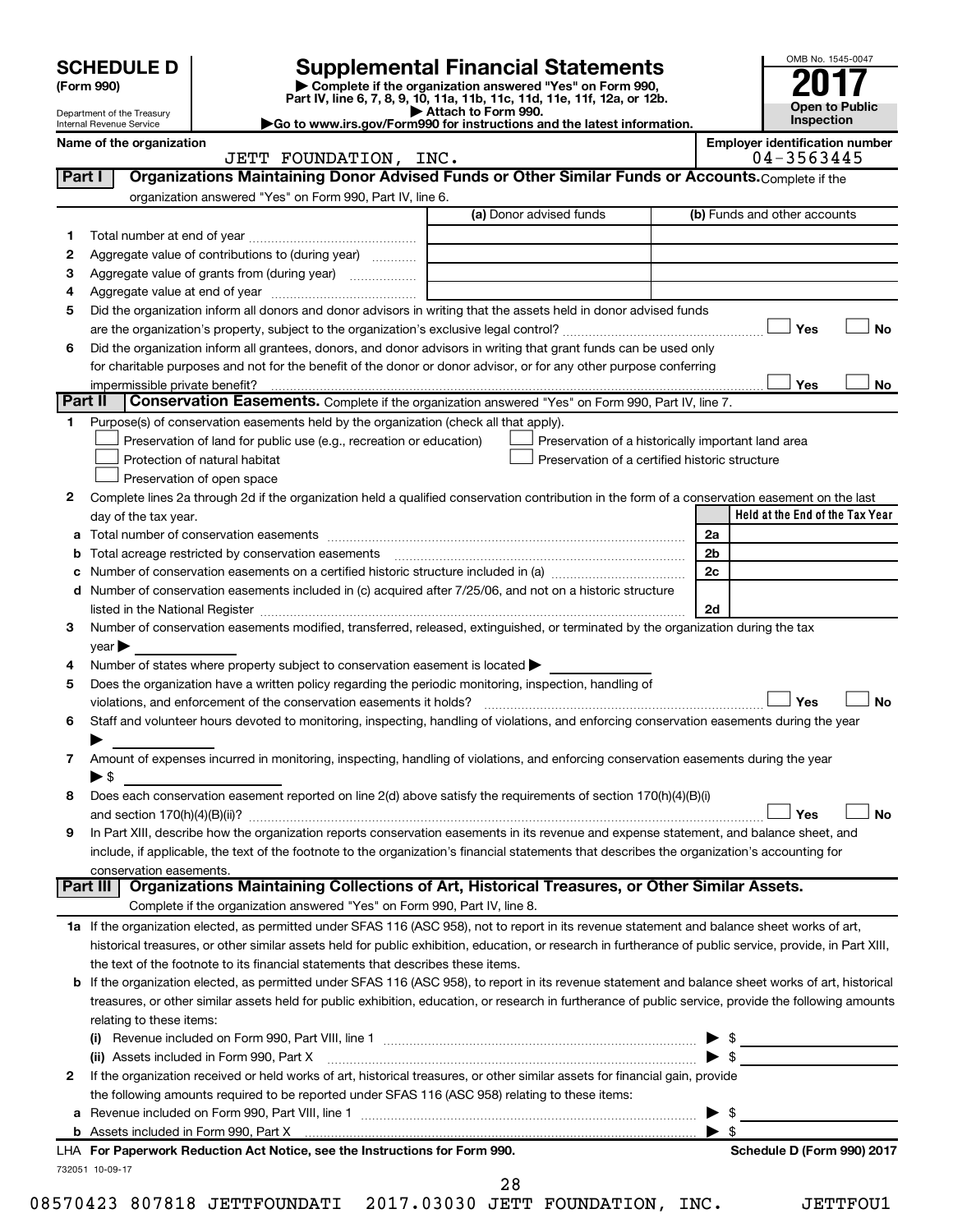|               | Schedule D (Form 990) 2017                                                                                                                                                                                                     | JETT FOUNDATION, INC.                   |   |                |                                                                             |                                 | $04 - 3563445$ Page 2 |                |                       |           |
|---------------|--------------------------------------------------------------------------------------------------------------------------------------------------------------------------------------------------------------------------------|-----------------------------------------|---|----------------|-----------------------------------------------------------------------------|---------------------------------|-----------------------|----------------|-----------------------|-----------|
|               | Part III<br>Organizations Maintaining Collections of Art, Historical Treasures, or Other Similar Assets (continued)                                                                                                            |                                         |   |                |                                                                             |                                 |                       |                |                       |           |
| 3             | Using the organization's acquisition, accession, and other records, check any of the following that are a significant use of its collection items                                                                              |                                         |   |                |                                                                             |                                 |                       |                |                       |           |
|               | (check all that apply):                                                                                                                                                                                                        |                                         |   |                |                                                                             |                                 |                       |                |                       |           |
| a             | Public exhibition                                                                                                                                                                                                              |                                         |   |                | Loan or exchange programs                                                   |                                 |                       |                |                       |           |
| b             | Scholarly research                                                                                                                                                                                                             |                                         |   | Other          |                                                                             |                                 |                       |                |                       |           |
| с             | Preservation for future generations                                                                                                                                                                                            |                                         |   |                |                                                                             |                                 |                       |                |                       |           |
| 4             | Provide a description of the organization's collections and explain how they further the organization's exempt purpose in Part XIII.                                                                                           |                                         |   |                |                                                                             |                                 |                       |                |                       |           |
| 5             | During the year, did the organization solicit or receive donations of art, historical treasures, or other similar assets                                                                                                       |                                         |   |                |                                                                             |                                 |                       |                |                       |           |
|               | Part IV I<br><b>Escrow and Custodial Arrangements.</b> Complete if the organization answered "Yes" on Form 990, Part IV, line 9, or                                                                                            |                                         |   |                |                                                                             |                                 |                       | Yes            |                       | No        |
|               | reported an amount on Form 990, Part X, line 21.                                                                                                                                                                               |                                         |   |                |                                                                             |                                 |                       |                |                       |           |
|               | 1a Is the organization an agent, trustee, custodian or other intermediary for contributions or other assets not included                                                                                                       |                                         |   |                |                                                                             |                                 |                       |                |                       |           |
|               |                                                                                                                                                                                                                                |                                         |   |                |                                                                             |                                 |                       | Yes            |                       | <b>No</b> |
|               | b If "Yes," explain the arrangement in Part XIII and complete the following table:                                                                                                                                             |                                         |   |                |                                                                             |                                 |                       |                |                       |           |
|               |                                                                                                                                                                                                                                |                                         |   |                |                                                                             |                                 |                       | Amount         |                       |           |
|               |                                                                                                                                                                                                                                |                                         |   |                |                                                                             | 1c                              |                       |                |                       |           |
|               |                                                                                                                                                                                                                                |                                         |   |                |                                                                             | 1d                              |                       |                |                       |           |
|               | e Distributions during the year measurement contained and all the control of the set of the set of the set of the set of the set of the set of the set of the set of the set of the set of the set of the set of the set of th |                                         |   |                |                                                                             | 1e                              |                       |                |                       |           |
|               |                                                                                                                                                                                                                                |                                         |   |                |                                                                             | 1f                              |                       |                |                       |           |
|               | 2a Did the organization include an amount on Form 990, Part X, line 21, for escrow or custodial account liability?                                                                                                             |                                         |   |                |                                                                             |                                 |                       | Yes            |                       | No        |
|               | <b>b</b> If "Yes," explain the arrangement in Part XIII. Check here if the explanation has been provided on Part XIII                                                                                                          |                                         |   |                |                                                                             |                                 |                       |                |                       |           |
| <b>Part V</b> | <b>Endowment Funds.</b> Complete if the organization answered "Yes" on Form 990, Part IV, line 10.                                                                                                                             |                                         |   |                |                                                                             |                                 |                       |                |                       |           |
|               |                                                                                                                                                                                                                                | (a) Current year                        |   | (b) Prior year | (c) Two years back $\vert$ (d) Three years back $\vert$ (e) Four years back |                                 |                       |                |                       |           |
|               | 1a Beginning of year balance                                                                                                                                                                                                   |                                         |   |                |                                                                             |                                 |                       |                |                       |           |
| b             |                                                                                                                                                                                                                                |                                         |   |                |                                                                             |                                 |                       |                |                       |           |
| с             | Net investment earnings, gains, and losses                                                                                                                                                                                     |                                         |   |                |                                                                             |                                 |                       |                |                       |           |
|               |                                                                                                                                                                                                                                |                                         |   |                |                                                                             |                                 |                       |                |                       |           |
|               | e Other expenditures for facilities                                                                                                                                                                                            |                                         |   |                |                                                                             |                                 |                       |                |                       |           |
|               | and programs                                                                                                                                                                                                                   |                                         |   |                |                                                                             |                                 |                       |                |                       |           |
|               |                                                                                                                                                                                                                                |                                         |   |                |                                                                             |                                 |                       |                |                       |           |
| g<br>2        | Provide the estimated percentage of the current year end balance (line 1g, column (a)) held as:                                                                                                                                |                                         |   |                |                                                                             |                                 |                       |                |                       |           |
| а             | Board designated or quasi-endowment $\blacktriangleright$                                                                                                                                                                      |                                         | % |                |                                                                             |                                 |                       |                |                       |           |
| b             | Permanent endowment                                                                                                                                                                                                            | %                                       |   |                |                                                                             |                                 |                       |                |                       |           |
|               | <b>c</b> Temporarily restricted endowment $\blacktriangleright$                                                                                                                                                                | %                                       |   |                |                                                                             |                                 |                       |                |                       |           |
|               | The percentages on lines 2a, 2b, and 2c should equal 100%.                                                                                                                                                                     |                                         |   |                |                                                                             |                                 |                       |                |                       |           |
|               | 3a Are there endowment funds not in the possession of the organization that are held and administered for the organization                                                                                                     |                                         |   |                |                                                                             |                                 |                       |                |                       |           |
|               | by:                                                                                                                                                                                                                            |                                         |   |                |                                                                             |                                 |                       |                | Yes                   | No        |
|               | (i)                                                                                                                                                                                                                            |                                         |   |                |                                                                             |                                 |                       | 3a(i)          |                       |           |
|               |                                                                                                                                                                                                                                |                                         |   |                |                                                                             |                                 |                       | 3a(ii)         |                       |           |
|               |                                                                                                                                                                                                                                |                                         |   |                |                                                                             |                                 |                       | 3b             |                       |           |
| 4             | Describe in Part XIII the intended uses of the organization's endowment funds.                                                                                                                                                 |                                         |   |                |                                                                             |                                 |                       |                |                       |           |
|               | Land, Buildings, and Equipment.<br><b>Part VI</b>                                                                                                                                                                              |                                         |   |                |                                                                             |                                 |                       |                |                       |           |
|               | Complete if the organization answered "Yes" on Form 990, Part IV, line 11a. See Form 990, Part X, line 10.                                                                                                                     |                                         |   |                |                                                                             |                                 |                       |                |                       |           |
|               | Description of property                                                                                                                                                                                                        | (a) Cost or other<br>basis (investment) |   |                | (b) Cost or other<br>basis (other)                                          | (c) Accumulated<br>depreciation |                       | (d) Book value |                       |           |
|               |                                                                                                                                                                                                                                |                                         |   |                |                                                                             |                                 |                       |                |                       |           |
| b             |                                                                                                                                                                                                                                |                                         |   |                |                                                                             |                                 |                       |                |                       |           |
|               |                                                                                                                                                                                                                                |                                         |   |                |                                                                             |                                 |                       |                |                       |           |
|               |                                                                                                                                                                                                                                |                                         |   |                | 34,743.                                                                     | 30, 164.                        |                       |                | 4,579.                |           |
|               |                                                                                                                                                                                                                                |                                         |   |                | 34,042.                                                                     | 14, 216.                        |                       |                | 19,826.               |           |
|               | Total. Add lines 1a through 1e. (Column (d) must equal Form 990, Part X, column (B), line 10c.)                                                                                                                                |                                         |   |                |                                                                             |                                 |                       |                | $\overline{24,405}$ . |           |

**Schedule D (Form 990) 2017**

732052 10-09-17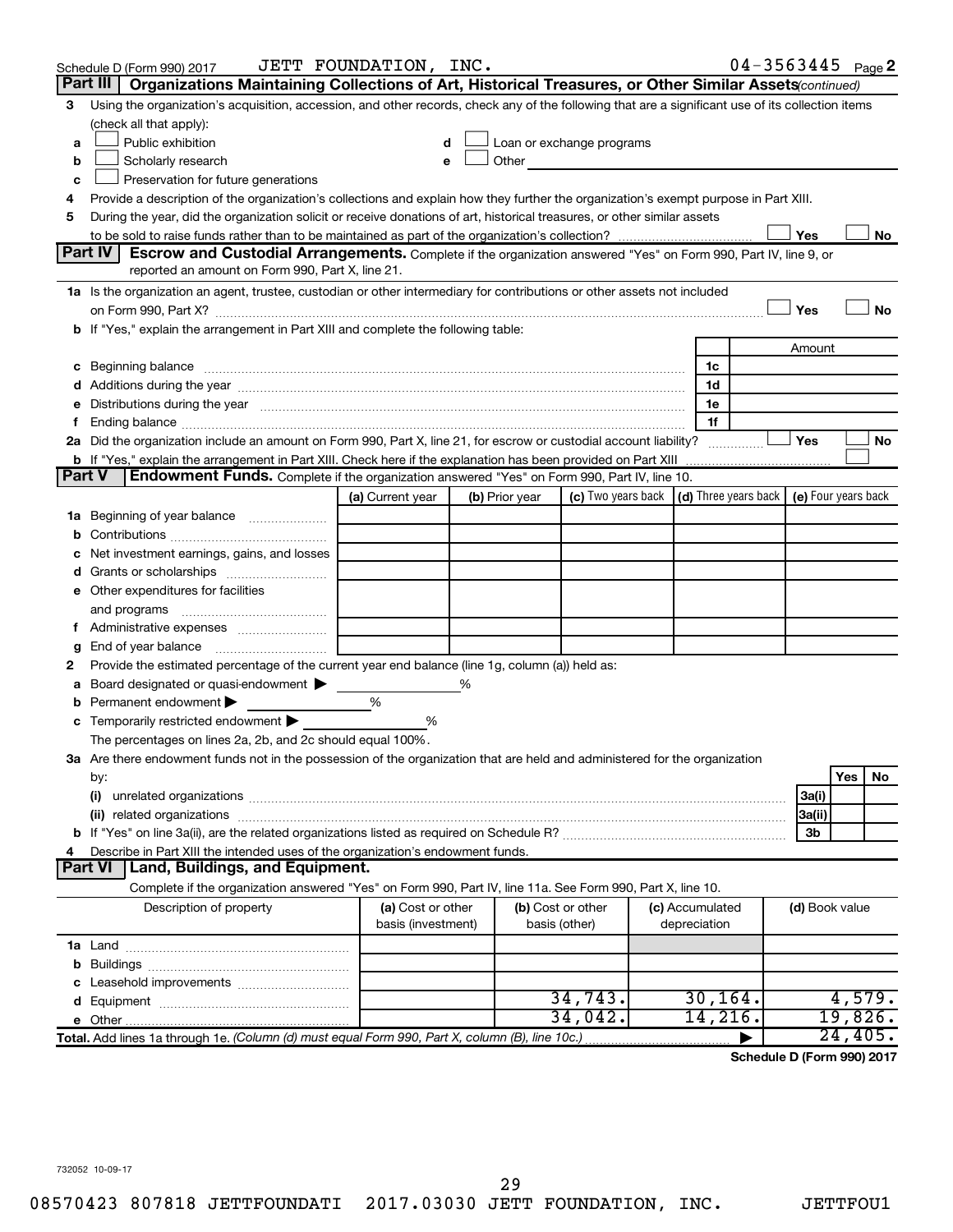| (a) Description of security or category (including name of security)                                                                        | (b) Book value  | (c) Method of valuation: Cost or end-of-year market value |                |
|---------------------------------------------------------------------------------------------------------------------------------------------|-----------------|-----------------------------------------------------------|----------------|
|                                                                                                                                             |                 |                                                           |                |
|                                                                                                                                             |                 |                                                           |                |
| $(3)$ Other                                                                                                                                 |                 |                                                           |                |
| (A)                                                                                                                                         |                 |                                                           |                |
| (B)                                                                                                                                         |                 |                                                           |                |
| (C)                                                                                                                                         |                 |                                                           |                |
| (D)                                                                                                                                         |                 |                                                           |                |
| (E)                                                                                                                                         |                 |                                                           |                |
| (F)                                                                                                                                         |                 |                                                           |                |
| (G)                                                                                                                                         |                 |                                                           |                |
| (H)                                                                                                                                         |                 |                                                           |                |
| Total. (Col. (b) must equal Form 990, Part X, col. (B) line 12.) $\blacktriangleright$                                                      |                 |                                                           |                |
| Part VIII Investments - Program Related.                                                                                                    |                 |                                                           |                |
|                                                                                                                                             |                 |                                                           |                |
| Complete if the organization answered "Yes" on Form 990, Part IV, line 11c. See Form 990, Part X, line 13.<br>(a) Description of investment | (b) Book value  | (c) Method of valuation: Cost or end-of-year market value |                |
|                                                                                                                                             |                 |                                                           |                |
| (1)                                                                                                                                         |                 |                                                           |                |
| (2)                                                                                                                                         |                 |                                                           |                |
| (3)                                                                                                                                         |                 |                                                           |                |
| (4)                                                                                                                                         |                 |                                                           |                |
| (5)                                                                                                                                         |                 |                                                           |                |
| (6)                                                                                                                                         |                 |                                                           |                |
| (7)                                                                                                                                         |                 |                                                           |                |
| (8)                                                                                                                                         |                 |                                                           |                |
| (9)                                                                                                                                         |                 |                                                           |                |
| Total. (Col. (b) must equal Form 990, Part X, col. (B) line $13.$ )                                                                         |                 |                                                           |                |
| Part IX<br><b>Other Assets.</b>                                                                                                             |                 |                                                           |                |
| Complete if the organization answered "Yes" on Form 990, Part IV, line 11d. See Form 990, Part X, line 15.                                  |                 |                                                           |                |
|                                                                                                                                             | (a) Description |                                                           | (b) Book value |
| (1)                                                                                                                                         |                 |                                                           |                |
| (2)                                                                                                                                         |                 |                                                           |                |
| (3)                                                                                                                                         |                 |                                                           |                |
| (4)                                                                                                                                         |                 |                                                           |                |
| (5)                                                                                                                                         |                 |                                                           |                |
| (6)                                                                                                                                         |                 |                                                           |                |
| (7)                                                                                                                                         |                 |                                                           |                |
|                                                                                                                                             |                 |                                                           |                |
| (8)                                                                                                                                         |                 |                                                           |                |
| (9)                                                                                                                                         |                 |                                                           |                |
| Total. (Column (b) must equal Form 990, Part X, col. (B) line 15.)<br>Part X<br><b>Other Liabilities.</b>                                   |                 |                                                           |                |
|                                                                                                                                             |                 |                                                           |                |
| Complete if the organization answered "Yes" on Form 990, Part IV, line 11e or 11f. See Form 990, Part X, line 25.                           |                 | (b) Book value                                            |                |
| (a) Description of liability<br>1.                                                                                                          |                 |                                                           |                |
| Federal income taxes<br>(1)                                                                                                                 |                 |                                                           |                |
| (2)                                                                                                                                         |                 |                                                           |                |
| (3)                                                                                                                                         |                 |                                                           |                |
| (4)                                                                                                                                         |                 |                                                           |                |
| (5)                                                                                                                                         |                 |                                                           |                |
| (6)                                                                                                                                         |                 |                                                           |                |
|                                                                                                                                             |                 |                                                           |                |
|                                                                                                                                             |                 |                                                           |                |
| (7)                                                                                                                                         |                 |                                                           |                |
| (8)                                                                                                                                         |                 |                                                           |                |
| (9)<br>Total. (Column (b) must equal Form 990, Part X, col. (B) line 25.)                                                                   |                 |                                                           |                |

**Schedule D (Form 990) 2017**

732053 10-09-17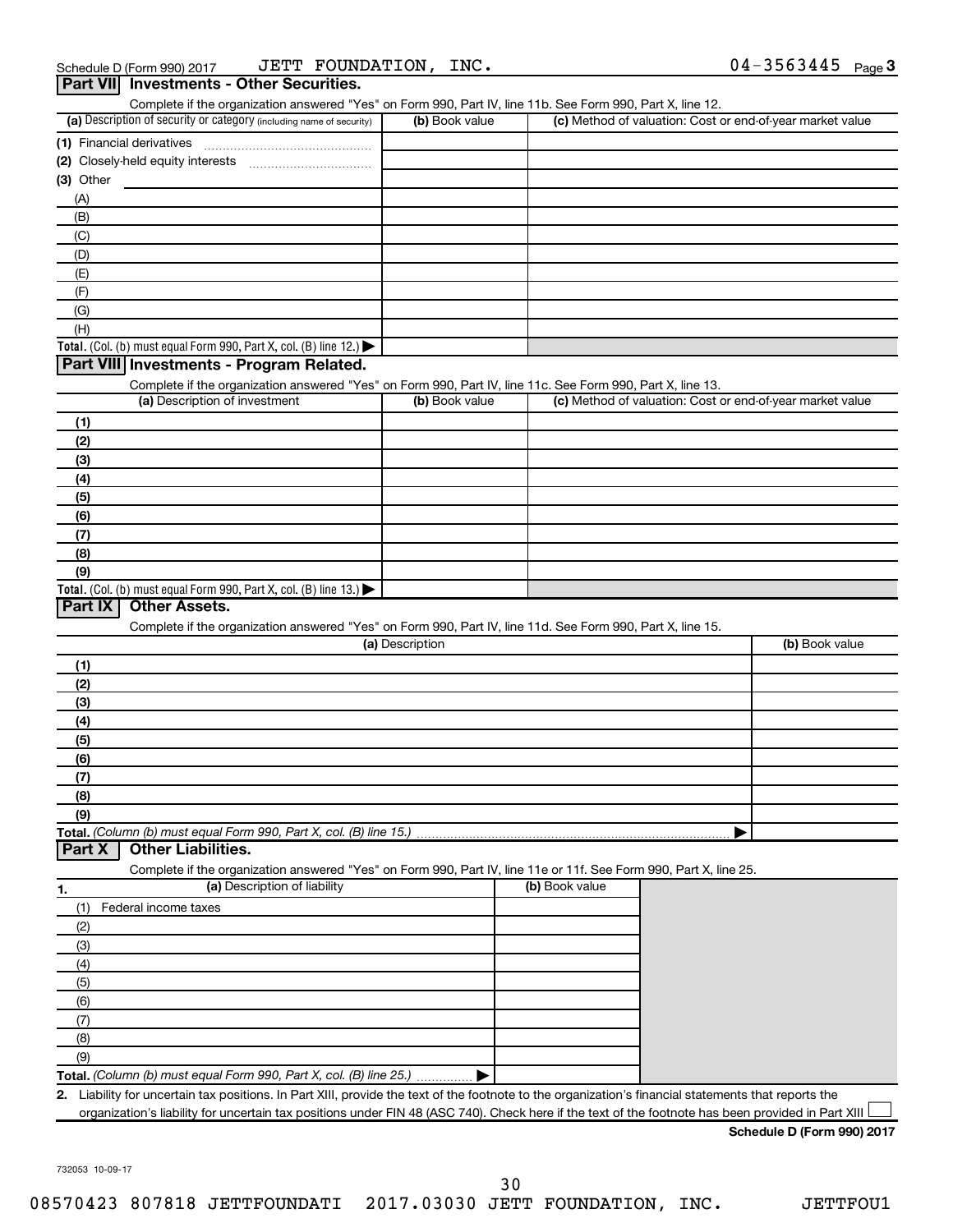| JETT FOUNDATION, INC.<br>Schedule D (Form 990) 2017                                                                                                                                                                                       |                |          |                | $04 - 3563445$ Page 4 |
|-------------------------------------------------------------------------------------------------------------------------------------------------------------------------------------------------------------------------------------------|----------------|----------|----------------|-----------------------|
| Reconciliation of Revenue per Audited Financial Statements With Revenue per Return.<br><b>Part XI</b>                                                                                                                                     |                |          |                |                       |
| Complete if the organization answered "Yes" on Form 990, Part IV, line 12a.                                                                                                                                                               |                |          |                |                       |
| Total revenue, gains, and other support per audited financial statements [[[[[[[[[[[[[[[[[[[[[[[[]]]]]]]]]]]]<br>1                                                                                                                        |                |          | $\blacksquare$ | 2, 213, 935.          |
| Amounts included on line 1 but not on Form 990, Part VIII, line 12:<br>2                                                                                                                                                                  |                |          |                |                       |
| Net unrealized gains (losses) on investments<br>a                                                                                                                                                                                         | 2a             | 592,646. |                |                       |
| b                                                                                                                                                                                                                                         | 2 <sub>b</sub> |          |                |                       |
| с                                                                                                                                                                                                                                         | 2c             |          |                |                       |
| Other (Describe in Part XIII.) <b>Construction Contract Construction</b> Chemistry Chemistry Chemistry Chemistry Chemistry<br>d                                                                                                           | 2d             |          |                |                       |
| Add lines 2a through 2d <b>continuum continuum contract and all the contract and all the contract and all the contract and all the contract of the contract of the contract of the contract of the contract of the contract of t</b><br>е |                |          | 2e             | 592,646.              |
| 3                                                                                                                                                                                                                                         |                |          | 3              | 1,621,289.            |
| Amounts included on Form 990, Part VIII, line 12, but not on line 1:<br>4                                                                                                                                                                 |                |          |                |                       |
| a                                                                                                                                                                                                                                         | 4a             |          |                |                       |
| b                                                                                                                                                                                                                                         | 4 <sub>b</sub> |          |                |                       |
| Add lines 4a and 4b<br>c.                                                                                                                                                                                                                 |                |          | 4c             |                       |
|                                                                                                                                                                                                                                           |                |          |                |                       |
|                                                                                                                                                                                                                                           |                |          | 5              | 1,621,289.            |
| Part XII   Reconciliation of Expenses per Audited Financial Statements With Expenses per Return.                                                                                                                                          |                |          |                |                       |
| Complete if the organization answered "Yes" on Form 990, Part IV, line 12a.                                                                                                                                                               |                |          |                |                       |
| 1                                                                                                                                                                                                                                         |                |          | $\mathbf{1}$   | 2, 268, 742.          |
| Amounts included on line 1 but not on Form 990, Part IX, line 25:<br>2                                                                                                                                                                    |                |          |                |                       |
| a                                                                                                                                                                                                                                         | 2a             | 592,646. |                |                       |
| b                                                                                                                                                                                                                                         | 2 <sub>b</sub> |          |                |                       |
|                                                                                                                                                                                                                                           | 2 <sub>c</sub> |          |                |                       |
| d                                                                                                                                                                                                                                         | 2d             |          |                |                       |
| Add lines 2a through 2d <b>continuum continuum contract and all the contract of the contract of the contract of the contract of the contract of the contract of the contract of the contract of the contract of the contract of </b><br>e |                |          | 2e             | 592,646.              |
| 3                                                                                                                                                                                                                                         |                |          | $\mathbf{a}$   | 1,676,096.            |
| Amounts included on Form 990, Part IX, line 25, but not on line 1:<br>4                                                                                                                                                                   |                |          |                |                       |
| Investment expenses not included on Form 990, Part VIII, line 7b [1000000000000000000000000000000000<br>a                                                                                                                                 | 4a             |          |                |                       |
| b                                                                                                                                                                                                                                         | 4 <sub>b</sub> |          |                |                       |
| Add lines 4a and 4b                                                                                                                                                                                                                       |                |          | 4с             | 0.                    |
| 5<br>Part XIII Supplemental Information.                                                                                                                                                                                                  |                |          | 5              | 1,676,096.            |

Provide the descriptions required for Part II, lines 3, 5, and 9; Part III, lines 1a and 4; Part IV, lines 1b and 2b; Part V, line 4; Part X, line 2; Part XI, lines 2d and 4b; and Part XII, lines 2d and 4b. Also complete this part to provide any additional information.

31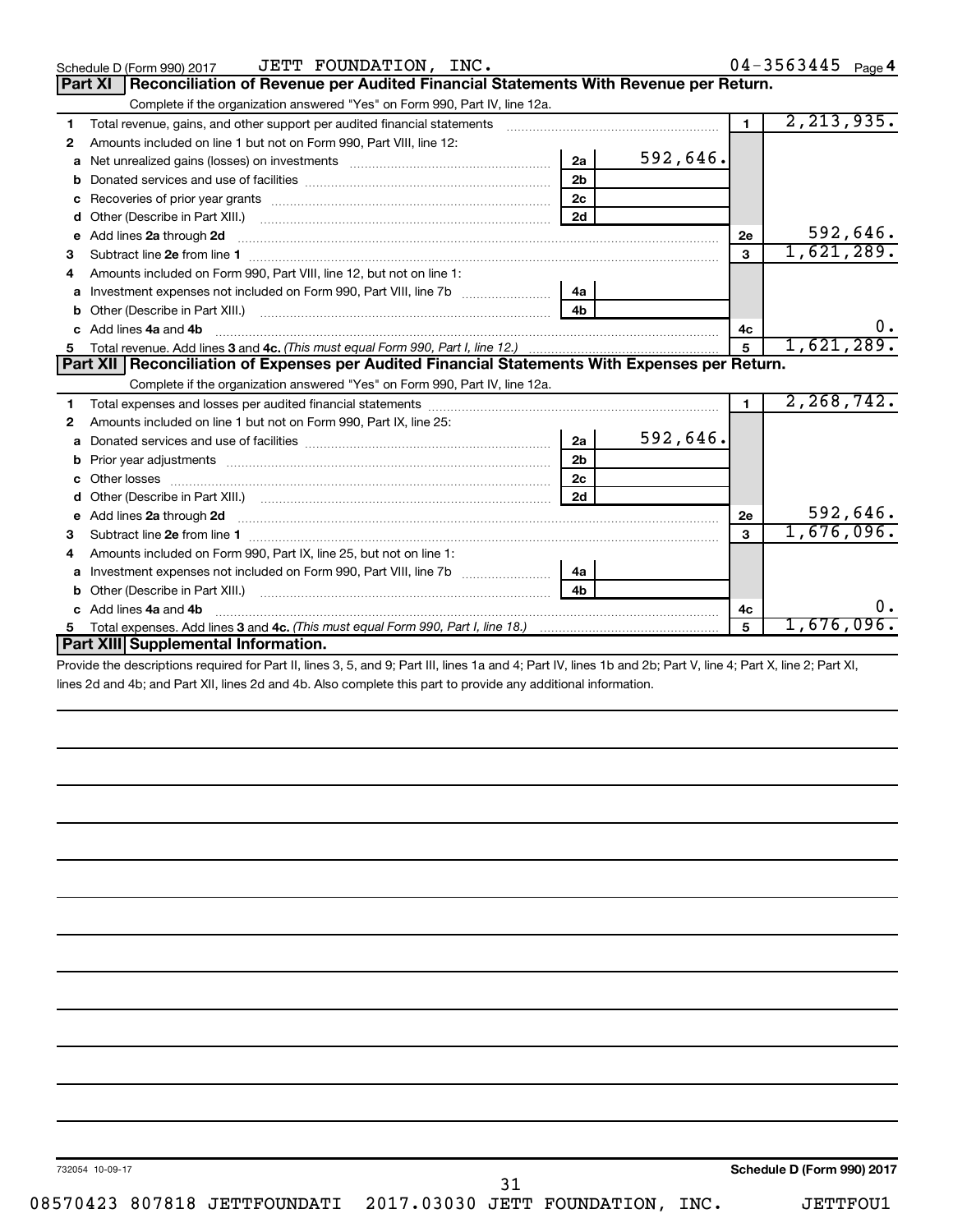| <b>SCHEDULE G</b><br>(Form 990 or 990-EZ)<br>Department of the Treasury<br>Internal Revenue Service                                                                               | <b>Supplemental Information Regarding Fundraising or Gaming Activities</b><br>Complete if the organization answered "Yes" on Form 990, Part IV, line 17, 18, or 19, or if the<br>organization entered more than \$15,000 on Form 990-EZ, line 6a.<br>Attach to Form 990 or Form 990-EZ.<br>Go to www.irs.gov/Form990 for the latest instructions.                                                                                                                                                                                                            |                                                                            |    |                                                                            |                                                                            | OMB No. 1545-0047<br><b>Open to Public</b><br>Inspection |
|-----------------------------------------------------------------------------------------------------------------------------------------------------------------------------------|--------------------------------------------------------------------------------------------------------------------------------------------------------------------------------------------------------------------------------------------------------------------------------------------------------------------------------------------------------------------------------------------------------------------------------------------------------------------------------------------------------------------------------------------------------------|----------------------------------------------------------------------------|----|----------------------------------------------------------------------------|----------------------------------------------------------------------------|----------------------------------------------------------|
| Name of the organization                                                                                                                                                          | JETT FOUNDATION, INC.                                                                                                                                                                                                                                                                                                                                                                                                                                                                                                                                        |                                                                            |    |                                                                            | 04-3563445                                                                 | <b>Employer identification number</b>                    |
| Part I<br>required to complete this part.                                                                                                                                         | Fundraising Activities. Complete if the organization answered "Yes" on Form 990, Part IV, line 17. Form 990-EZ filers are not                                                                                                                                                                                                                                                                                                                                                                                                                                |                                                                            |    |                                                                            |                                                                            |                                                          |
| Mail solicitations<br>a<br>Internet and email solicitations<br>b<br>Phone solicitations<br>с<br>In-person solicitations<br>d<br>compensated at least \$5,000 by the organization. | 1 Indicate whether the organization raised funds through any of the following activities. Check all that apply.<br>e<br>$\mathbf f$<br>Special fundraising events<br>g<br>2 a Did the organization have a written or oral agreement with any individual (including officers, directors, trustees, or<br>key employees listed in Form 990, Part VII) or entity in connection with professional fundraising services?<br>b If "Yes," list the 10 highest paid individuals or entities (fundraisers) pursuant to agreements under which the fundraiser is to be |                                                                            |    | Solicitation of non-government grants<br>Solicitation of government grants | Yes                                                                        | <b>No</b>                                                |
| (i) Name and address of individual<br>or entity (fundraiser)                                                                                                                      | (ii) Activity                                                                                                                                                                                                                                                                                                                                                                                                                                                                                                                                                | (iii) Did<br>fundraiser<br>have custody<br>or control of<br>?contributions |    | (iv) Gross receipts<br>from activity                                       | (v) Amount paid<br>to (or retained by)<br>fundraiser<br>listed in col. (i) | (vi) Amount paid<br>to (or retained by)<br>organization  |
|                                                                                                                                                                                   |                                                                                                                                                                                                                                                                                                                                                                                                                                                                                                                                                              | Yes                                                                        | No |                                                                            |                                                                            |                                                          |
|                                                                                                                                                                                   |                                                                                                                                                                                                                                                                                                                                                                                                                                                                                                                                                              |                                                                            |    |                                                                            |                                                                            |                                                          |
|                                                                                                                                                                                   |                                                                                                                                                                                                                                                                                                                                                                                                                                                                                                                                                              |                                                                            |    |                                                                            |                                                                            |                                                          |
|                                                                                                                                                                                   |                                                                                                                                                                                                                                                                                                                                                                                                                                                                                                                                                              |                                                                            |    |                                                                            |                                                                            |                                                          |
|                                                                                                                                                                                   |                                                                                                                                                                                                                                                                                                                                                                                                                                                                                                                                                              |                                                                            |    |                                                                            |                                                                            |                                                          |
|                                                                                                                                                                                   |                                                                                                                                                                                                                                                                                                                                                                                                                                                                                                                                                              |                                                                            |    |                                                                            |                                                                            |                                                          |
|                                                                                                                                                                                   |                                                                                                                                                                                                                                                                                                                                                                                                                                                                                                                                                              |                                                                            |    |                                                                            |                                                                            |                                                          |
|                                                                                                                                                                                   |                                                                                                                                                                                                                                                                                                                                                                                                                                                                                                                                                              |                                                                            |    |                                                                            |                                                                            |                                                          |
|                                                                                                                                                                                   |                                                                                                                                                                                                                                                                                                                                                                                                                                                                                                                                                              |                                                                            |    |                                                                            |                                                                            |                                                          |
|                                                                                                                                                                                   |                                                                                                                                                                                                                                                                                                                                                                                                                                                                                                                                                              |                                                                            |    |                                                                            |                                                                            |                                                          |
|                                                                                                                                                                                   |                                                                                                                                                                                                                                                                                                                                                                                                                                                                                                                                                              |                                                                            |    |                                                                            |                                                                            |                                                          |
| Total                                                                                                                                                                             |                                                                                                                                                                                                                                                                                                                                                                                                                                                                                                                                                              |                                                                            |    |                                                                            |                                                                            |                                                          |
| or licensing.                                                                                                                                                                     | 3 List all states in which the organization is registered or licensed to solicit contributions or has been notified it is exempt from registration                                                                                                                                                                                                                                                                                                                                                                                                           |                                                                            |    |                                                                            |                                                                            |                                                          |
|                                                                                                                                                                                   |                                                                                                                                                                                                                                                                                                                                                                                                                                                                                                                                                              |                                                                            |    |                                                                            |                                                                            |                                                          |
|                                                                                                                                                                                   |                                                                                                                                                                                                                                                                                                                                                                                                                                                                                                                                                              |                                                                            |    |                                                                            |                                                                            |                                                          |
|                                                                                                                                                                                   |                                                                                                                                                                                                                                                                                                                                                                                                                                                                                                                                                              |                                                                            |    |                                                                            |                                                                            |                                                          |
|                                                                                                                                                                                   |                                                                                                                                                                                                                                                                                                                                                                                                                                                                                                                                                              |                                                                            |    |                                                                            |                                                                            |                                                          |
|                                                                                                                                                                                   |                                                                                                                                                                                                                                                                                                                                                                                                                                                                                                                                                              |                                                                            |    |                                                                            |                                                                            |                                                          |
|                                                                                                                                                                                   | $In a function of a F$                                                                                                                                                                                                                                                                                                                                                                                                                                                                                                                                       |                                                                            |    |                                                                            |                                                                            | Cabadula C (Farm 000 ar 000 EZ) 2013                     |

**For Paperwork Reduction Act Notice, see the Instructions for Form 990 or 990-EZ. Schedule G (Form 990 or 990-EZ) 2017** LHA

732081 09-13-17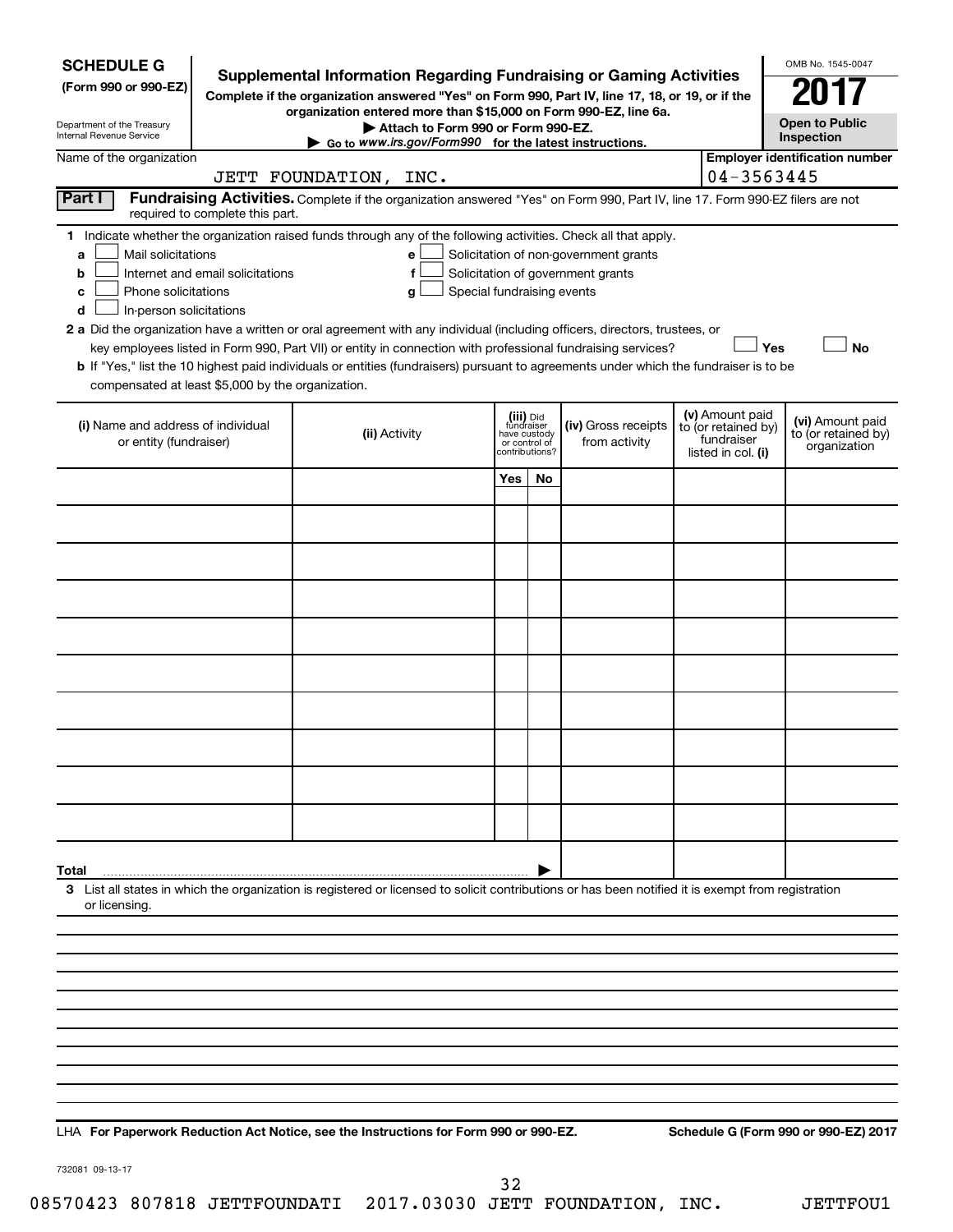#### Schedule G (Form 990 or 990-EZ) 2017  $\mathtt{JETT}$   $\mathtt{FOUNDATION}$ ,  $\mathtt{INC.}$   $\mathtt{O4-3563445}$   $\mathtt{Page}$

Part II | Fundraising Events. Complete if the organization answered "Yes" on Form 990, Part IV, line 18, or reported more than \$15,000

|                 |    | of fundraising event contributions and gross income on Form 990-EZ, lines 1 and 6b. List events with gross receipts greater than \$5,000.       |                    |                                                  |                  |                                                     |
|-----------------|----|-------------------------------------------------------------------------------------------------------------------------------------------------|--------------------|--------------------------------------------------|------------------|-----------------------------------------------------|
|                 |    |                                                                                                                                                 | (a) Event #1       | (b) Event #2                                     | (c) Other events | (d) Total events                                    |
|                 |    |                                                                                                                                                 | <b>ANNUAL GOLF</b> |                                                  |                  | (add col. (a) through                               |
|                 |    |                                                                                                                                                 | TOURNAMENT         | ANNUAL GALA                                      | 3                | col. (c))                                           |
|                 |    |                                                                                                                                                 | (event type)       | (event type)                                     | (total number)   |                                                     |
|                 |    |                                                                                                                                                 |                    |                                                  |                  |                                                     |
| Revenue         | 1. |                                                                                                                                                 | 93,010.            | 213,105.                                         | 83,982.          | 390,097.                                            |
|                 |    |                                                                                                                                                 |                    |                                                  |                  |                                                     |
|                 |    |                                                                                                                                                 | 62,650.            | 133,885.                                         | 11,272.          | 207,807.                                            |
|                 |    |                                                                                                                                                 |                    |                                                  |                  |                                                     |
|                 | 3  | Gross income (line 1 minus line 2)                                                                                                              | 30, 360.           | 79,220.                                          | 72,710.          | 182,290.                                            |
|                 |    |                                                                                                                                                 |                    |                                                  |                  |                                                     |
|                 |    |                                                                                                                                                 |                    |                                                  |                  |                                                     |
|                 | 5  |                                                                                                                                                 | 848.               |                                                  |                  | 848.                                                |
|                 |    |                                                                                                                                                 |                    |                                                  |                  |                                                     |
|                 | 6  |                                                                                                                                                 | 725.               | 11,850.                                          | 2,125.           | 14,700.                                             |
| Direct Expenses |    |                                                                                                                                                 |                    |                                                  |                  |                                                     |
|                 | 7  | Food and beverages                                                                                                                              | 13,140.            | 36,095.                                          | 3,398.           | 52,633.                                             |
|                 |    |                                                                                                                                                 |                    |                                                  |                  |                                                     |
|                 | 8  |                                                                                                                                                 |                    | 3,000.                                           |                  | $\frac{3,000}{56,134}$                              |
|                 | 9  |                                                                                                                                                 | 29,068.            | 19,401.                                          | 7,665.           |                                                     |
|                 | 10 | Direct expense summary. Add lines 4 through 9 in column (d)                                                                                     |                    |                                                  |                  | 127, 315.                                           |
|                 |    | 11 Net income summary. Subtract line 10 from line 3, column (d)                                                                                 |                    |                                                  |                  | 54,975.                                             |
| <b>Part III</b> |    | Gaming. Complete if the organization answered "Yes" on Form 990, Part IV, line 19, or reported more than                                        |                    |                                                  |                  |                                                     |
|                 |    | \$15,000 on Form 990-EZ, line 6a.                                                                                                               |                    |                                                  |                  |                                                     |
|                 |    |                                                                                                                                                 | (a) Bingo          | (b) Pull tabs/instant<br>bingo/progressive bingo | (c) Other gaming | (d) Total gaming (add<br>col. (a) through col. (c)) |
| Revenue         |    |                                                                                                                                                 |                    |                                                  |                  |                                                     |
|                 |    |                                                                                                                                                 |                    |                                                  |                  |                                                     |
|                 | 1. |                                                                                                                                                 |                    |                                                  |                  |                                                     |
|                 |    |                                                                                                                                                 |                    |                                                  |                  |                                                     |
|                 |    |                                                                                                                                                 |                    |                                                  |                  |                                                     |
|                 | 3  |                                                                                                                                                 |                    |                                                  |                  |                                                     |
| Direct Expenses |    |                                                                                                                                                 |                    |                                                  |                  |                                                     |
|                 | 4  |                                                                                                                                                 |                    |                                                  |                  |                                                     |
|                 |    |                                                                                                                                                 |                    |                                                  |                  |                                                     |
|                 |    |                                                                                                                                                 |                    |                                                  |                  |                                                     |
|                 |    |                                                                                                                                                 | Yes<br>$\%$        | Yes<br>$\%$                                      | <b>Yes</b><br>%  |                                                     |
|                 |    | 6 Volunteer labor                                                                                                                               | No                 | No                                               | No               |                                                     |
|                 |    |                                                                                                                                                 |                    |                                                  |                  |                                                     |
|                 | 7  | Direct expense summary. Add lines 2 through 5 in column (d)                                                                                     |                    |                                                  |                  |                                                     |
|                 |    |                                                                                                                                                 |                    |                                                  |                  |                                                     |
|                 | 8  |                                                                                                                                                 |                    |                                                  |                  |                                                     |
|                 |    |                                                                                                                                                 |                    |                                                  |                  |                                                     |
| 9               |    | Enter the state(s) in which the organization conducts gaming activities:                                                                        |                    |                                                  |                  | Yes<br>No                                           |
|                 |    |                                                                                                                                                 |                    |                                                  |                  |                                                     |
|                 |    | <b>b</b> If "No," explain:<br>the control of the control of the control of the control of the control of the control of                         |                    |                                                  |                  |                                                     |
|                 |    |                                                                                                                                                 |                    |                                                  |                  |                                                     |
|                 |    | 10a Were any of the organization's gaming licenses revoked, suspended, or terminated during the tax year?                                       |                    |                                                  |                  | Yes<br><b>No</b>                                    |
|                 |    | <b>b</b> If "Yes," explain:<br>and the control of the control of the control of the control of the control of the control of the control of the |                    |                                                  |                  |                                                     |
|                 |    |                                                                                                                                                 |                    |                                                  |                  |                                                     |
|                 |    |                                                                                                                                                 |                    |                                                  |                  |                                                     |
|                 |    |                                                                                                                                                 |                    |                                                  |                  |                                                     |
|                 |    | 732082 09-13-17                                                                                                                                 |                    |                                                  |                  | Schedule G (Form 990 or 990-EZ) 2017                |

33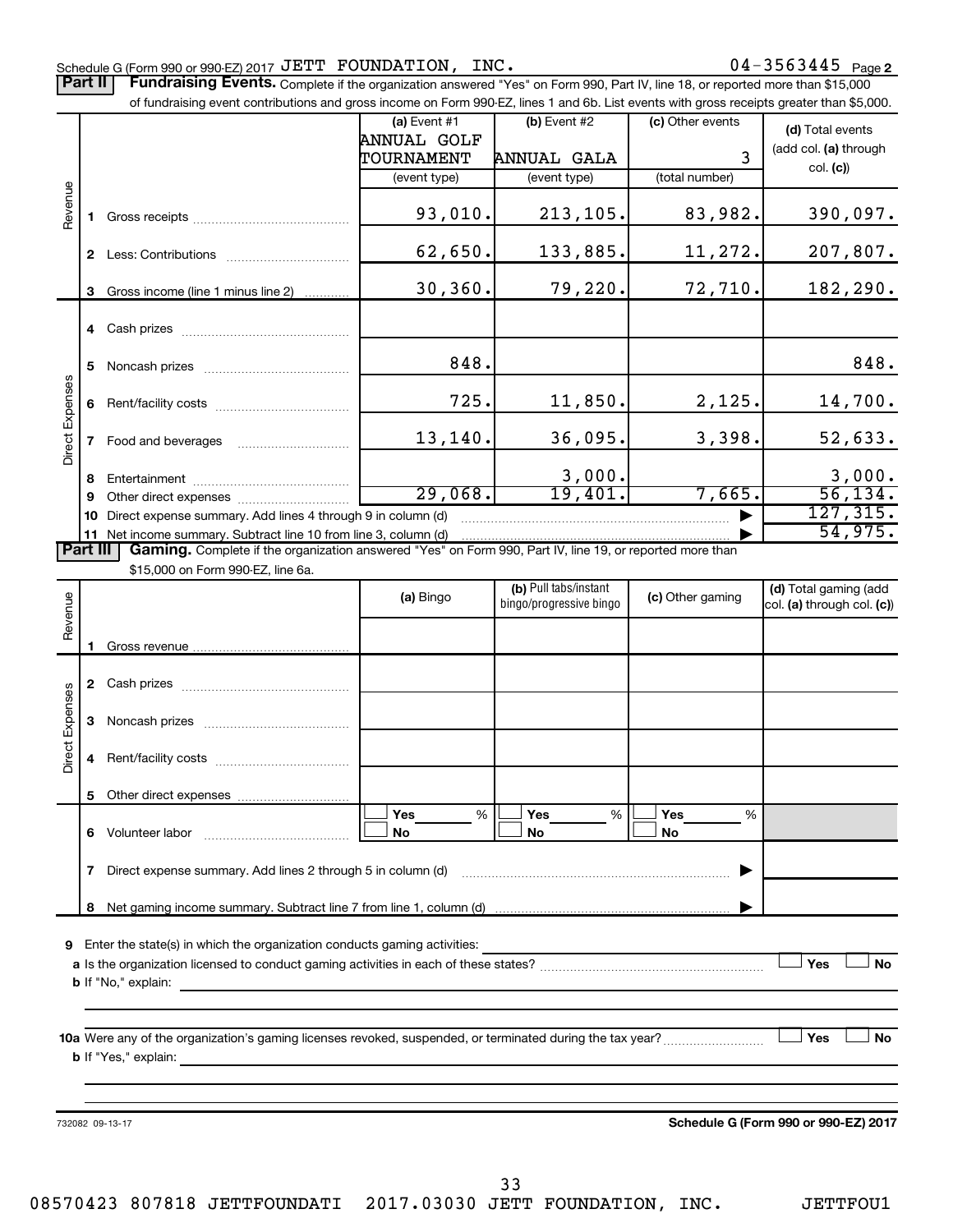| Yes<br><b>No</b><br>12 Is the organization a grantor, beneficiary or trustee of a trust, or a member of a partnership or other entity formed<br>│Yes<br><b>No</b><br>%<br>%<br>13 <sub>b</sub><br><b>b</b> An outside facility <i>www.communicality.communicality.communicality www.communicality.communicality.communicality</i><br>14 Enter the name and address of the person who prepares the organization's gaming/special events books and records:<br>Name $\blacktriangleright$<br><u> 1989 - Johann Barbara, marka a shekara ta 1989 - An tsa a shekara ta 1989 - An tsa a shekara tsa a shekara t</u><br>No<br>c If "Yes," enter name and address of the third party:<br>Gaming manager compensation > \$<br>Director/officer<br>Employee<br>Independent contractor<br><b>17</b> Mandatory distributions:<br>a Is the organization required under state law to make charitable distributions from the gaming proceeds to<br>$\Box$ Yes $\Box$ No<br><b>b</b> Enter the amount of distributions required under state law to be distributed to other exempt organizations or spent in the<br>organization's own exempt activities during the tax year $\triangleright$ \$<br>Supplemental Information. Provide the explanations required by Part I, line 2b, columns (iii) and (v); and Part III, lines 9, 9b, 10b, 15b,<br>15c, 16, and 17b, as applicable. Also provide any additional information. See instructions.<br>Schedule G (Form 990 or 990-EZ) 2017<br>732083 09-13-17<br>34 | Schedule G (Form 990 or 990-EZ) 2017 JETT FOUNDATION, INC.  |  | $04 - 3563445$ Page 3 |
|--------------------------------------------------------------------------------------------------------------------------------------------------------------------------------------------------------------------------------------------------------------------------------------------------------------------------------------------------------------------------------------------------------------------------------------------------------------------------------------------------------------------------------------------------------------------------------------------------------------------------------------------------------------------------------------------------------------------------------------------------------------------------------------------------------------------------------------------------------------------------------------------------------------------------------------------------------------------------------------------------------------------------------------------------------------------------------------------------------------------------------------------------------------------------------------------------------------------------------------------------------------------------------------------------------------------------------------------------------------------------------------------------------------------------------------------------------------------------------------------------|-------------------------------------------------------------|--|-----------------------|
|                                                                                                                                                                                                                                                                                                                                                                                                                                                                                                                                                                                                                                                                                                                                                                                                                                                                                                                                                                                                                                                                                                                                                                                                                                                                                                                                                                                                                                                                                                  |                                                             |  |                       |
|                                                                                                                                                                                                                                                                                                                                                                                                                                                                                                                                                                                                                                                                                                                                                                                                                                                                                                                                                                                                                                                                                                                                                                                                                                                                                                                                                                                                                                                                                                  |                                                             |  |                       |
|                                                                                                                                                                                                                                                                                                                                                                                                                                                                                                                                                                                                                                                                                                                                                                                                                                                                                                                                                                                                                                                                                                                                                                                                                                                                                                                                                                                                                                                                                                  |                                                             |  |                       |
|                                                                                                                                                                                                                                                                                                                                                                                                                                                                                                                                                                                                                                                                                                                                                                                                                                                                                                                                                                                                                                                                                                                                                                                                                                                                                                                                                                                                                                                                                                  | 13 Indicate the percentage of gaming activity conducted in: |  |                       |
|                                                                                                                                                                                                                                                                                                                                                                                                                                                                                                                                                                                                                                                                                                                                                                                                                                                                                                                                                                                                                                                                                                                                                                                                                                                                                                                                                                                                                                                                                                  |                                                             |  |                       |
|                                                                                                                                                                                                                                                                                                                                                                                                                                                                                                                                                                                                                                                                                                                                                                                                                                                                                                                                                                                                                                                                                                                                                                                                                                                                                                                                                                                                                                                                                                  |                                                             |  |                       |
|                                                                                                                                                                                                                                                                                                                                                                                                                                                                                                                                                                                                                                                                                                                                                                                                                                                                                                                                                                                                                                                                                                                                                                                                                                                                                                                                                                                                                                                                                                  |                                                             |  |                       |
|                                                                                                                                                                                                                                                                                                                                                                                                                                                                                                                                                                                                                                                                                                                                                                                                                                                                                                                                                                                                                                                                                                                                                                                                                                                                                                                                                                                                                                                                                                  |                                                             |  |                       |
|                                                                                                                                                                                                                                                                                                                                                                                                                                                                                                                                                                                                                                                                                                                                                                                                                                                                                                                                                                                                                                                                                                                                                                                                                                                                                                                                                                                                                                                                                                  |                                                             |  |                       |
|                                                                                                                                                                                                                                                                                                                                                                                                                                                                                                                                                                                                                                                                                                                                                                                                                                                                                                                                                                                                                                                                                                                                                                                                                                                                                                                                                                                                                                                                                                  |                                                             |  |                       |
|                                                                                                                                                                                                                                                                                                                                                                                                                                                                                                                                                                                                                                                                                                                                                                                                                                                                                                                                                                                                                                                                                                                                                                                                                                                                                                                                                                                                                                                                                                  |                                                             |  |                       |
|                                                                                                                                                                                                                                                                                                                                                                                                                                                                                                                                                                                                                                                                                                                                                                                                                                                                                                                                                                                                                                                                                                                                                                                                                                                                                                                                                                                                                                                                                                  |                                                             |  |                       |
|                                                                                                                                                                                                                                                                                                                                                                                                                                                                                                                                                                                                                                                                                                                                                                                                                                                                                                                                                                                                                                                                                                                                                                                                                                                                                                                                                                                                                                                                                                  |                                                             |  |                       |
|                                                                                                                                                                                                                                                                                                                                                                                                                                                                                                                                                                                                                                                                                                                                                                                                                                                                                                                                                                                                                                                                                                                                                                                                                                                                                                                                                                                                                                                                                                  |                                                             |  |                       |
|                                                                                                                                                                                                                                                                                                                                                                                                                                                                                                                                                                                                                                                                                                                                                                                                                                                                                                                                                                                                                                                                                                                                                                                                                                                                                                                                                                                                                                                                                                  |                                                             |  |                       |
|                                                                                                                                                                                                                                                                                                                                                                                                                                                                                                                                                                                                                                                                                                                                                                                                                                                                                                                                                                                                                                                                                                                                                                                                                                                                                                                                                                                                                                                                                                  |                                                             |  |                       |
|                                                                                                                                                                                                                                                                                                                                                                                                                                                                                                                                                                                                                                                                                                                                                                                                                                                                                                                                                                                                                                                                                                                                                                                                                                                                                                                                                                                                                                                                                                  |                                                             |  |                       |
|                                                                                                                                                                                                                                                                                                                                                                                                                                                                                                                                                                                                                                                                                                                                                                                                                                                                                                                                                                                                                                                                                                                                                                                                                                                                                                                                                                                                                                                                                                  |                                                             |  |                       |
|                                                                                                                                                                                                                                                                                                                                                                                                                                                                                                                                                                                                                                                                                                                                                                                                                                                                                                                                                                                                                                                                                                                                                                                                                                                                                                                                                                                                                                                                                                  |                                                             |  |                       |
|                                                                                                                                                                                                                                                                                                                                                                                                                                                                                                                                                                                                                                                                                                                                                                                                                                                                                                                                                                                                                                                                                                                                                                                                                                                                                                                                                                                                                                                                                                  |                                                             |  |                       |
|                                                                                                                                                                                                                                                                                                                                                                                                                                                                                                                                                                                                                                                                                                                                                                                                                                                                                                                                                                                                                                                                                                                                                                                                                                                                                                                                                                                                                                                                                                  |                                                             |  |                       |
|                                                                                                                                                                                                                                                                                                                                                                                                                                                                                                                                                                                                                                                                                                                                                                                                                                                                                                                                                                                                                                                                                                                                                                                                                                                                                                                                                                                                                                                                                                  | <b>16</b> Gaming manager information:                       |  |                       |
|                                                                                                                                                                                                                                                                                                                                                                                                                                                                                                                                                                                                                                                                                                                                                                                                                                                                                                                                                                                                                                                                                                                                                                                                                                                                                                                                                                                                                                                                                                  |                                                             |  |                       |
|                                                                                                                                                                                                                                                                                                                                                                                                                                                                                                                                                                                                                                                                                                                                                                                                                                                                                                                                                                                                                                                                                                                                                                                                                                                                                                                                                                                                                                                                                                  |                                                             |  |                       |
|                                                                                                                                                                                                                                                                                                                                                                                                                                                                                                                                                                                                                                                                                                                                                                                                                                                                                                                                                                                                                                                                                                                                                                                                                                                                                                                                                                                                                                                                                                  |                                                             |  |                       |
|                                                                                                                                                                                                                                                                                                                                                                                                                                                                                                                                                                                                                                                                                                                                                                                                                                                                                                                                                                                                                                                                                                                                                                                                                                                                                                                                                                                                                                                                                                  |                                                             |  |                       |
|                                                                                                                                                                                                                                                                                                                                                                                                                                                                                                                                                                                                                                                                                                                                                                                                                                                                                                                                                                                                                                                                                                                                                                                                                                                                                                                                                                                                                                                                                                  |                                                             |  |                       |
|                                                                                                                                                                                                                                                                                                                                                                                                                                                                                                                                                                                                                                                                                                                                                                                                                                                                                                                                                                                                                                                                                                                                                                                                                                                                                                                                                                                                                                                                                                  |                                                             |  |                       |
|                                                                                                                                                                                                                                                                                                                                                                                                                                                                                                                                                                                                                                                                                                                                                                                                                                                                                                                                                                                                                                                                                                                                                                                                                                                                                                                                                                                                                                                                                                  |                                                             |  |                       |
|                                                                                                                                                                                                                                                                                                                                                                                                                                                                                                                                                                                                                                                                                                                                                                                                                                                                                                                                                                                                                                                                                                                                                                                                                                                                                                                                                                                                                                                                                                  |                                                             |  |                       |
|                                                                                                                                                                                                                                                                                                                                                                                                                                                                                                                                                                                                                                                                                                                                                                                                                                                                                                                                                                                                                                                                                                                                                                                                                                                                                                                                                                                                                                                                                                  |                                                             |  |                       |
|                                                                                                                                                                                                                                                                                                                                                                                                                                                                                                                                                                                                                                                                                                                                                                                                                                                                                                                                                                                                                                                                                                                                                                                                                                                                                                                                                                                                                                                                                                  |                                                             |  |                       |
|                                                                                                                                                                                                                                                                                                                                                                                                                                                                                                                                                                                                                                                                                                                                                                                                                                                                                                                                                                                                                                                                                                                                                                                                                                                                                                                                                                                                                                                                                                  |                                                             |  |                       |
|                                                                                                                                                                                                                                                                                                                                                                                                                                                                                                                                                                                                                                                                                                                                                                                                                                                                                                                                                                                                                                                                                                                                                                                                                                                                                                                                                                                                                                                                                                  |                                                             |  |                       |
|                                                                                                                                                                                                                                                                                                                                                                                                                                                                                                                                                                                                                                                                                                                                                                                                                                                                                                                                                                                                                                                                                                                                                                                                                                                                                                                                                                                                                                                                                                  |                                                             |  |                       |
|                                                                                                                                                                                                                                                                                                                                                                                                                                                                                                                                                                                                                                                                                                                                                                                                                                                                                                                                                                                                                                                                                                                                                                                                                                                                                                                                                                                                                                                                                                  |                                                             |  |                       |
|                                                                                                                                                                                                                                                                                                                                                                                                                                                                                                                                                                                                                                                                                                                                                                                                                                                                                                                                                                                                                                                                                                                                                                                                                                                                                                                                                                                                                                                                                                  |                                                             |  |                       |
|                                                                                                                                                                                                                                                                                                                                                                                                                                                                                                                                                                                                                                                                                                                                                                                                                                                                                                                                                                                                                                                                                                                                                                                                                                                                                                                                                                                                                                                                                                  | <b>Part IV</b>                                              |  |                       |
|                                                                                                                                                                                                                                                                                                                                                                                                                                                                                                                                                                                                                                                                                                                                                                                                                                                                                                                                                                                                                                                                                                                                                                                                                                                                                                                                                                                                                                                                                                  |                                                             |  |                       |
|                                                                                                                                                                                                                                                                                                                                                                                                                                                                                                                                                                                                                                                                                                                                                                                                                                                                                                                                                                                                                                                                                                                                                                                                                                                                                                                                                                                                                                                                                                  |                                                             |  |                       |
|                                                                                                                                                                                                                                                                                                                                                                                                                                                                                                                                                                                                                                                                                                                                                                                                                                                                                                                                                                                                                                                                                                                                                                                                                                                                                                                                                                                                                                                                                                  |                                                             |  |                       |
|                                                                                                                                                                                                                                                                                                                                                                                                                                                                                                                                                                                                                                                                                                                                                                                                                                                                                                                                                                                                                                                                                                                                                                                                                                                                                                                                                                                                                                                                                                  |                                                             |  |                       |
|                                                                                                                                                                                                                                                                                                                                                                                                                                                                                                                                                                                                                                                                                                                                                                                                                                                                                                                                                                                                                                                                                                                                                                                                                                                                                                                                                                                                                                                                                                  |                                                             |  |                       |
|                                                                                                                                                                                                                                                                                                                                                                                                                                                                                                                                                                                                                                                                                                                                                                                                                                                                                                                                                                                                                                                                                                                                                                                                                                                                                                                                                                                                                                                                                                  |                                                             |  |                       |
|                                                                                                                                                                                                                                                                                                                                                                                                                                                                                                                                                                                                                                                                                                                                                                                                                                                                                                                                                                                                                                                                                                                                                                                                                                                                                                                                                                                                                                                                                                  |                                                             |  |                       |
|                                                                                                                                                                                                                                                                                                                                                                                                                                                                                                                                                                                                                                                                                                                                                                                                                                                                                                                                                                                                                                                                                                                                                                                                                                                                                                                                                                                                                                                                                                  |                                                             |  |                       |
|                                                                                                                                                                                                                                                                                                                                                                                                                                                                                                                                                                                                                                                                                                                                                                                                                                                                                                                                                                                                                                                                                                                                                                                                                                                                                                                                                                                                                                                                                                  |                                                             |  |                       |
|                                                                                                                                                                                                                                                                                                                                                                                                                                                                                                                                                                                                                                                                                                                                                                                                                                                                                                                                                                                                                                                                                                                                                                                                                                                                                                                                                                                                                                                                                                  |                                                             |  |                       |
|                                                                                                                                                                                                                                                                                                                                                                                                                                                                                                                                                                                                                                                                                                                                                                                                                                                                                                                                                                                                                                                                                                                                                                                                                                                                                                                                                                                                                                                                                                  |                                                             |  |                       |
|                                                                                                                                                                                                                                                                                                                                                                                                                                                                                                                                                                                                                                                                                                                                                                                                                                                                                                                                                                                                                                                                                                                                                                                                                                                                                                                                                                                                                                                                                                  |                                                             |  |                       |
|                                                                                                                                                                                                                                                                                                                                                                                                                                                                                                                                                                                                                                                                                                                                                                                                                                                                                                                                                                                                                                                                                                                                                                                                                                                                                                                                                                                                                                                                                                  |                                                             |  |                       |
|                                                                                                                                                                                                                                                                                                                                                                                                                                                                                                                                                                                                                                                                                                                                                                                                                                                                                                                                                                                                                                                                                                                                                                                                                                                                                                                                                                                                                                                                                                  |                                                             |  |                       |
|                                                                                                                                                                                                                                                                                                                                                                                                                                                                                                                                                                                                                                                                                                                                                                                                                                                                                                                                                                                                                                                                                                                                                                                                                                                                                                                                                                                                                                                                                                  |                                                             |  |                       |
|                                                                                                                                                                                                                                                                                                                                                                                                                                                                                                                                                                                                                                                                                                                                                                                                                                                                                                                                                                                                                                                                                                                                                                                                                                                                                                                                                                                                                                                                                                  |                                                             |  |                       |
|                                                                                                                                                                                                                                                                                                                                                                                                                                                                                                                                                                                                                                                                                                                                                                                                                                                                                                                                                                                                                                                                                                                                                                                                                                                                                                                                                                                                                                                                                                  |                                                             |  |                       |
|                                                                                                                                                                                                                                                                                                                                                                                                                                                                                                                                                                                                                                                                                                                                                                                                                                                                                                                                                                                                                                                                                                                                                                                                                                                                                                                                                                                                                                                                                                  |                                                             |  |                       |
|                                                                                                                                                                                                                                                                                                                                                                                                                                                                                                                                                                                                                                                                                                                                                                                                                                                                                                                                                                                                                                                                                                                                                                                                                                                                                                                                                                                                                                                                                                  |                                                             |  |                       |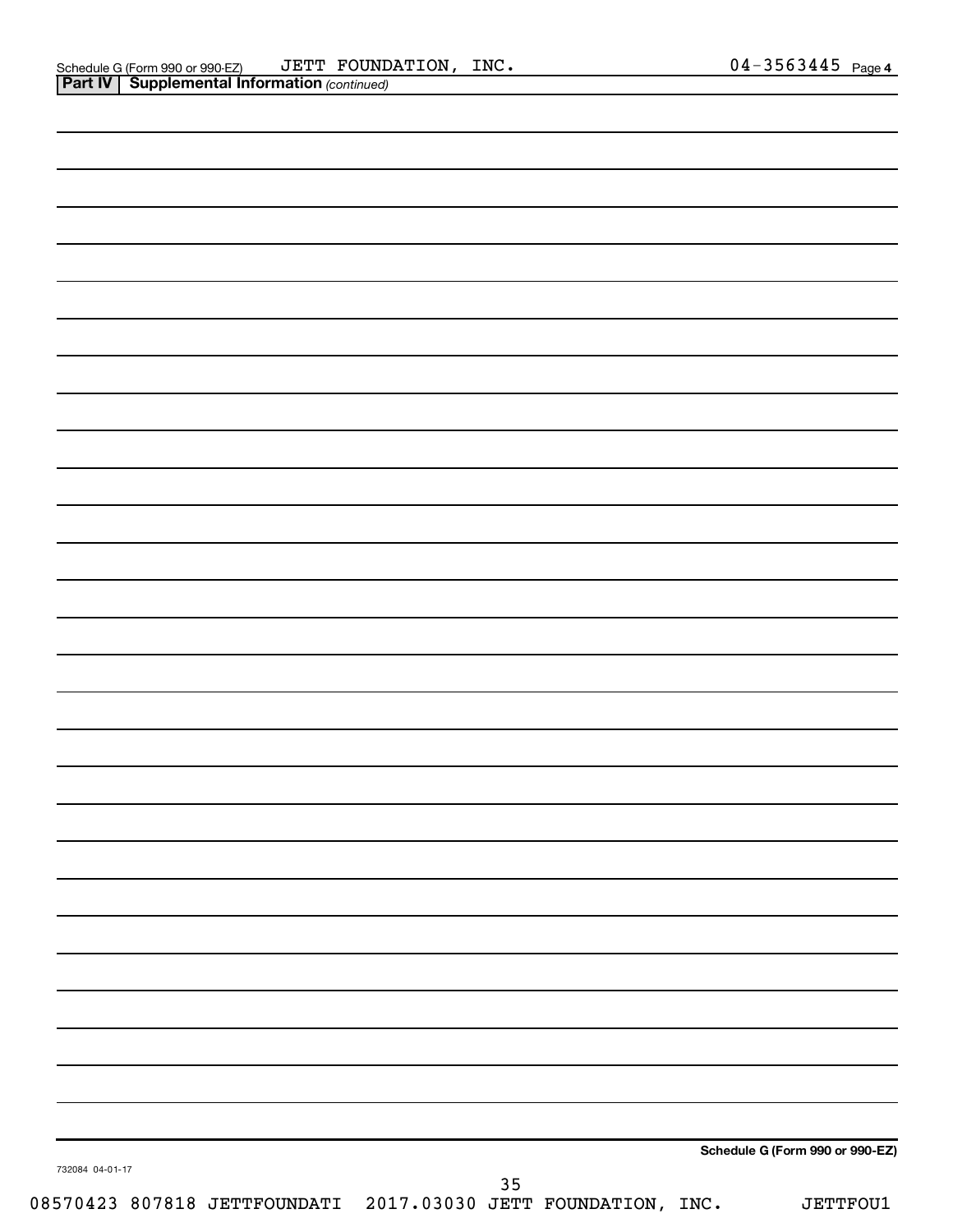| <b>SCHEDULE I</b><br>(Form 990)                        |                                                                                                                                                                                                                                                                                                             |           | <b>Grants and Other Assistance to Organizations,</b><br>Governments, and Individuals in the United States |                                                                              |                                         |                                                                |                                          | OMB No. 1545-0047<br>20                             |
|--------------------------------------------------------|-------------------------------------------------------------------------------------------------------------------------------------------------------------------------------------------------------------------------------------------------------------------------------------------------------------|-----------|-----------------------------------------------------------------------------------------------------------|------------------------------------------------------------------------------|-----------------------------------------|----------------------------------------------------------------|------------------------------------------|-----------------------------------------------------|
| Department of the Treasury<br>Internal Revenue Service |                                                                                                                                                                                                                                                                                                             |           | Complete if the organization answered "Yes" on Form 990, Part IV, line 21 or 22.                          | Attach to Form 990.<br>Go to www.irs.gov/Form990 for the latest information. |                                         |                                                                |                                          | <b>Open to Public</b><br>Inspection                 |
|                                                        | Name of the organization<br>JETT FOUNDATION, INC.                                                                                                                                                                                                                                                           |           |                                                                                                           |                                                                              |                                         |                                                                |                                          | <b>Employer identification number</b><br>04-3563445 |
| Part I                                                 | <b>General Information on Grants and Assistance</b>                                                                                                                                                                                                                                                         |           |                                                                                                           |                                                                              |                                         |                                                                |                                          |                                                     |
| $\mathbf 1$<br>$\mathbf{2}$                            | Does the organization maintain records to substantiate the amount of the grants or assistance, the grantees' eligibility for the grants or assistance, and the selection<br>Describe in Part IV the organization's procedures for monitoring the use of grant funds in the United States.                   |           |                                                                                                           |                                                                              |                                         |                                                                |                                          | $\boxed{\text{X}}$ Yes<br>l No                      |
| Part II                                                | Grants and Other Assistance to Domestic Organizations and Domestic Governments. Complete if the organization answered "Yes" on Form 990, Part IV, line 21, for any                                                                                                                                          |           |                                                                                                           |                                                                              |                                         |                                                                |                                          |                                                     |
|                                                        | recipient that received more than \$5,000. Part II can be duplicated if additional space is needed.<br><b>1 (a)</b> Name and address of organization<br>or government                                                                                                                                       | $(b)$ EIN | (c) IRC section<br>(if applicable)                                                                        | (d) Amount of<br>cash grant                                                  | (e) Amount of<br>non-cash<br>assistance | (f) Method of<br>valuation (book,<br>FMV, appraisal,<br>other) | (g) Description of<br>noncash assistance | (h) Purpose of grant<br>or assistance               |
|                                                        |                                                                                                                                                                                                                                                                                                             |           |                                                                                                           |                                                                              |                                         |                                                                |                                          |                                                     |
|                                                        |                                                                                                                                                                                                                                                                                                             |           |                                                                                                           |                                                                              |                                         |                                                                |                                          |                                                     |
|                                                        |                                                                                                                                                                                                                                                                                                             |           |                                                                                                           |                                                                              |                                         |                                                                |                                          |                                                     |
|                                                        |                                                                                                                                                                                                                                                                                                             |           |                                                                                                           |                                                                              |                                         |                                                                |                                          |                                                     |
|                                                        |                                                                                                                                                                                                                                                                                                             |           |                                                                                                           |                                                                              |                                         |                                                                |                                          |                                                     |
|                                                        |                                                                                                                                                                                                                                                                                                             |           |                                                                                                           |                                                                              |                                         |                                                                |                                          |                                                     |
| 2<br>3                                                 | $\mathbf{r}$ , $\mathbf{r}$ , $\mathbf{r}$ , $\mathbf{r}$ , $\mathbf{r}$ , $\mathbf{r}$ , $\mathbf{r}$ , $\mathbf{r}$ , $\mathbf{r}$ , $\mathbf{r}$ , $\mathbf{r}$ , $\mathbf{r}$ , $\mathbf{r}$ , $\mathbf{r}$ , $\mathbf{r}$ , $\mathbf{r}$ , $\mathbf{r}$ , $\mathbf{r}$ , $\mathbf{r}$ , $\mathbf{r}$ , |           |                                                                                                           |                                                                              |                                         |                                                                |                                          | ▶<br>$1.1.177 - 0.001 (0.017)$                      |

**For Paperwork Reduction Act Notice, see the Instructions for Form 990. Schedule I (Form 990) (2017)** LHA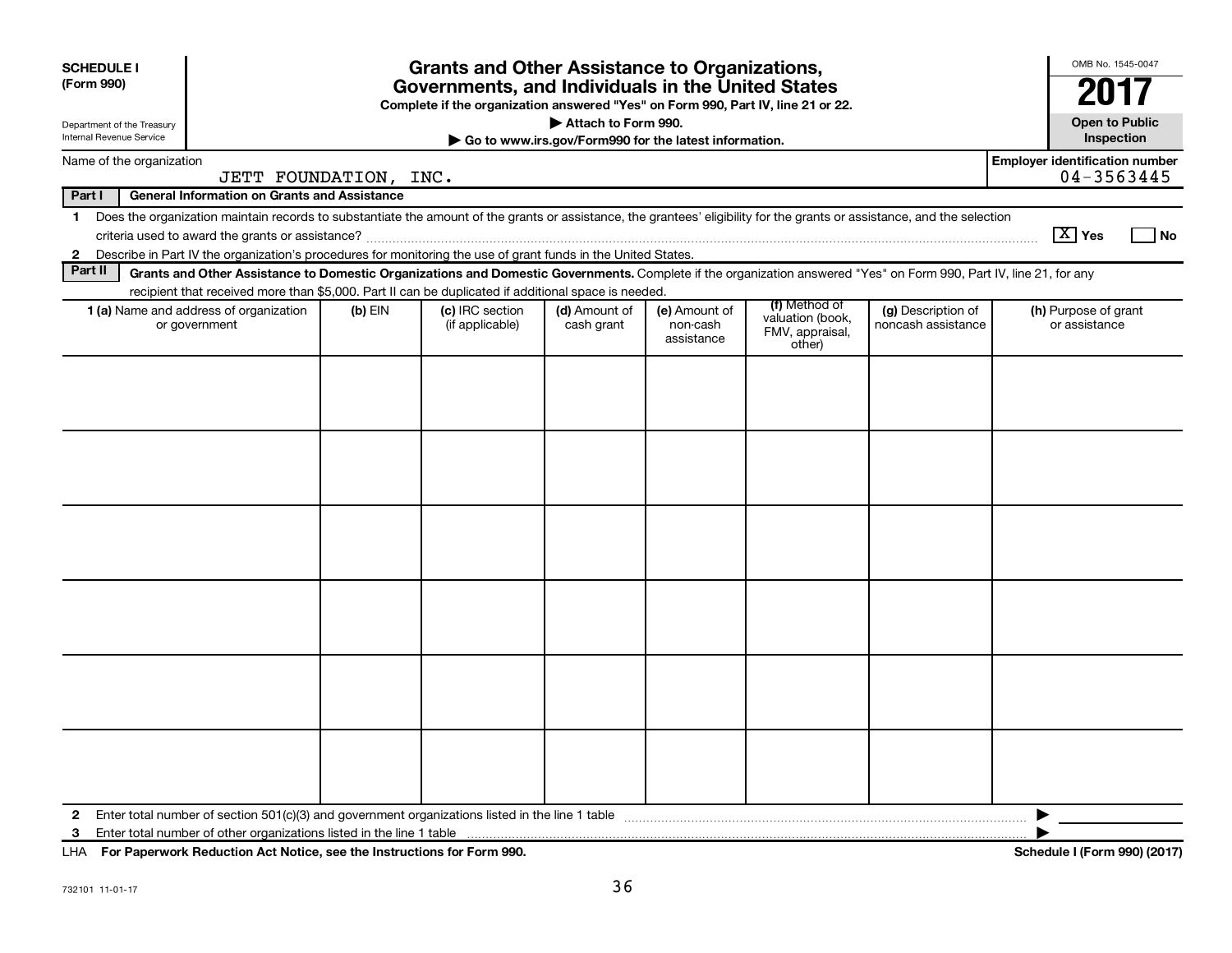Part III | Grants and Other Assistance to Domestic Individuals. Complete if the organization answered "Yes" on Form 990, Part IV, line 22. Part III can be duplicated if additional space is needed.

| (a) Type of grant or assistance      | (b) Number of<br>recipients | (c) Amount of<br>cash grant | (d) Amount of non-<br>cash assistance | (e) Method of valuation<br>(book, FMV, appraisal, other) | (f) Description of noncash assistance |
|--------------------------------------|-----------------------------|-----------------------------|---------------------------------------|----------------------------------------------------------|---------------------------------------|
|                                      |                             |                             |                                       |                                                          |                                       |
| DIRECT ASSISTANCE - JETT GIVING FUND | 11                          | $\mathbf 0$ .               |                                       | 304,054. ACTUAL COST                                     | ACCESSIBILITY EQUIPMENT               |
|                                      |                             |                             |                                       |                                                          |                                       |
|                                      |                             |                             |                                       |                                                          |                                       |
|                                      |                             |                             |                                       |                                                          |                                       |
|                                      |                             |                             |                                       |                                                          |                                       |
|                                      |                             |                             |                                       |                                                          |                                       |
|                                      |                             |                             |                                       |                                                          |                                       |
|                                      |                             |                             |                                       |                                                          |                                       |
|                                      |                             |                             |                                       |                                                          |                                       |

Part IV | Supplemental Information. Provide the information required in Part I, line 2; Part III, column (b); and any other additional information.

PART I, LINE 2:

THE JETT FOUNDATION HAS ESTABLISHED THE JETT FOUNDATION GIVING FUND TO

ASSIST DUCHENNE FAMILIES ACROSS THE UNITED STATES WITH A CHILD/CHILDREN

DIAGNOSED WITH DUCHENNE MUSCULAR DYSTROPHY (DUCHENNE) WITH MUCH NEEDED

FINANCIAL ASSISTANCE TO PURCHASE VITAL AND NECESSARY EQUIPMENT OR

ACCESSIBILITY ITEMS THAT ARE EITHER NOT COVERED BY INSURANCE OR TOO

EXPENSIVE FOR A FAMILY TO AFFORD.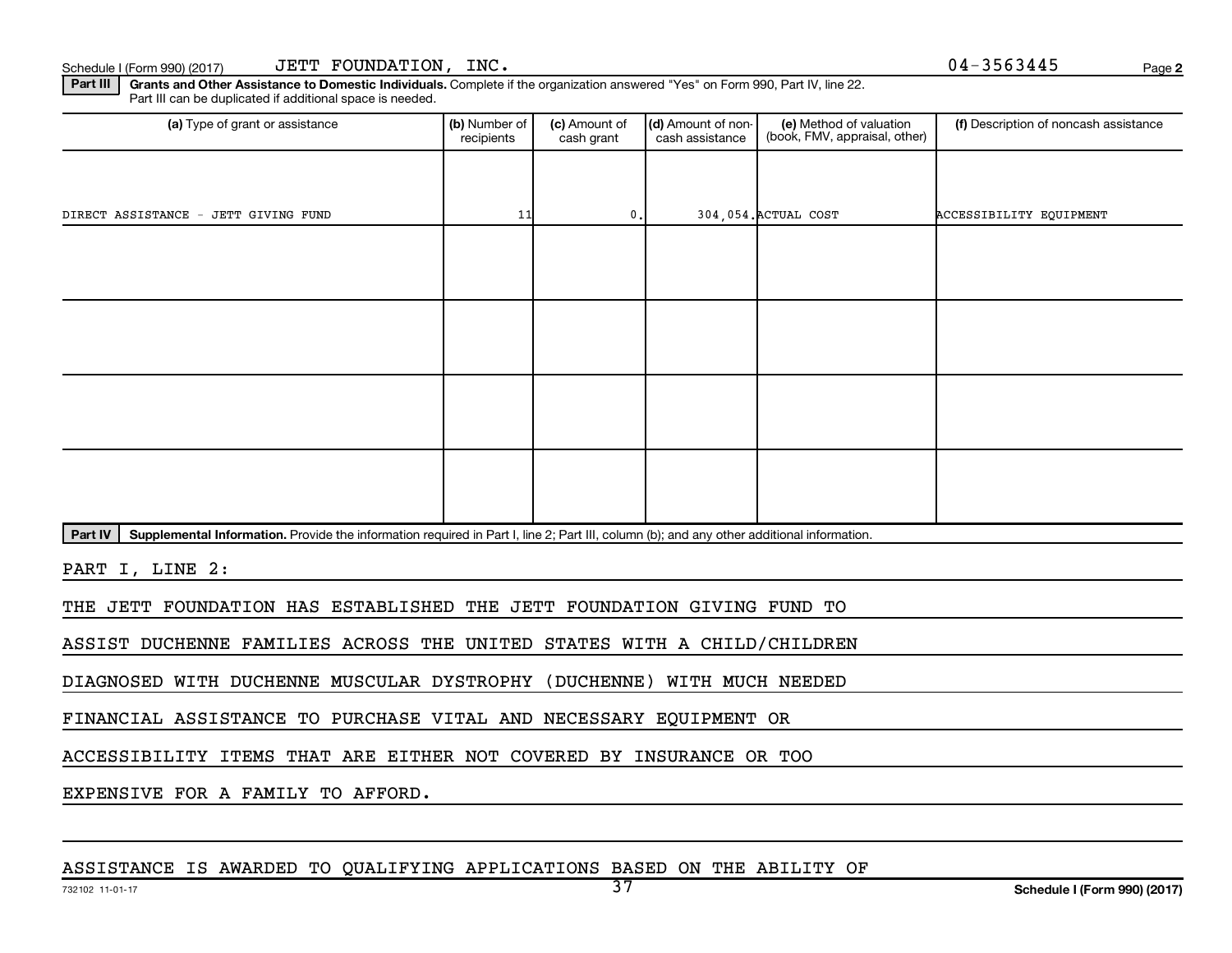JETT FOUNDATION TO FUND THE GRANT(S). THE GRANTS ARE FUNDED THROUGH THE GENEROSITY OF THE JETT FOUNDATION DONORS.

THIS JETT GIVING FUND IS DESIGNED TO BE A "MATCHING GIFT" PROGRAM WHEREBY APPLICANTS AIM TO RAISE 50% OF THEIR MONETARY NEED AND THE JETT FOUNDATION PROVIDES THE REMAINING FUNDING. IT IS DESIGNED TO BE FLEXIBLE TO ALLOW ELIGIBLE APPLICANT'S TO PURCHASE THEIR CHOICE EQUIPMENT OR ACCESSIBILITY ITEMS FROM QUALIFIED PROVIDERS/VENDORS. THERE ARE NO INCOME/AGE REQUIREMENTS OR RESTRICTIONS, HOWEVER APPLICANT MUST BE DIAGNOSED WITH DUCHENNE MUSCULAR DYSTROPHY. APPLICANTS ARE ELIGIBLE PER ANNUM AND PAYMENT WILL BE PAID DIRECTLY TO A QUALIFIED PROVIDER/VENDOR. FAMILIES WITH MULTIPLE ELIGIBLE APPLICANTS MAY APPLY ON BEHALF OF EACH CHILD.

732291 04-01-17 **Schedule I (Form 990)** EQUIPMENT OR ACCESSIBILITY ITEMS MUST BE DEEMED MEDICALLY NECESSARY TO MEET THE REHABILITATION NEEDS AND/OR QUALITY-OF-LIFE GOALS SPECIFIC TO THE CHILD AND MUST BE CONFIRMED BY THE CHILD/CHILDREN(S) PHYSICIAN. THE JETT FOUNDATION GIVING FUND COMMITTEE WILL REVIEW ALL OF THE APPLICANTS AND DETERMINE IF ELIGIBILITY REQUIREMENTS ARE MET. THE COMMITTEE WILL BE COMPRISED OF DISINTERESTED BOARD MEMBERS AND SENIOR EMPLOYEES OF THE JETT FOUNDATION. NO DIRECTORS, OFFICERS OR EMPLOYEES OF JETT FOUNDATION WILL BE PERMITTED TO RECEIVE A GRANT AWARD. GRANT AWARDS WILL BE MADE ON THE BASIS OF ELIGIBILITY, THROUGH AN APPLICATION PROCESS. ALL CONFLICT OF INTEREST POLICIES AND PROCEDURES WILL APPLY AND BE FOLLOWED. ALL PAYMENTS WILL BE PAID DIRECTLY TO A QUALIFIED PROVIDER/VENDOR, NOT THE APPLICANT. THE COMMITTEE SHALL HAVE THE AUTHORITY TO GRANT AWARDS UP TO THE FUND AMOUNT PREVIOUSLY AUTHORIZED BY THE BOARD. THE COMMITTEE WILL REPORT TO THE BOARD A FINAL LIST OF RECIPIENTS AND AWARD AMOUNTS DETERMINED. THE GRANT RECIPIENTS WILL BE CONTACTED IN WRITING, AND UPON ACCEPTANCE, THE NAME OF 38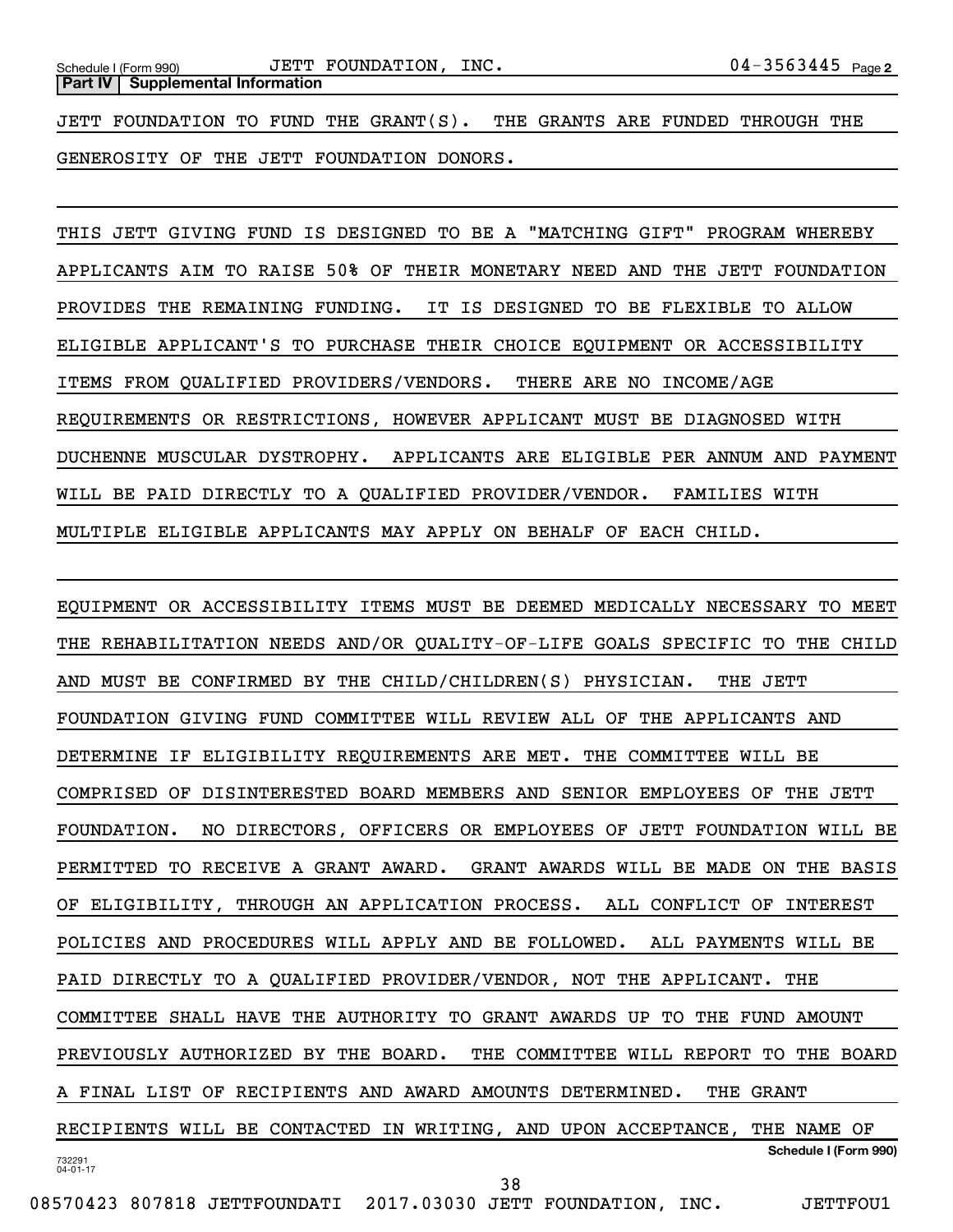**Part IV Supplemental Information**

THE RECIPIENT, THE QUALIFIED PROVIDER/VENDOR, AND AMOUNT OF THE AWARD WILL

BE DOCUMENTED BY THE TREASURER.

**Schedule I (Form 990)**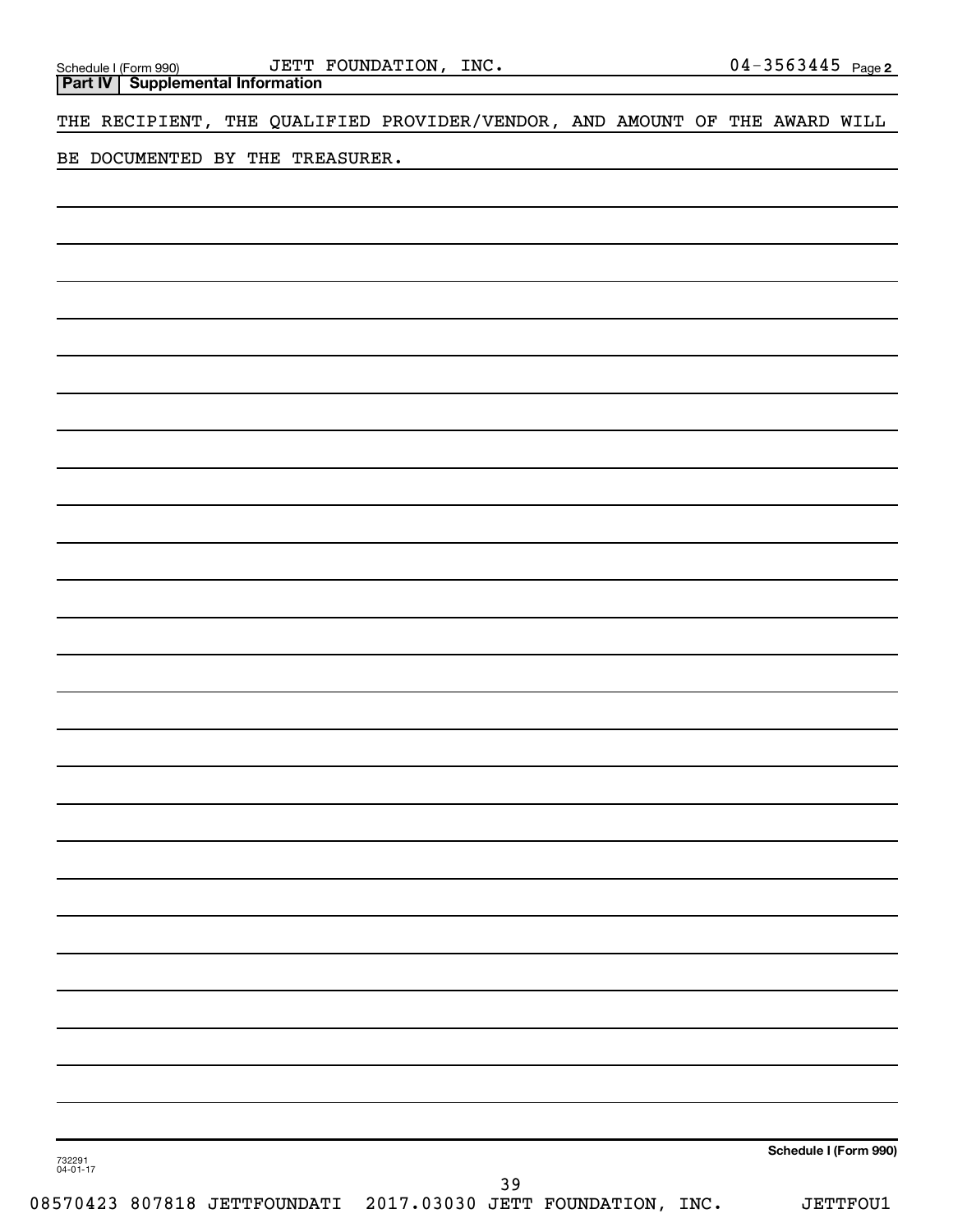| <b>SCHEDULE L</b><br>(Form 990 or 990-EZ)<br>Department of the Treasury<br>Internal Revenue Service                                |                                       | <b>Transactions With Interested Persons</b><br>Complete if the organization answered "Yes" on Form 990, Part IV, line 25a, 25b, 26, 27, 28a,<br>28b, or 28c, or Form 990-EZ, Part V, line 38a or 40b.<br>$\triangleright$ Go to www.irs.gov/Form990 for instructions and the latest information. |                            |               | Attach to Form 990 or Form 990-EZ. |                                |     |                      |                                            | Inspection | OMB No. 1545-0047<br><b>Open To Public</b> |                           |
|------------------------------------------------------------------------------------------------------------------------------------|---------------------------------------|--------------------------------------------------------------------------------------------------------------------------------------------------------------------------------------------------------------------------------------------------------------------------------------------------|----------------------------|---------------|------------------------------------|--------------------------------|-----|----------------------|--------------------------------------------|------------|--------------------------------------------|---------------------------|
| Name of the organization                                                                                                           |                                       |                                                                                                                                                                                                                                                                                                  |                            |               |                                    |                                |     |                      | <b>Employer identification number</b>      |            |                                            |                           |
| Excess Benefit Transactions (section 501(c)(3), section 501(c)(4), and 501(c)(29) organizations only).<br>Part I                   |                                       | JETT FOUNDATION, INC.                                                                                                                                                                                                                                                                            |                            |               |                                    |                                |     |                      | 04-3563445                                 |            |                                            |                           |
| Complete if the organization answered "Yes" on Form 990, Part IV, line 25a or 25b, or Form 990-EZ, Part V, line 40b.               |                                       |                                                                                                                                                                                                                                                                                                  |                            |               |                                    |                                |     |                      |                                            |            |                                            |                           |
| 1<br>(a) Name of disqualified person                                                                                               |                                       | (b) Relationship between disqualified<br>person and organization                                                                                                                                                                                                                                 |                            |               |                                    | (c) Description of transaction |     |                      |                                            |            | Yes                                        | (d) Corrected?<br>No      |
|                                                                                                                                    |                                       |                                                                                                                                                                                                                                                                                                  |                            |               |                                    |                                |     |                      |                                            |            |                                            |                           |
|                                                                                                                                    |                                       |                                                                                                                                                                                                                                                                                                  |                            |               |                                    |                                |     |                      |                                            |            |                                            |                           |
| 2 Enter the amount of tax incurred by the organization managers or disqualified persons during the year under<br>section 4958      |                                       | $\begin{array}{c} \text{} \\ \text{} \end{array}$ $\begin{array}{c} \text{} \\ \text{} \end{array}$ $\begin{array}{c} \text{} \\ \text{} \end{array}$ $\begin{array}{c} \text{} \\ \text{} \end{array}$ $\begin{array}{c} \text{} \\ \text{} \end{array}$                                        |                            |               |                                    |                                |     |                      |                                            |            |                                            |                           |
| Loans to and/or From Interested Persons.<br>Part II                                                                                |                                       |                                                                                                                                                                                                                                                                                                  |                            |               |                                    |                                |     |                      |                                            |            |                                            |                           |
| Complete if the organization answered "Yes" on Form 990-EZ, Part V, line 38a or Form 990, Part IV, line 26; or if the organization |                                       |                                                                                                                                                                                                                                                                                                  |                            |               |                                    |                                |     |                      |                                            |            |                                            |                           |
| reported an amount on Form 990, Part X, line 5, 6, or 22.                                                                          |                                       |                                                                                                                                                                                                                                                                                                  |                            |               |                                    |                                |     |                      |                                            |            |                                            |                           |
| (a) Name of<br>interested person                                                                                                   | (b) Relationship<br>with organization | (c) Purpose<br>of loan                                                                                                                                                                                                                                                                           | (d) Loan to or<br>from the | organization? | (e) Original<br>principal amount   | (f) Balance due                |     | $(g)$ In<br>default? | (h) Approved<br>`by board or<br>committee? |            |                                            | (i) Written<br>agreement? |
| CHRISTINE MCSHEEXECUTIVADVANCE                                                                                                     |                                       |                                                                                                                                                                                                                                                                                                  | To                         | From<br>x     | 7,500.                             | 3,259.                         | Yes | No<br>x              | Yes   No<br>x                              |            | Yes I                                      | No<br>x                   |
|                                                                                                                                    |                                       |                                                                                                                                                                                                                                                                                                  |                            |               |                                    |                                |     |                      |                                            |            |                                            |                           |
|                                                                                                                                    |                                       |                                                                                                                                                                                                                                                                                                  |                            |               |                                    |                                |     |                      |                                            |            |                                            |                           |
|                                                                                                                                    |                                       |                                                                                                                                                                                                                                                                                                  |                            |               |                                    |                                |     |                      |                                            |            |                                            |                           |
|                                                                                                                                    |                                       |                                                                                                                                                                                                                                                                                                  |                            |               |                                    |                                |     |                      |                                            |            |                                            |                           |
|                                                                                                                                    |                                       |                                                                                                                                                                                                                                                                                                  |                            |               |                                    |                                |     |                      |                                            |            |                                            |                           |
|                                                                                                                                    |                                       |                                                                                                                                                                                                                                                                                                  |                            |               |                                    |                                |     |                      |                                            |            |                                            |                           |
|                                                                                                                                    |                                       |                                                                                                                                                                                                                                                                                                  |                            |               |                                    |                                |     |                      |                                            |            |                                            |                           |
|                                                                                                                                    |                                       |                                                                                                                                                                                                                                                                                                  |                            |               |                                    | 3,259.                         |     |                      |                                            |            |                                            |                           |
| Total<br><b>Grants or Assistance Benefiting Interested Persons.</b><br><b>Part III</b>                                             |                                       |                                                                                                                                                                                                                                                                                                  |                            |               | $\blacktriangleright$ \$           |                                |     |                      |                                            |            |                                            |                           |
| Complete if the organization answered "Yes" on Form 990, Part IV, line 27.                                                         |                                       |                                                                                                                                                                                                                                                                                                  |                            |               |                                    |                                |     |                      |                                            |            |                                            |                           |
| (a) Name of interested person                                                                                                      |                                       | (b) Relationship between<br>interested person and<br>the organization                                                                                                                                                                                                                            |                            |               | (c) Amount of<br>assistance        | (d) Type of<br>assistance      |     |                      |                                            | assistance | (e) Purpose of                             |                           |
|                                                                                                                                    |                                       |                                                                                                                                                                                                                                                                                                  |                            |               |                                    |                                |     |                      |                                            |            |                                            |                           |
|                                                                                                                                    |                                       |                                                                                                                                                                                                                                                                                                  |                            |               |                                    |                                |     |                      |                                            |            |                                            |                           |
|                                                                                                                                    |                                       |                                                                                                                                                                                                                                                                                                  |                            |               |                                    |                                |     |                      |                                            |            |                                            |                           |
|                                                                                                                                    |                                       |                                                                                                                                                                                                                                                                                                  |                            |               |                                    |                                |     |                      |                                            |            |                                            |                           |

# SEE PART V FOR CONTINUATIONS

732131 10-18-17

40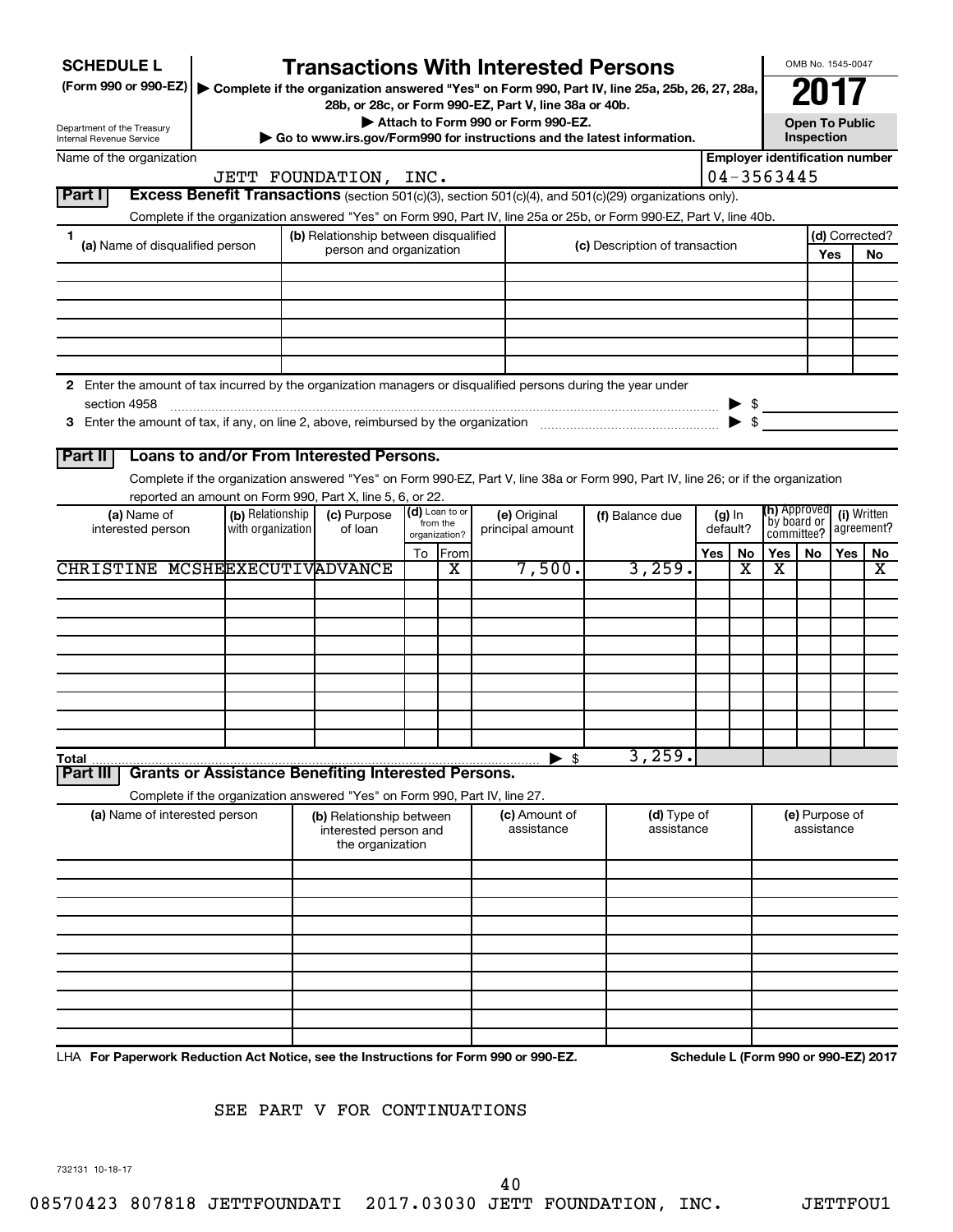| Schedule L (Form 990 or 990-EZ) 2017 $\rm\,JETT$ $\rm\,FOUNDATION$ , $\rm\,INC$ . |  |  |  |  |
|-----------------------------------------------------------------------------------|--|--|--|--|
|                                                                                   |  |  |  |  |

| Schedule L (Form 990 or 990-EZ) 2017 JETT FOUNDATION, INC.<br><b>Business Transactions Involving Interested Persons.</b><br><b>Part IV</b> |                                                                                             |                              | $04 - 3563445$ Page 2             |     |                                               |
|--------------------------------------------------------------------------------------------------------------------------------------------|---------------------------------------------------------------------------------------------|------------------------------|-----------------------------------|-----|-----------------------------------------------|
|                                                                                                                                            | Complete if the organization answered "Yes" on Form 990, Part IV, line 28a, 28b, or 28c.    |                              |                                   |     |                                               |
| (a) Name of interested person                                                                                                              | (b) Relationship between interested<br>person and the organization                          | (c) Amount of<br>transaction | (d) Description of<br>transaction |     | (e) Sharing of<br>organization's<br>revenues? |
| <b>JORDAN MCSHERRY</b>                                                                                                                     | CHILD<br>OF EXECUTIVE                                                                       |                              | 72,150.COMPENSATIO                | Yes | No<br>x                                       |
|                                                                                                                                            |                                                                                             |                              |                                   |     |                                               |
|                                                                                                                                            |                                                                                             |                              |                                   |     |                                               |
|                                                                                                                                            |                                                                                             |                              |                                   |     |                                               |
|                                                                                                                                            |                                                                                             |                              |                                   |     |                                               |
|                                                                                                                                            |                                                                                             |                              |                                   |     |                                               |
|                                                                                                                                            |                                                                                             |                              |                                   |     |                                               |
| Part V<br><b>Supplemental Information</b>                                                                                                  | Provide additional information for responses to questions on Schedule L (see instructions). |                              |                                   |     |                                               |
| SCHEDULE L, PART II, LOANS TO AND FROM INTERESTED PERSONS:                                                                                 |                                                                                             |                              |                                   |     |                                               |
| NAME OF PERSON: CHRISTINE MCSHERRY<br>(A)                                                                                                  |                                                                                             |                              |                                   |     |                                               |
| (B)                                                                                                                                        | RELATIONSHIP WITH ORGANIZATION: EXECUTIVE DIRECTOR OF ORGANIZATION                          |                              |                                   |     |                                               |
| PURPOSE OF LOAN: ADVANCE<br>(C)                                                                                                            |                                                                                             |                              |                                   |     |                                               |
| LOAN TO OR FROM ORGANIZATION? = FROM<br>(D)                                                                                                |                                                                                             |                              |                                   |     |                                               |
| ORIGINAL PRINCIPAL AMOUNT \$ 7,500.<br>(E)                                                                                                 |                                                                                             | $(F)$ BALANCE DUE \$ 3,259.  |                                   |     |                                               |
| LOAN IN DEFAULT? = $NO$<br>(G)                                                                                                             |                                                                                             |                              |                                   |     |                                               |
| (H) APPROVED BY BOARD OR COMMITTEE? = YES                                                                                                  |                                                                                             |                              |                                   |     |                                               |
| $(I)$ WRITTEN AGREEMENT? = NO                                                                                                              |                                                                                             |                              |                                   |     |                                               |
|                                                                                                                                            |                                                                                             |                              |                                   |     |                                               |
| SCH L, PART IV, BUSINESS TRANSACTIONS INVOLVING INTERESTED PERSONS:                                                                        |                                                                                             |                              |                                   |     |                                               |
| (A) NAME OF PERSON: JORDAN MCSHERRY                                                                                                        |                                                                                             |                              |                                   |     |                                               |
| (B) RELATIONSHIP BETWEEN INTERESTED PERSON AND ORGANIZATION:                                                                               |                                                                                             |                              |                                   |     |                                               |
| CHILD OF EXECUTIVE DIRECTOR                                                                                                                |                                                                                             |                              |                                   |     |                                               |
| AMOUNT OF TRANSACTION \$ 72,150.<br>(C)                                                                                                    |                                                                                             |                              |                                   |     |                                               |
| (D)                                                                                                                                        | DESCRIPTION OF TRANSACTION: COMPENSATION PAID TO CHILD OF EXECUTIVE                         |                              |                                   |     |                                               |
| DIRECTOR AS HEALTH POLICY ADVOCATE                                                                                                         |                                                                                             |                              |                                   |     |                                               |
| $(E)$ SHARING OF ORGANIZATION REVENUES? = NO                                                                                               |                                                                                             |                              |                                   |     |                                               |

732132 10-18-17

41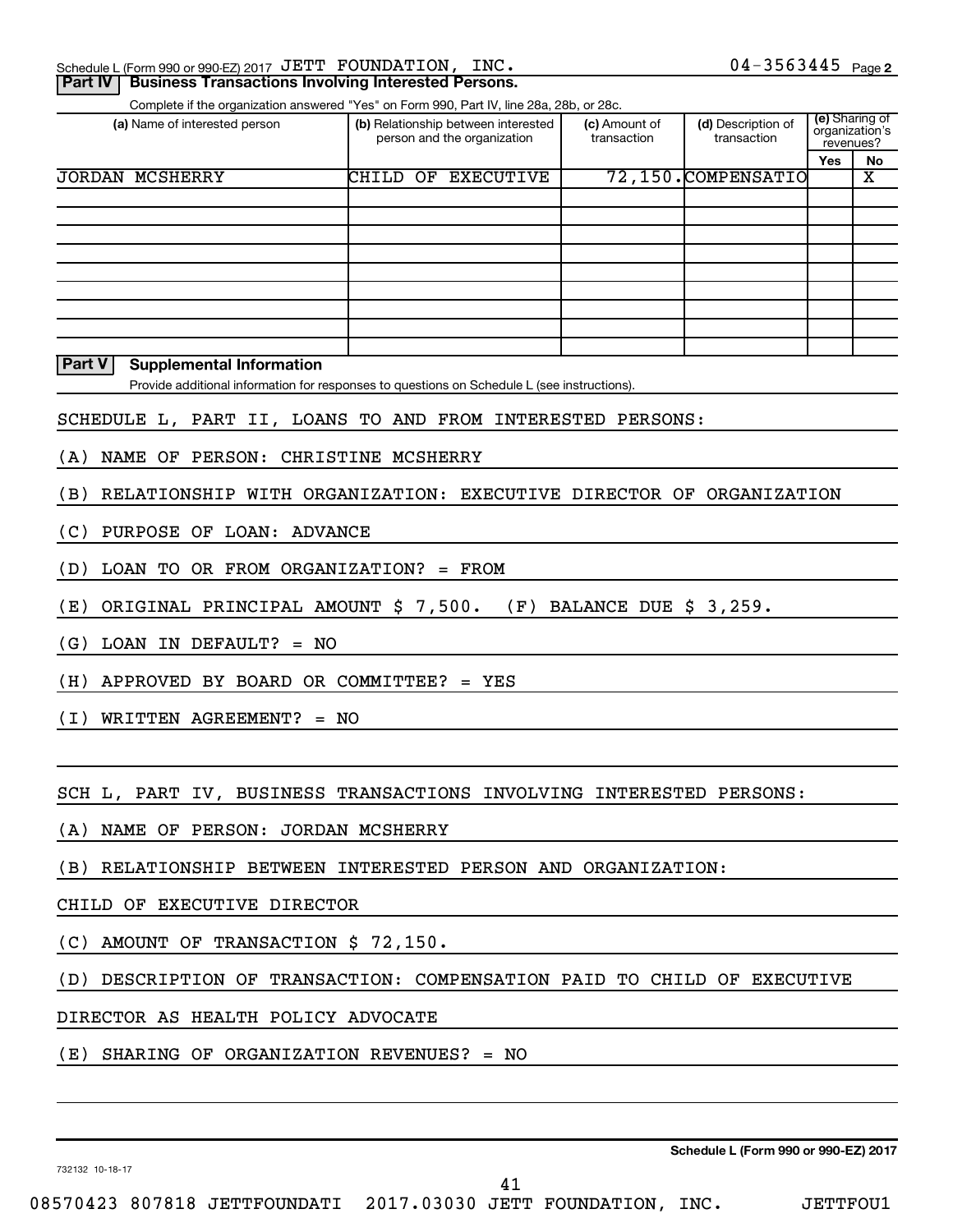**(Form 990 or 990-EZ)**

Department of the Treasury

Name of the organization

Internal Revenue Service

**Complete to provide information for responses to specific questions on Form 990 or 990-EZ or to provide any additional information. | Attach to Form 990 or 990-EZ. | Go to www.irs.gov/Form990 for the latest information. SCHEDULE O Supplemental Information to Form 990 or 990-EZ** <br>(Form 990 or 990-EZ) Complete to provide information for responses to specific questions on

**Open to Public Inspection**

OMB No. 1545-0047

JETT FOUNDATION, INC.

**Employer identification number**

FORM 990, PART III, LINE 1, DESCRIPTION OF ORGANIZATION MISSION:

ENSURE THAT ALL AFFECTED BY DUCHENNE HAVE THE OPPORTUNITY TO ENJOY A

FULL LIFE.

FORM 990, PART III, LINE 4A, PROGRAM SERVICE ACCOMPLISHMENTS:

ACTIVITIES AND BY BRINGING CAMPERS NEW EXPERIENCES THROUGH ADAPTATION,

TECHNOLOGY, CREATIVITY, AND SPECIAL GUESTS.

IN 2017, JETT SERVED 94 CAMPERS AND WORKED WITH OVER 100 VOLUNTEERS ACROSS 3 WEEKS IN 3 DIFFERENT GEOGRAPHICAL LOCATIONS, EAST, WEST AND THE ROCKIES. IT IS NUMBERS LIKE THESE, IN ADDITION TO THE INTANGIBLE MEMORIES OF CAMP, THROUGH WHICH WE MEASURE AND BELIEVE IN THE MAGNITUDE OF THE IMPACT OF CAMP PROMISE.

(B) JETTING FOR SUCCESS - IN LATE 2017, JETT FOUNDATION LAUNCHED A NEW PROGRAM, JETTING FOR SUCCESS, AIMED AT SUPPORTING YOUNG PEOPLE AS THEY PURSUE A COLLEGE EDUCATION.

732211 09-07-17 LHA For Paperwork Reduction Act Notice, see the Instructions for Form 990 or 990-EZ. Schedule O (Form 990 or 990-EZ) (2017) (C) JETT GIVING FUND - JETT FOUNDATION ESTABLISHED THE JETT GIVING FUND TO ASSIST FAMILIES AFFECTED BY DUCHENNE MUSCULAR DYSTROPHY IN PURCHASING UNAFFORDABLE, BUT VITAL MEDICAL AND ACCESSIBILITY EQUIPMENT. HEALTH INSURANCE OFTEN WON'T COVER ALL SPECIALIZED MEDICAL AND ACCESSIBILITY EQUIPMENT SUCH AS SCOOTERS, SHOWER CHAIRS, RAMPS, ROTATIONAL BEDS AND ACCESSIBLE VANS; ITEMS NEEDED WHEN SUFFERING FROM A PROGRESSIVE MUSCLE-WASTING DISORDER. WITHOUT THESE NECESSITIES, THOSE WITH DUCHENNE STRUGGLE TO PARTICIPATE IN THE KINDS OF ACTIVITIES THAT 42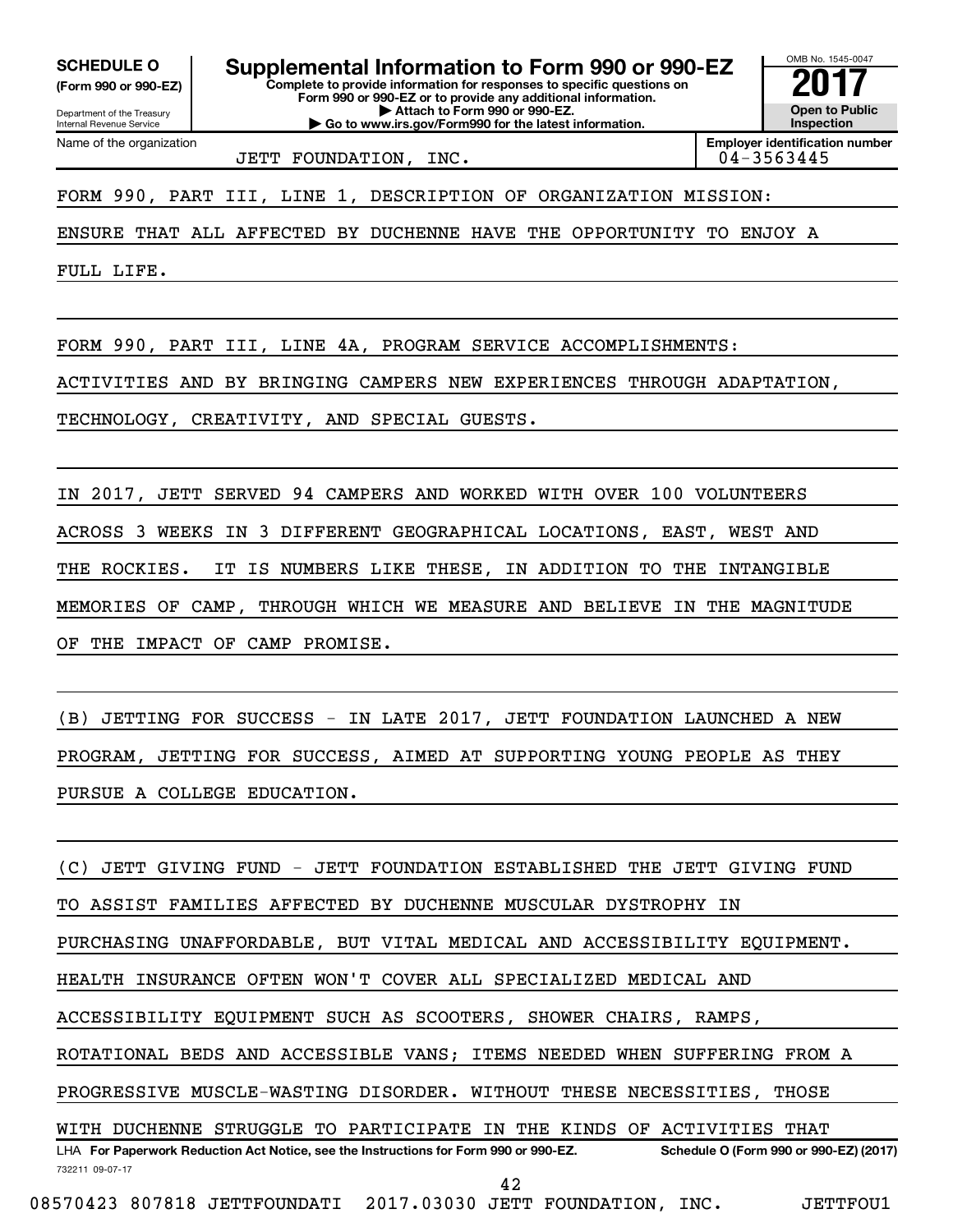JETT FOUNDATION, INC. 04-3563445

MOST PEOPLE TAKE FOR GRANTED, SUCH AS GETTING TO AND FROM SCHOOL, OR

GOING TO THE MALL WITH FRIENDS.

THROUGH THE GENEROSITY OF INDIVIDUALS, CORPORATE AND FOUNDATION SUPPORTERS, WE PROVIDED SIX VANS, ONE VAN CONVERSION, ONE ROTATING BED, TWO STAIR LIFTS, AND ONE SCOOTER IN 2017.

(D) JETTRIDE - THE JETTRIDE CONNECTS SIBLINGS AND COUSINS OF PEOPLE WITH DUCHENNE WITH OTHER FAMILIES AFFECTED BY DUCHENNE ACROSS THE COUNTRY AND GIVES THESE INDIVIDUALS THE OPPORTUNITY TO CONNECT WITH OTHER TEENS WHO ARE LIVING THROUGH THE SAME EXPERIENCES IN ORDER TO BUILD LIFELONG FRIENDSHIP. IN 2017, JETTRIDE BEGAN IN CURTICE, OHIO AND ENDED IN POINT PLEASANT, NEW JERSEY. NINE YOUNG RIDERS WITH SIBLINGS, COUSINS, AND FRIENDS WITH DUCHENNE VISITED AND ENGAGED WITH OVER 20 FAMILIES AFFECTED BY THE DISEASE AND HUNDREDS OF MEMBERS OF THE PUBLIC.

FORM 990, PART III, LINE 4B, PROGRAM SERVICE ACCOMPLISHMENTS: IN 2017, JETT FOUNDATION PUT ON 12 FAMILY WORKSHOPS IN 12 MAJOR CITIES ACROSS THE UNITED STATES AND SERVED OVER 250 PATIENTS AND FAMILY MEMBERS. DURING THESE WORKSHOPS, DUCHENNE CLINICIANS, PHARMACEUTICAL COMPANIES IN THE DUCHENNE SPACE, AND LOCAL EXPERTS PRESENT ON TOPICS LIKE CLINICAL TRIALS, STANDARD OF CARE, PHYSICAL THERAPY AND ADAPTIVE SPORTS. PATIENTS AND FAMILIES ALSO USE OUR FAMILY WORKSHOPS AS A VENUE TO CONNECT WITH EACH OTHER, OFFER EMOTIONAL SUPPORT, AND LEARN ABOUT HELPFUL RESOURCES AND DIRECT SERVICE PROGRAMS LIKE CAMP PROMISE, JETTING FOR SUCCESS, JETTRIDE, AND OTHER READY. SET. JETT INITIATIVES.

43

732212 09-07-17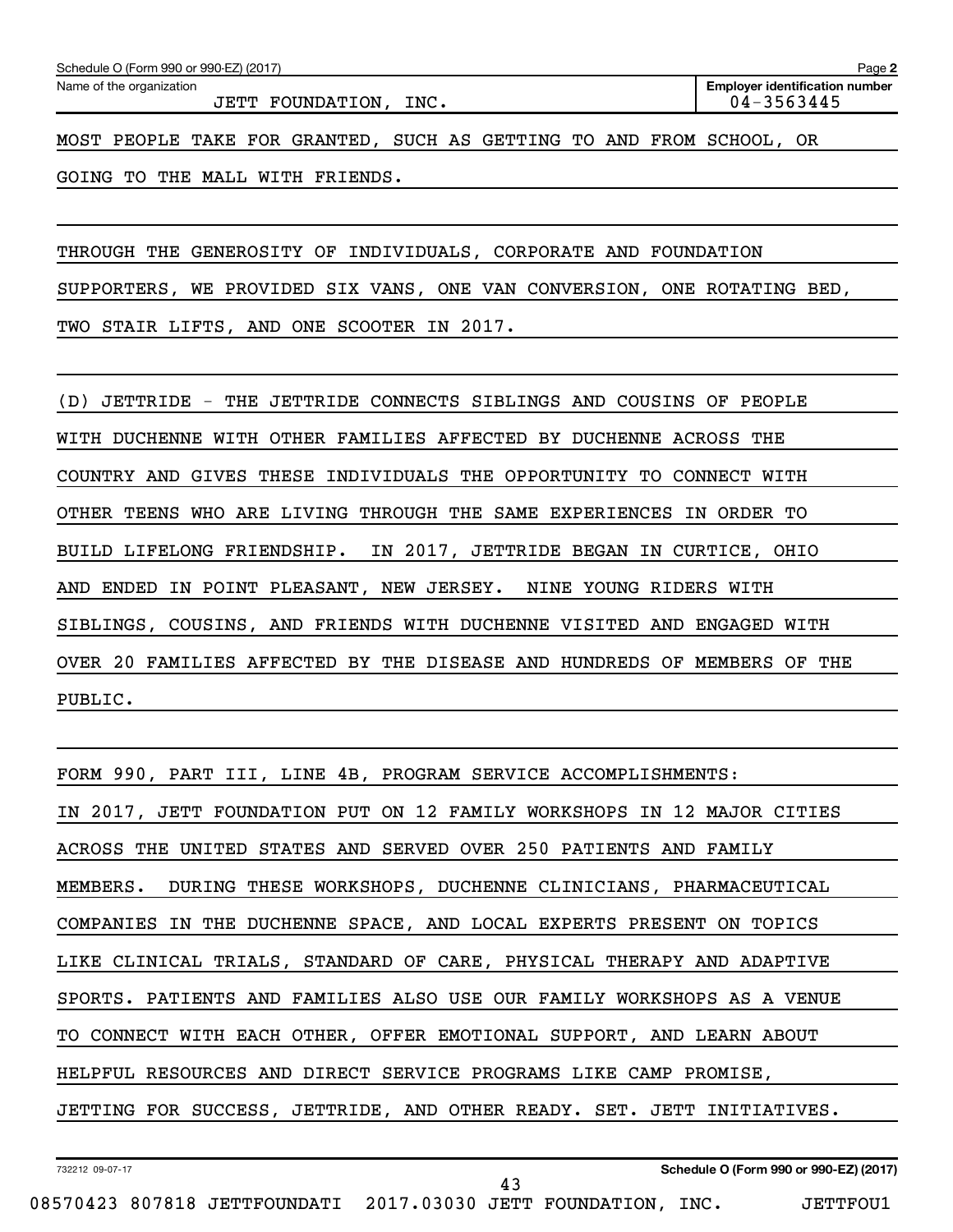| Schedule O (Form 990 or 990-EZ) (2017) | Page |  |
|----------------------------------------|------|--|
|                                        |      |  |

Name of the organization

JETT FOUNDATION, INC. 04-3563445

**2 Employer identification number**

THE DUCHENNE BIOTECHNOLOGY COUNCIL (DBC)

THE DBC IS A GROUP OF INDUSTRY PARTNERS IN THE DUCHENNE SPACE WHO HAVE

COME TOGETHER TO TRY TO SOLVE SOME OF THE MAJOR BARRIERS TO INNOVATION

THAT THEY ALL FACE IN DUCHENNE DRUG DEVELOPMENT. AS A TEAM, THESE

PHARMACEUTICAL COMPANIES, WITH DIFFERENT TECHNOLOGIES, INTELLECTUAL

PROPERTIES, AND CULTURES, HAVE COMMITTED TO MEETING QUARTERLY TO

BRAINSTORM AND THEN TACKLE THE COMMON CHALLENGES THEY ALL FACE AS DRUG

DEVELOPERS IN DUCHENNE.

THE COMMUNITY AMBASSADOR PROGRAM

LAUNCHED IN 2017, THIS PROGRAM AIMS TO SPREAD AWARENESS ABOUT DUCHENNE AND THE PROGRAMS AND SERVICES THAT JETT FOUNDATION PROVIDES, THROUGH COMMUNITY AMBASSADORS (MOMS, DADS, GRANDPARENTS, AND SIBLINGS) WHO ARE ALREADY FAMILIAR WITH THE DUCHENNE LANDSCAPE.

COMMUNITY CARE INITIATIVE

THE COMMUNITY CARE INITIATIVE IS AN INITIATIVE LAUNCHED IN LATE 2017 TO PROVIDE EDUCATIONAL RESOURCES TO PEOPLE AND FAMILIES AFFECTED BY DUCHENNE MUSCULAR DYSTROPHY. IN 2017, JETT FOUNDATION RELEASED THE DAN AND DMD BOOK UNDER THE COMMUNITY CARE INITIATIVE.

FORM 990, PART III, LINE 4D, OTHER PROGRAM SERVICES:

RESEARCH:

ALTHOUGH MINIMAL IN 2017, JETT FOUNDATION CONTINUES TO SUPPORT

RESEARCH. JETT'S EFFORTS IN RESEARCH HAVE LED TO AN INCREASE IN

44

732212 09-07-17

**Schedule O (Form 990 or 990-EZ) (2017)**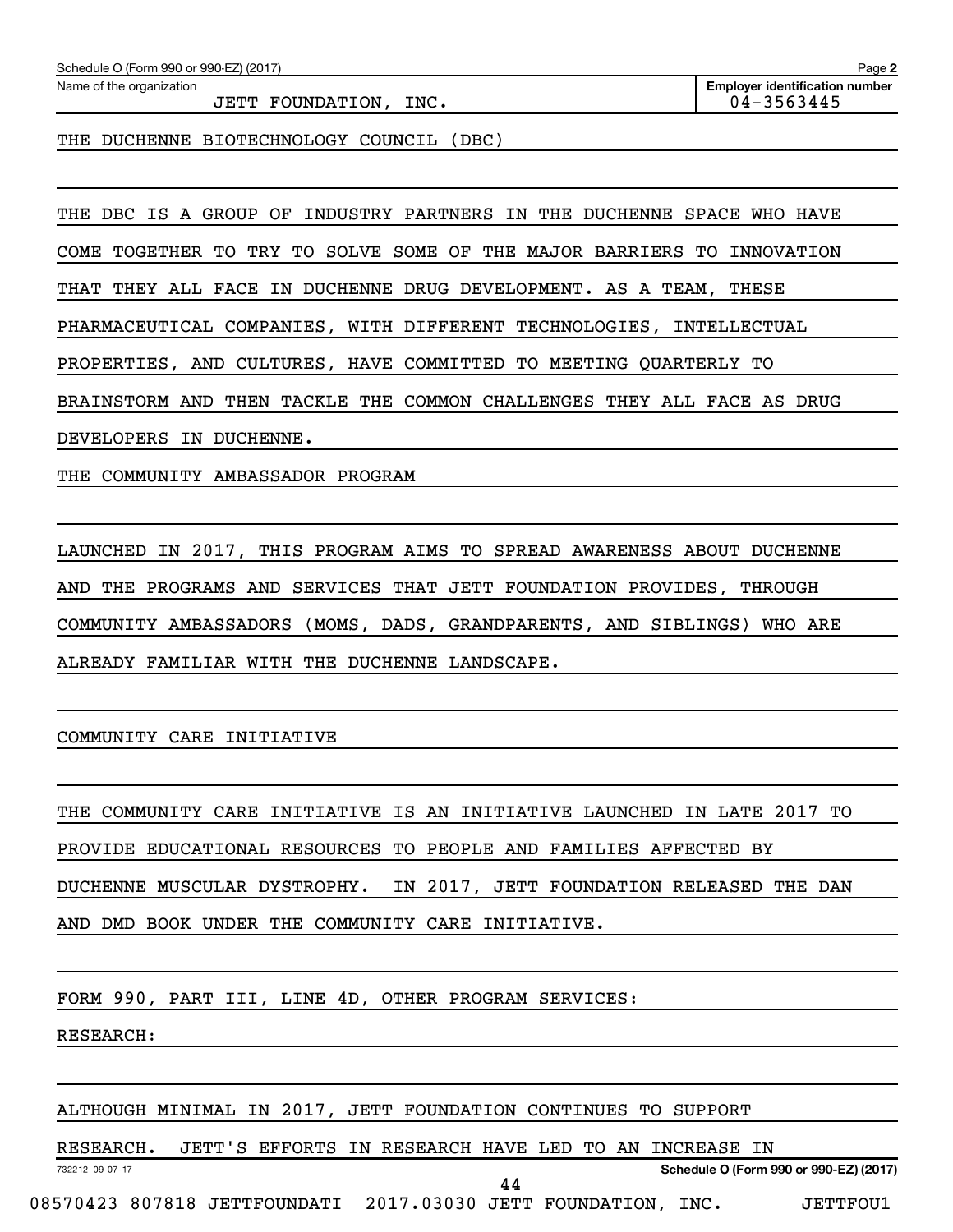Name of the organization

CLINICAL TRIALS, WHICH HAS EXPANDED THE ORGANIZATION'S EDUCATIONAL

PROGRAMMING TO INCLUDE INFORMATION ON INNOVATIVE RESEARCH AND DRUG

DEVELOPMENT.

EXPENSES \$ 11,927. INCLUDING GRANTS OF \$ 0. REVENUE \$ 0.

FORM 990, PART VI, SECTION B, LINE 11B:

THE GOVERNING BODY REVIEWS THE FORM 990 FOR ACCURACY AND COMPLETENESS

BEFORE BEING FILED WITH THE INTERNAL REVENUE SERVICE.

FORM 990, PART VI, SECTION B, LINE 12C:

THE ORGANIZATION'S GOVERNING BODY REQUIRES AN ANNUAL DECLARATION FROM ALL BOARD MEMBERS AND SENIOR MANAGEMENT AS TO THE EXISTENCE AND DISCLOSURE OF ANY POTENTIAL CONFLICTS OF INTEREST. THE BOARD MEMBERS SIGN A DISCLOSURE STATEMENT. ANY POTENTIAL CONFLICTS ARE DISCUSSED BY THE DIS-INTERESTED BOARD MEMBERS, WHILE THE PARTY IN POTENTIAL CONFLICT IS REQUIRED TO LEAVE THE ROOM. BOARD MEETING MINUTES WILL DOCUMENT THE DISCUSSION AND DECISION MAKING PROCESS. IN THE EVENT OF A POTENTIAL CONFLICT, PROCEDURES TO OBTAIN COMPETITIVE BIDS AND DILIGENCE ON FAIR MARKET VALUE WILL BE ESTABLISHED.

FORM 990, PART VI, SECTION B, LINE 15:

THE ORGANIZATION'S GOVERNING BODY REVIEWS SALARY DATA, MARKET CONDITIONS AND OTHER APPLICABLE DATA FOR DETERMINING THE COMPENSATION OF THE CEO AND KEY EMPLOYEES WHEN NECESSARY.

FORM 990, PART VI, LINE 17, LIST OF STATES RECEIVING COPY OF FORM 990: MA,AL,AR,CA,CT,FL,GA,HI,IL,KS,KY,MD,MI,MN,MS,MO,NH,NJ,NM,NY,NC,OK,OR,PA,RI SC,TN,UT,VA,WV,WI

45

732212 09-07-17